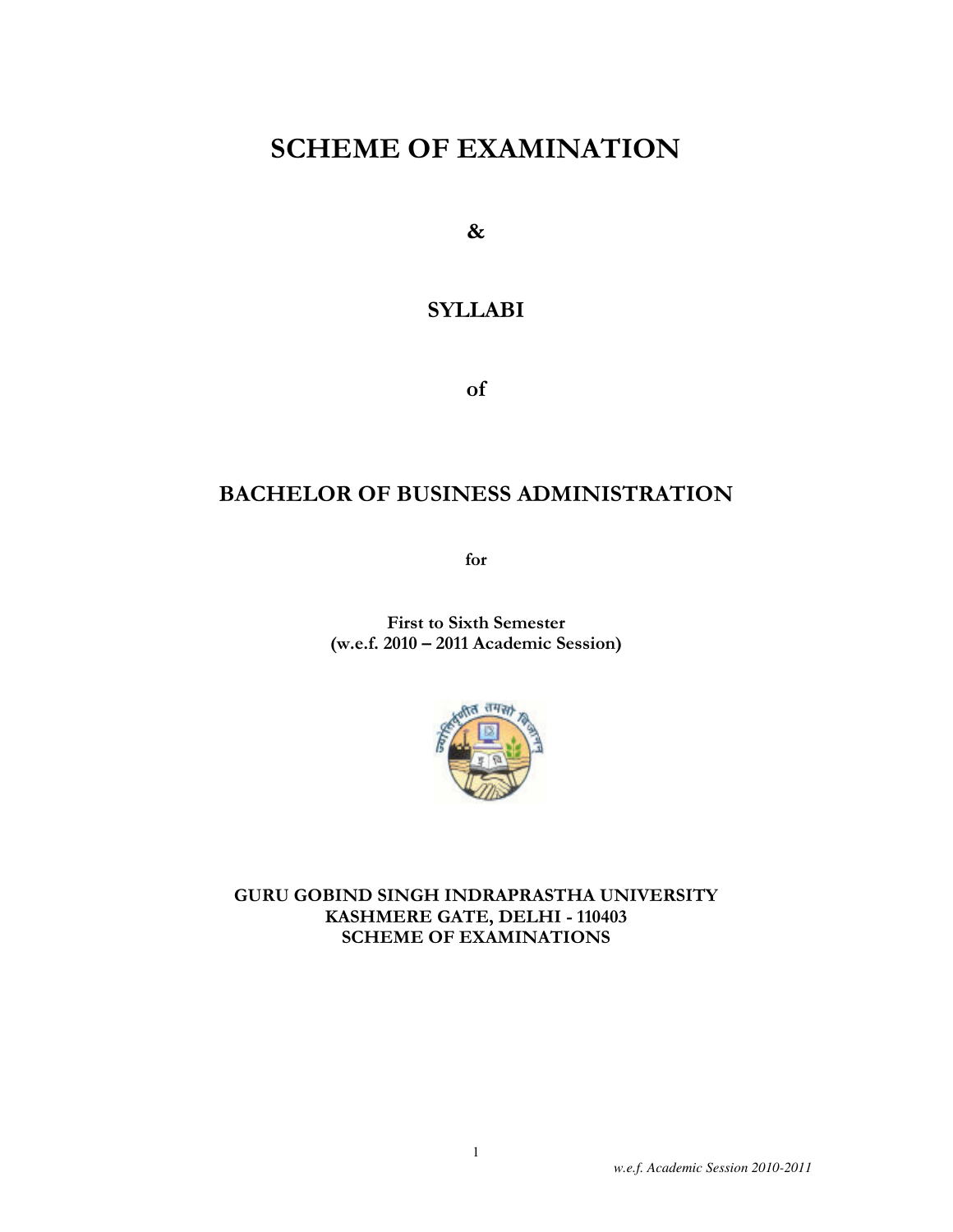### Criteria for Internal Assessment

All theory courses have internal assessment of 25 marks. For the courses related to projects, internal assessment is 50 marks and external examination is 50 marks. The courses related to Lab have 40 marks as internal assessment and 60 marks for external examination. The internal assessment of the students (out of 25 marks) shall be as per the criteria given below:

| 1. Class Test-I                                       |        | $\alpha \rightarrow \alpha \beta$ . | 10 marks |
|-------------------------------------------------------|--------|-------------------------------------|----------|
| 2. Class Test-II<br>$\qquad \qquad -$                 |        |                                     | 10 marks |
| 3. Individual Presentation/Viva-Voce/Group Discussion | $\sim$ |                                     | 5 marks  |

Record should be maintained by faculty and made available to the examination branch of the University.

#### MAXIMUM & MINIMUM CREDITS OF THE PROGRAM

The total number of the credits of the BBA Programme is 162.

Each student shall be required to appear for examinations in all courses. However, for the award of the degree a student should secure at least 154 credits.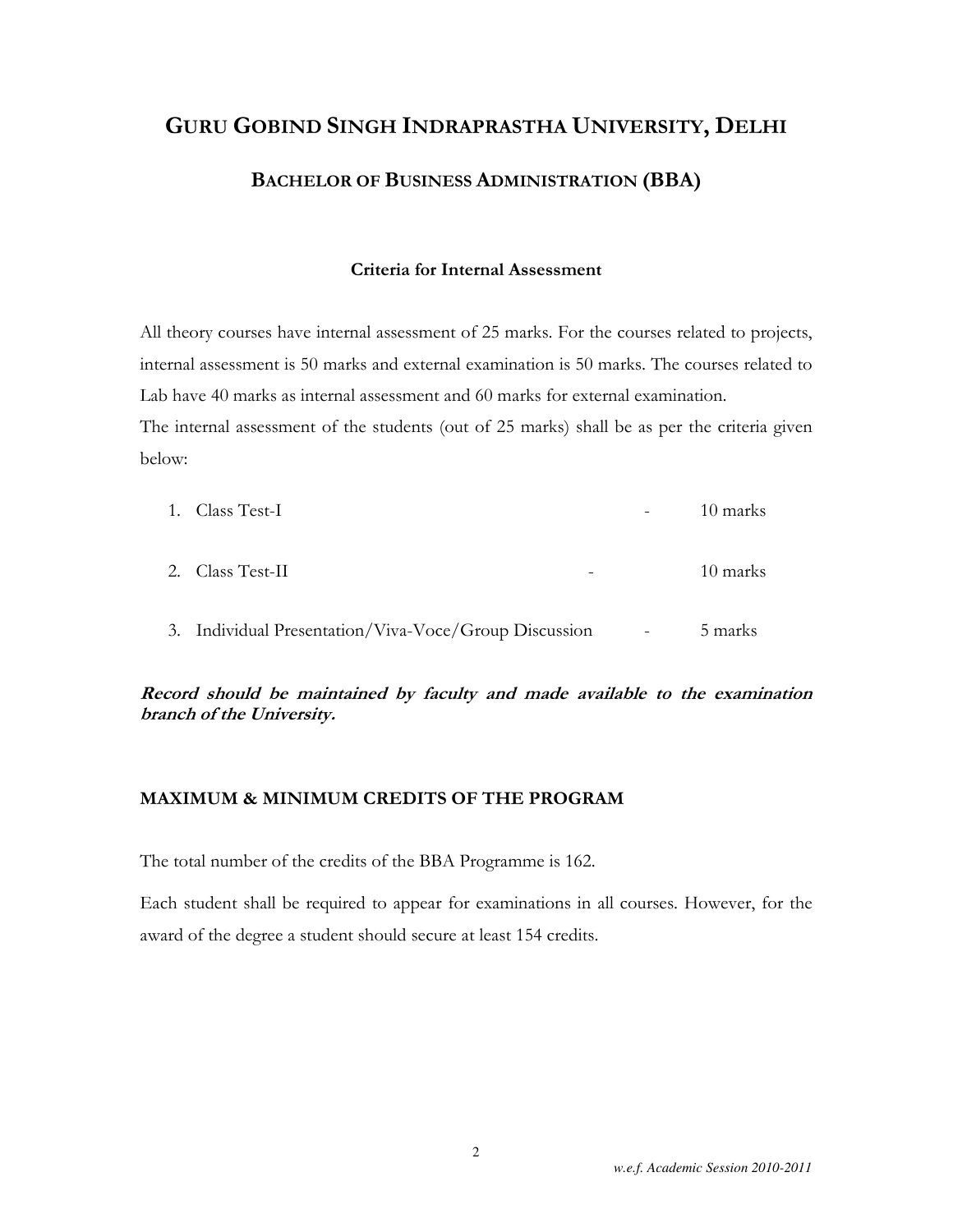#### NOTES:

#### I. MINOR PROJECT

Prior to the beginning of the End Semester Examination of the Second Semester the subjects on which each student shall be pursuing his / her Minor Project in relation to a business firm during Summer Vacation and the respective internal supervisors shall be finalized by the concerned Principal / Director of the Institute wherein BBA Programme is being run. The project can be based on primary/ secondary data. After completion of the assigned Project a Project Report in respect of the same shall be submitted to the concerned Director/Principal within two weeks of the commencement of the Third Semester. The Minor Project shall carry 100 marks i.e., marks equivalent to one course and it shall be pursued by every student under the supervision of one internal supervisor to be appointed by the Principal / Director of the Institute from among the Faculty Members handling the various BBA courses. It shall be evaluated jointly by the Internal Supervisor and the External Examiner. The Internal Supervisor shall award marks out of 50 and the External Examiner shall award marks out of 50. The External Examiner shall be appointed by the University.

#### II. SUMMER TRAINING PROJECT

Each student shall undergo practical training of eight weeks during the vacations after fourth semester in an approved business / industrial / service organization and submit at least two copies of the Summer Training Report to the Director / Principal of the Institution within two weeks of the commencement of the Fifth Semester. The Summer Training Report shall Carry 100 marks. It shall be evaluated for 50 marks by an External Examiner to be appointed by the University and for the rest of the 50 marks by an Internal Board of Examiners to be appointed by the Director / Principal of the Institution. This internal Board of Examiners shall comprise of a minimum of two Internal Faculty Members.

#### III. FINAL YEAR MAJOR PROJECT REPORT

During the sixth semester each student shall undertake a project to be pursued by him / her under the supervision of an Internal Supervisor to be appointed by the Director / Principal. The project should be based on primary data. Both the subject and the name of the Supervisor will be approved by the Director / Principal of the Institution. The Project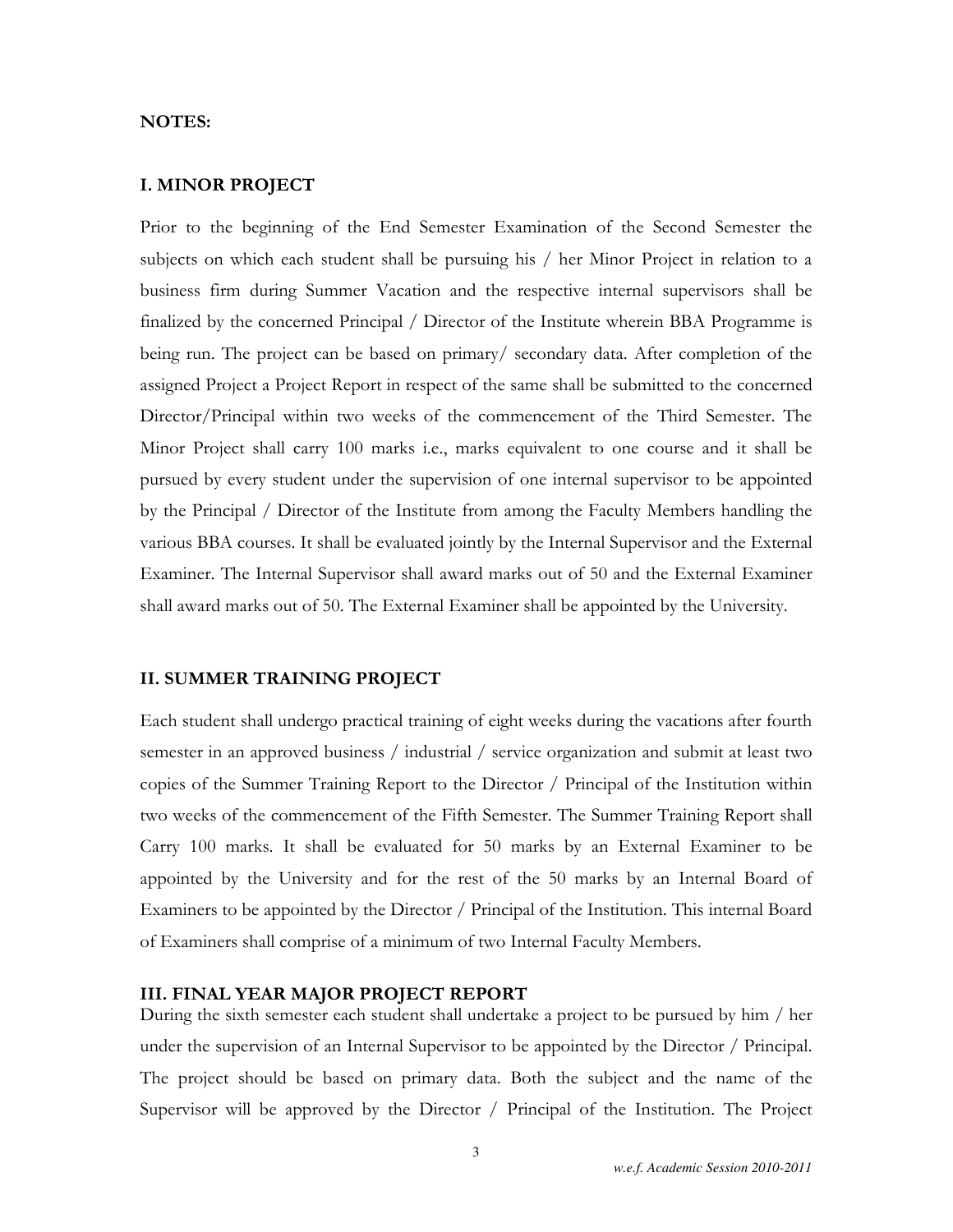Report in duplicate along with one soft copy in a floppy will be submitted at least four weeks prior to the commencement of the End Term Examination of the Sixth Semester. Project Report shall carry 100 marks. These shall be evaluated by an External Examiner appointed by the University for 50 marks and for the rest of the 50 marks by an Internal Board of Examiners to be appointed by the Director / Principal of the Institution. This internal Board of Examiners shall comprise of a minimum of two Internal Faculty Members.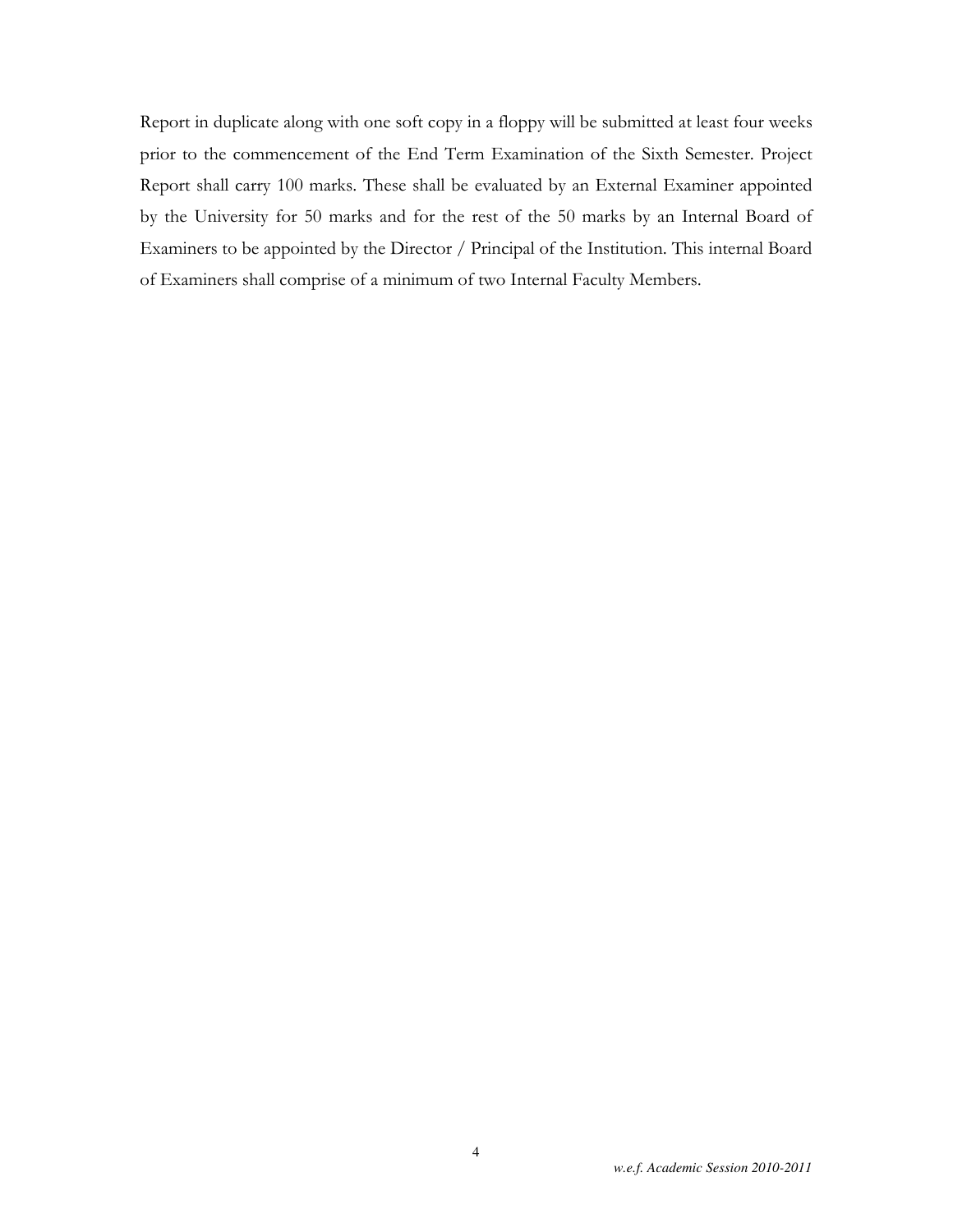### BACHELOR OF BUSINESS ADMINISTRATION PROGRAMME

| Code No.         | Paper                       | L  | T/P | Credits               |
|------------------|-----------------------------|----|-----|-----------------------|
| <b>BBA 101</b>   | Principles of Management    | 4  |     |                       |
| <b>BBA 103</b>   | Business Economics-I        | 4  |     | 4                     |
| <b>BBA 105</b>   | <b>Business Mathematics</b> | 4  |     |                       |
| <b>BBA 107</b>   | Introduction to IT          | 4  |     | 4                     |
| <b>BBA 109</b>   | Financial Accounting        | 4  |     | 4                     |
| <b>BBA 111</b>   | Personality Development     | 4  |     | 4                     |
|                  | & Communication Skills-I    |    |     |                       |
|                  |                             |    |     |                       |
| <b>PRACTICAL</b> |                             |    |     |                       |
| <b>BBA 113</b>   | IT Lab                      |    | 4   | $\mathcal{D}_{\cdot}$ |
|                  | Total                       | 24 | 4   | 26                    |

### First Semester Examination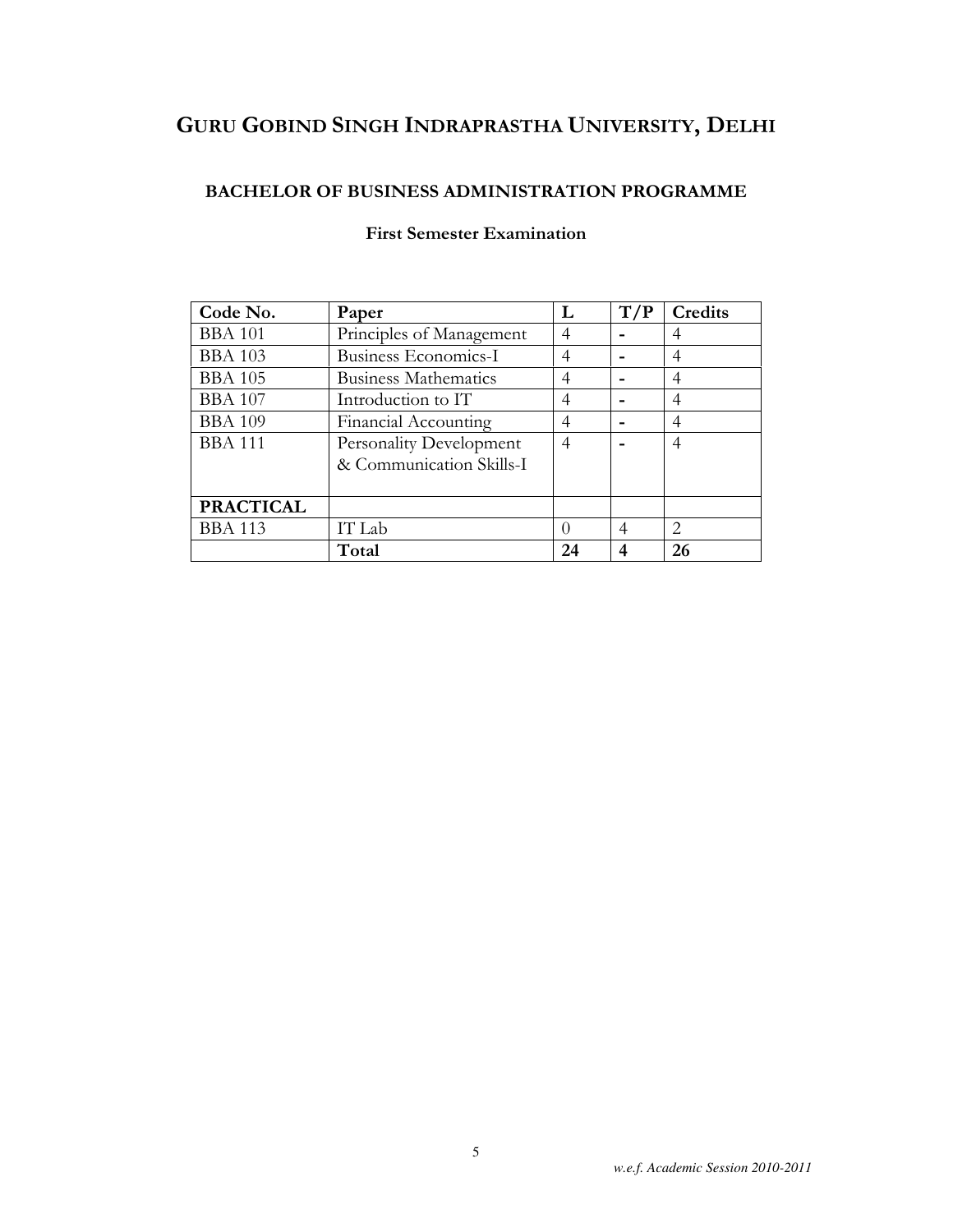## BACHELOR OF BUSINESS ADMINISTRATION PROGRAMME

### Second Semester Examination

| Code No.         | Paper                        | L                | T/P | Credits |
|------------------|------------------------------|------------------|-----|---------|
| <b>BBA 102</b>   | <b>Business Organization</b> | 4                |     | 4       |
| <b>BBA 104</b>   | Business Economics-II        | 4                |     | 4       |
| <b>BBA 106</b>   | Quantitative Techniques      | $\overline{4}$   |     | 4       |
|                  | and Operations Research in   |                  |     |         |
|                  | Management                   |                  |     |         |
| <b>BBA 108</b>   | Data Base<br>Management      | $\overline{4}$   |     | 4       |
|                  | System                       |                  |     |         |
| <b>BBA 110</b>   | Cost Accounting              | 4                |     | 4       |
| <b>BBA 112</b>   | Personality Development      | 3                |     | 3       |
|                  | & Communication Skills-II    |                  |     |         |
|                  |                              |                  |     |         |
| <b>PRACTICAL</b> |                              |                  |     |         |
| <b>BBA 114</b>   | <b>DBMS</b> Lab              | $\left( \right)$ | 06  | 3       |
|                  | Total                        | 23               | 06  | 26      |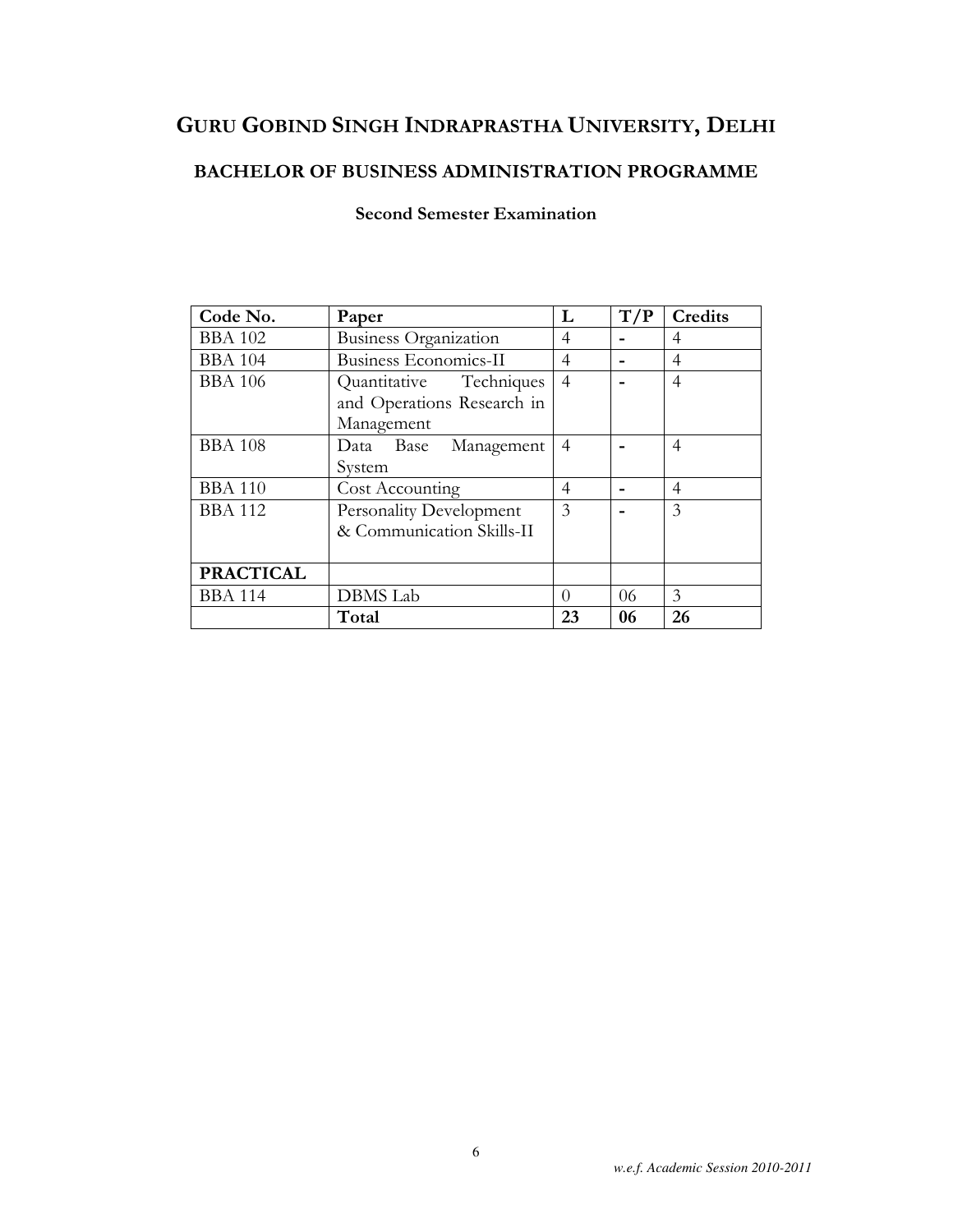## BACHELOR OF BUSINESS ADMINISTRATION PROGRAMME

| Code No.         | Paper                       | L        | T/P | Credits                     |
|------------------|-----------------------------|----------|-----|-----------------------------|
| <b>BBA 201</b>   | Organizational Behaviour    | 4        |     | 4                           |
| <b>BBA 203</b>   | Indian Economy              | 4        |     | 4                           |
| <b>BBA 205</b>   | Marketing Management        | 4        |     | 4                           |
| <b>BBA 207</b>   | Computer Applications -I    | 4        |     | 4                           |
| <b>BBA 209</b>   | Management Accounting       | 4        |     | 4                           |
|                  |                             |          |     |                             |
| <b>BBA 211</b>   | Personality Development     |          |     | 6                           |
|                  | & Communication Skills-III  |          |     |                             |
|                  | (Minor Project Report)      |          |     |                             |
| <b>PRACTICAL</b> |                             |          |     |                             |
| <b>BBA 213</b>   | Computer Applications Lab-I | $\Omega$ | 4   | $\mathcal{D}_{\mathcal{L}}$ |
|                  | Total                       | 20       | 4   | 28                          |
|                  |                             |          |     |                             |
|                  |                             |          |     |                             |

### Third Semester Examination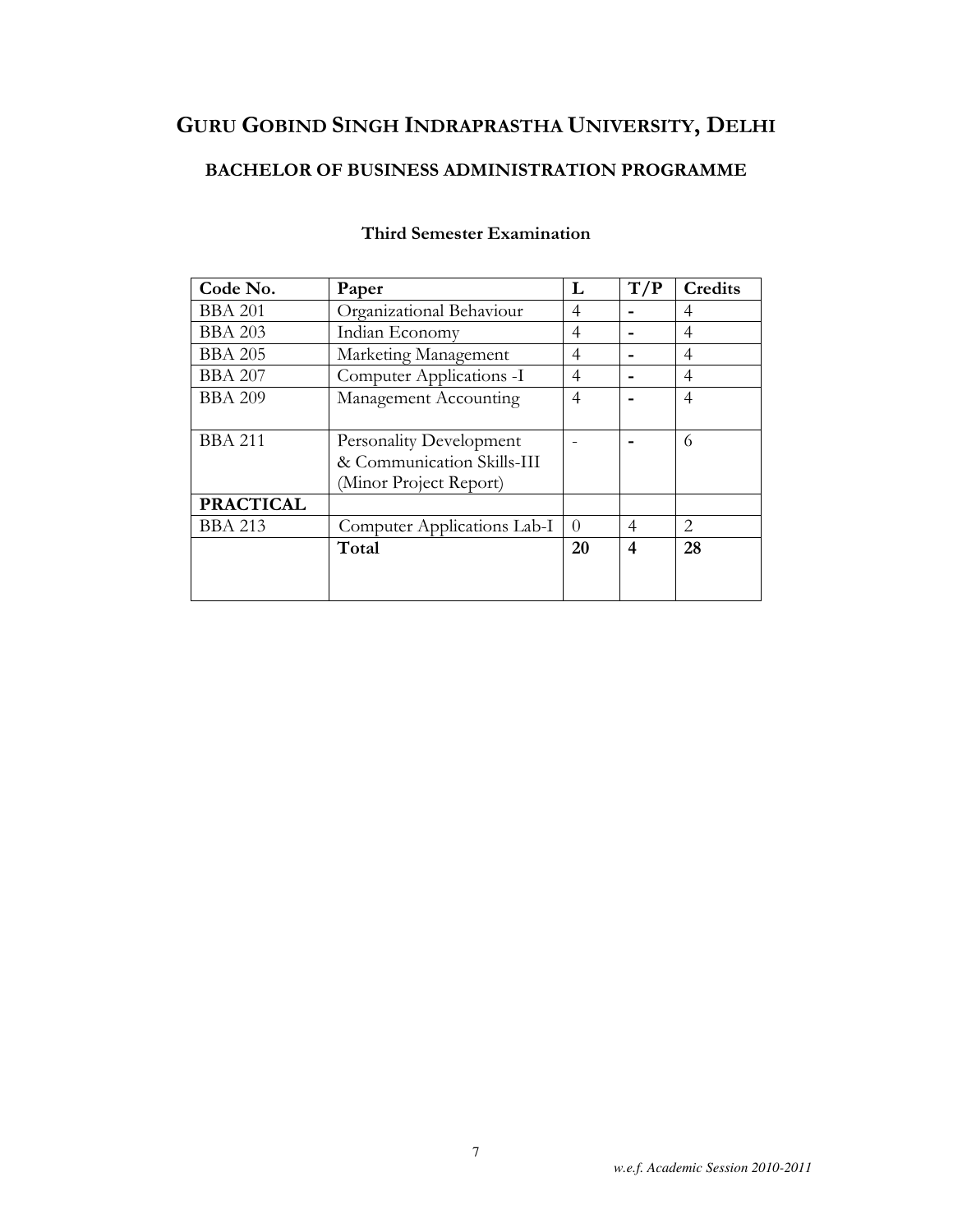| Code No.         | Paper                         | L  | T/P | Credits                     |
|------------------|-------------------------------|----|-----|-----------------------------|
| <b>BBA 202</b>   | Human Resource Management     | 4  |     |                             |
| <b>BBA 204</b>   | <b>Business Environment</b>   | 4  |     |                             |
| <b>BBA 206</b>   | Marketing Research            | 4  |     |                             |
| <b>BBA 208</b>   | Computer Applications - II    | 4  |     |                             |
| <b>BBA 210</b>   | <b>Business Laws</b>          |    |     | $\overline{4}$              |
| <b>BBA 212</b>   | <b>Taxation Laws</b>          | 4  |     |                             |
| <b>PRACTICAL</b> |                               |    |     |                             |
| <b>BBA 214</b>   | Computer Applications Lab- II |    | 4   | $\mathcal{D}_{\mathcal{L}}$ |
|                  | Total                         | 24 |     | 26                          |

### Fourth Semester Examination

Note: At the end of the Fourth Semester all the students shall have to undergo Summer Training for Eight Weeks.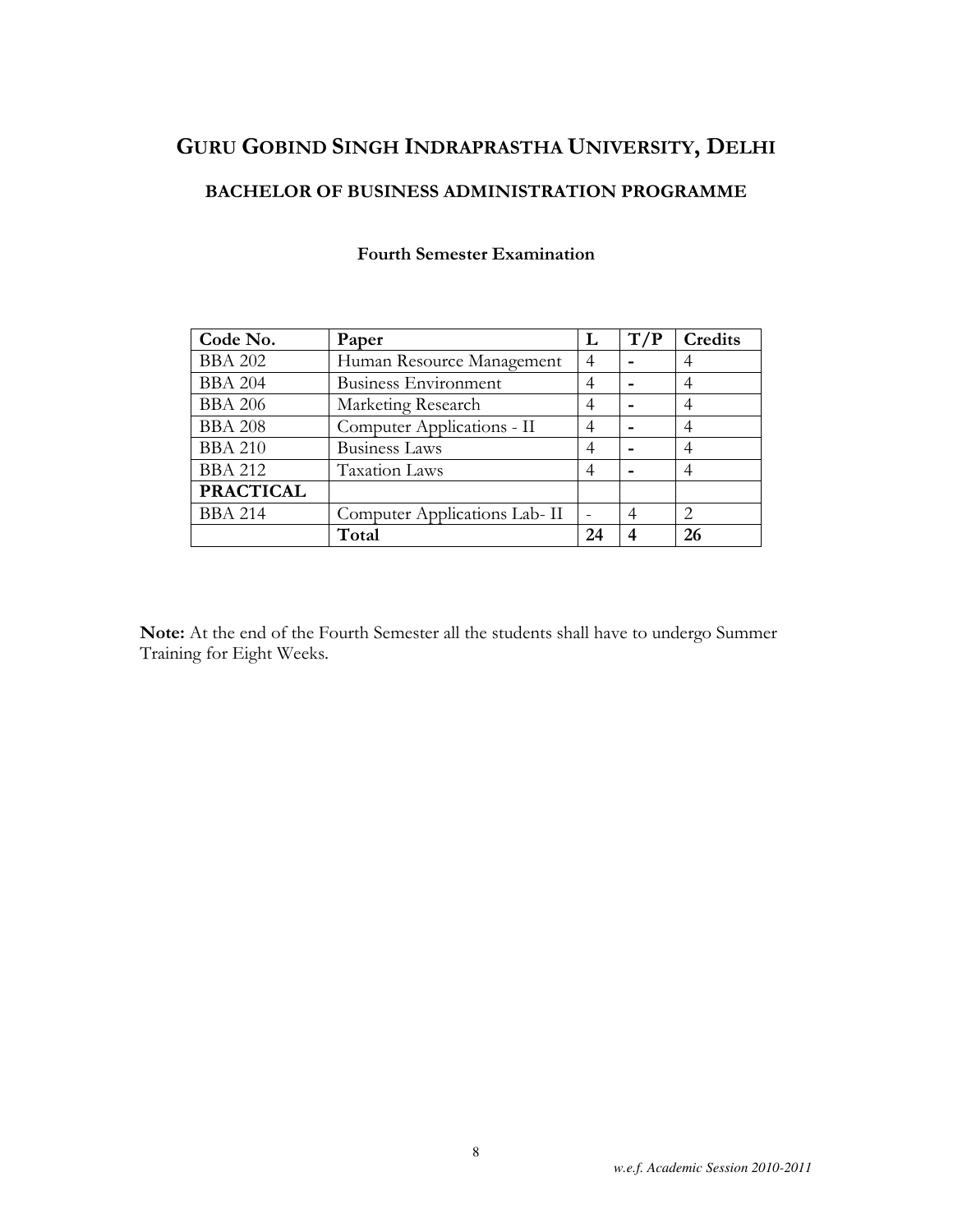## BACHELOR OF BUSINESS ADMINISTRATION PROGRAMME

| Code No.         | Paper                                | L              | T/P | Credits |
|------------------|--------------------------------------|----------------|-----|---------|
| <b>BBA 301</b>   | Values & Ethics in Business          | 4              |     | 4       |
| <b>BBA 303</b>   | Sales                                | 4              |     | 4       |
|                  | Management                           |                |     |         |
| <b>BBA 305</b>   | Operations<br>Production &           | $\overline{4}$ |     | 4       |
|                  | Management                           |                |     |         |
| <b>BBA 307</b>   | Management Information System        | 4              |     | 4       |
| <b>BBA 309</b>   | Financial Management                 | 4              |     | 4       |
| <b>BBA 311</b>   | Summer Training Report & Viva        |                |     | 6       |
|                  | Voce                                 |                |     |         |
| <b>PRACTICAL</b> |                                      |                |     |         |
| <b>BBA 313</b>   | <b>Computer Applications Project</b> |                |     | 4       |
|                  | Total                                | 20             |     | 30      |

### Fifth Semester Examination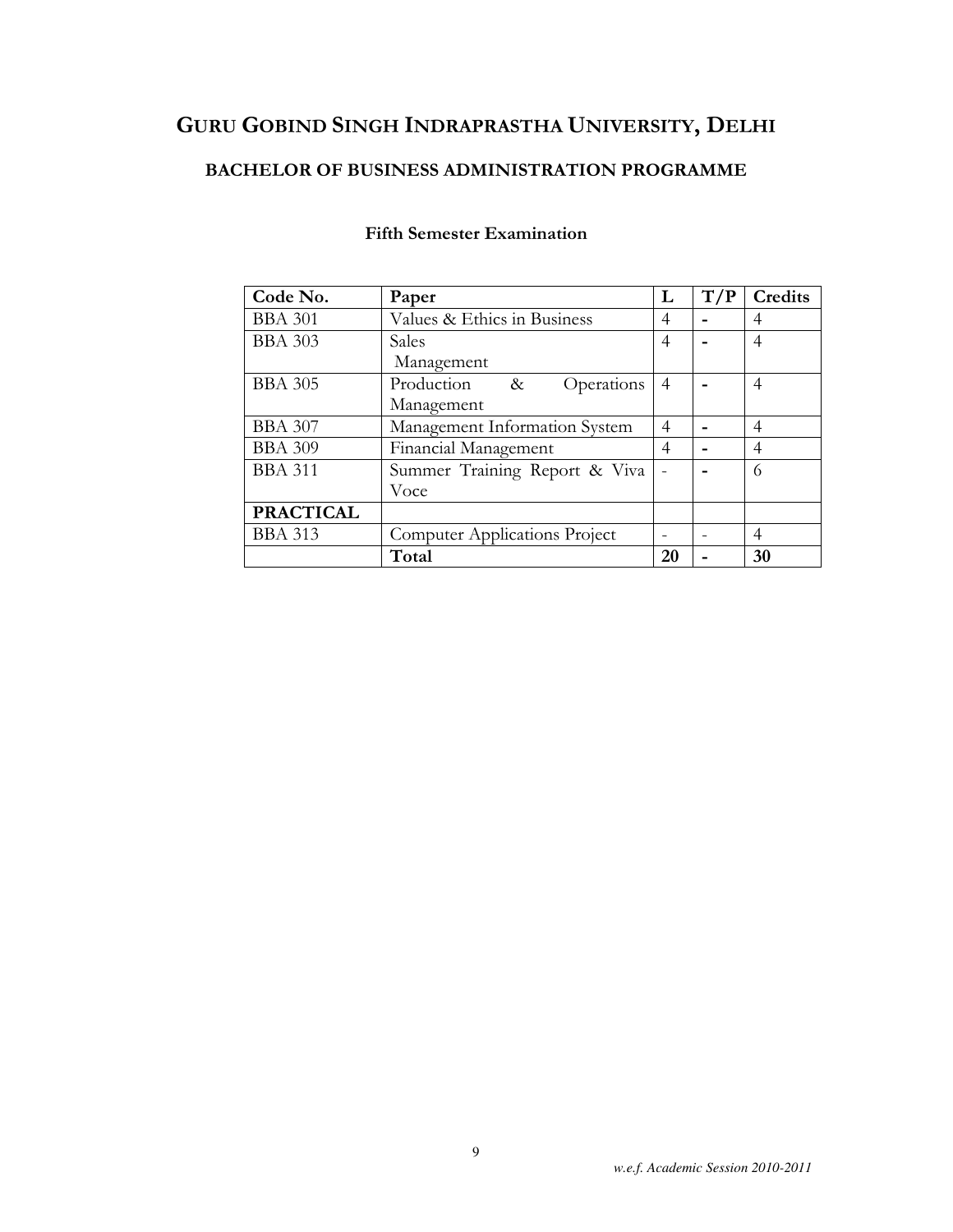### Sixth Semester Examination

| Code No.       | Paper                                    |    | T/P | Credits  |
|----------------|------------------------------------------|----|-----|----------|
| <b>BBA 302</b> | Business Policy & Strategy               |    |     |          |
| <b>BBA 304</b> | Project Planning & Evaluation            |    |     |          |
| <b>BBA 306</b> | Entrepreneurship Development             |    |     |          |
| <b>BBA 308</b> | <b>International Business Management</b> |    |     |          |
| <b>BBA 310</b> | Project Report and Viva-Voce             |    |     | $\Omega$ |
| <b>BBA 312</b> | <b>Environmental Science</b>             |    |     |          |
|                | Total                                    | 20 |     | 26       |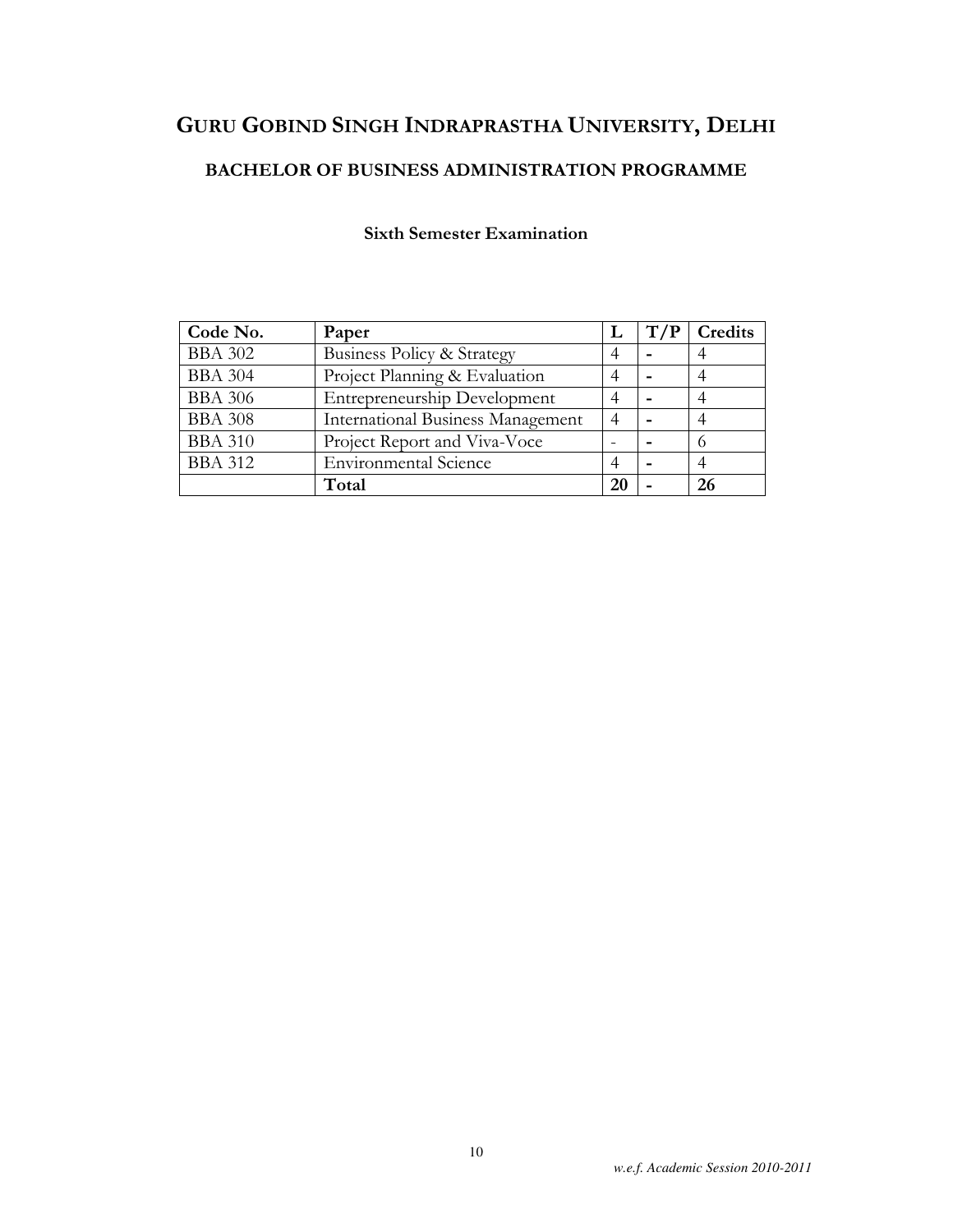#### *w.e.f. Academic Session 2010-2011*

## GURU GOBIND SINGH INDRAPRASTHA UNIVERSITY, DELHI BACHELOR OF BUSINESS ADMINISTRATION (BBA)

### BBA 101: Principles of Management

## $L-4 T/P-0$  Credits-4

Objectives: The course aims at providing fundamental knowledge and exposure to the concepts, theories and practices in the field of management.

### Course Contents

## Unit I Lectures: 14

Introduction: Concept, Nature, Process and Significance of Management; Managerial levels, skills, Functions and Roles; Management vs. Administration; Coordination as Essence of Management; Development of Management Thought: Classical, Neo-Classical, Behavioral, Systems and Contingency Approaches.

#### Unit II Lectures: 16

Planning: Nature, Scope and Objectives of Planning; Types of plans; Planning Process; Business Forecasting; MBO: Concept, Types, Process and Techniques of Decision-Making; Bounded Rationality.

Organising: Concept, Nature, Process and Significance; Principles of an Organization; Span of Control; Departmentation; Types of an Organization; Authority-Responsibility; Delegation and Decentralization; Formal and Informal Organization.

Staffing: Concept, Nature and Importance of Staffing.

Motivating and Leading: Nature and Importance of Motivation; Types of Motivation; Theories of Motivation:Maslow, Herzberg, X, Y and Z; Leadership: Meaning and Importance; Traits of a leader; Leadership Styles – Likert's Systems of Management, Tannenbaum & Schmidt Model and Managerial Grid.

#### . Unit IV Lectures:-6

Controlling: Nature and Scope of Control; Types of Control; Control Process; Control Techniques – Traditional and Modern; Effective Control System.

### Text Books

- 1. Robbins, (2009). Fundamentals of Management: Essentials Concepts and Applications,  $6<sup>th</sup>$ edition, Pearson Education.
- 2. Stoner, Freeman and Gilbert Jr. ((2010)) Management, 8th Edition, Pearson Education.

### Reference Books

- 1. Koontz, H. (2008), *Essentials of Management*, McGraw Hill Education.
- 2. Gupta, C.B. (2008), Management Concepts and Practices, Sultan Chand and Sons, New Delhi.
- 3. Ghillyer, A, W., (2008) Management- A Real World Approach, McGraw Hill Education.
- 4. Mukherjee, K, (2009), Principles of Management, 2<sup>nd</sup> Edition, McGraw Hill Education.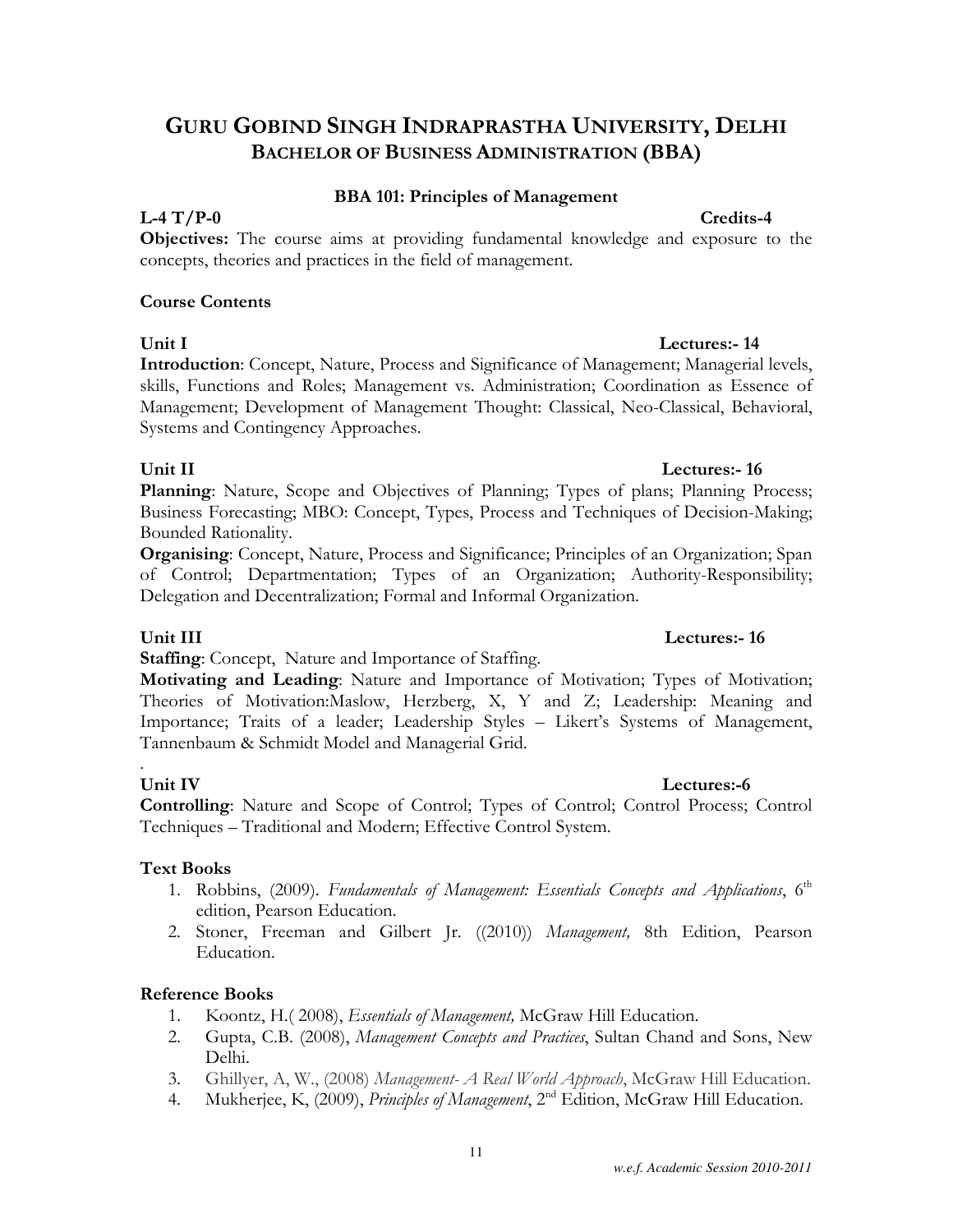## GURU GOBIND SINGH INDRAPRASTHA UNIVERSITY, DELHI BACHELOR OF BUSINESS ADMINISTRATION (BBA) BBA 103: Business Economics-I

### $L-4$  T-0  $C_{\text{redit}}-4$

Objectives: The objective of this subject is to give understanding of the basic concepts and issues in business economics and their application in business decisions.

#### Course Contents

Introduction to Business Economics and Fundamental concepts: Nature, Scope, Definitions of Business Economics, Difference between Business Economics and Economics, Contribution and Application of Business Economics to Business. Micro vs. Macro Economics. Opportunity Costs, Time Value of Money, Marginalism, Incrementalism, Market Forces and Equilibrium, Risk, Return and Profits.

#### Unit II Lectures: 18

#### Consumer Behavior and Demand Analysis:

Cardinal Utility Approach: Diminishing Marginal Utility, Law of Equi-Marginal Utility. Ordinal Utility Approach: Indifference Curves, Marginal Rate of Substitution, Budget Line and Consumer Equilibrium. Theory of Demand, Law of Demand, Movement along vs. Shift in Demand Curve, Concept of Measurement of Elasticity of Demand, Factors Affecting Elasticity of Demand, Income Elasticity of Demand, Cross Elasticity of Demand, Advertising Elasticity of Demand. Demand Forecasting: Need, Objectives and Methods (Brief)

#### Unit III Lectures:-10

Theory of Production: Meaning and Concept of Production, Factors of Production and Production function, Fixed and Variable Factors, Law of Variable Proportion (Short Run Production Analysis), Law of Returns to a Scale (Long Run Production Analysis) through the use of ISO QUANTS.

#### Unit IV Lectures:-12

Cost Analysis & Price Output Decisions: Concept of Cost, Cost Function, Short Run Cost, Long Run Cost, Economies and Diseconomies of Scale, Explicit Cost and Implicit Cost, Private and Social Cost. Pricing Under Perfect Competition, Pricing Under Monopoly, Control of Monopoly, Price Discrimination, Pricing Under Monopolistic Competition, Pricing Under Oligopoly.

#### Text Books:

- 1. Samuelson, P & Nordhaus, W. (2009) Economics, 18th Edition, McGraw Hill Education.
- 2. Dwivedi, D.N. (2008) Managerial Economics, 7<sup>th</sup> edition, Vikas Publishing House.

#### Reference Books:

- 1. Salvatore, D. ((2006)) Managerial Economics in a Global Economy, 6th edition, Oxford University Press.
- 2. Kreps, D. (2009). MicroEconomics for Managers, 1<sup>st</sup> edition, Viva Books Pvt. Ltd.
- 3. Peterson, L. and Jain ( (2006)) Managerial Economics, 4<sup>th</sup> edition, Pearson Education.
- 4. Colander, D, C (2008) Economics, McGraw Hill Education.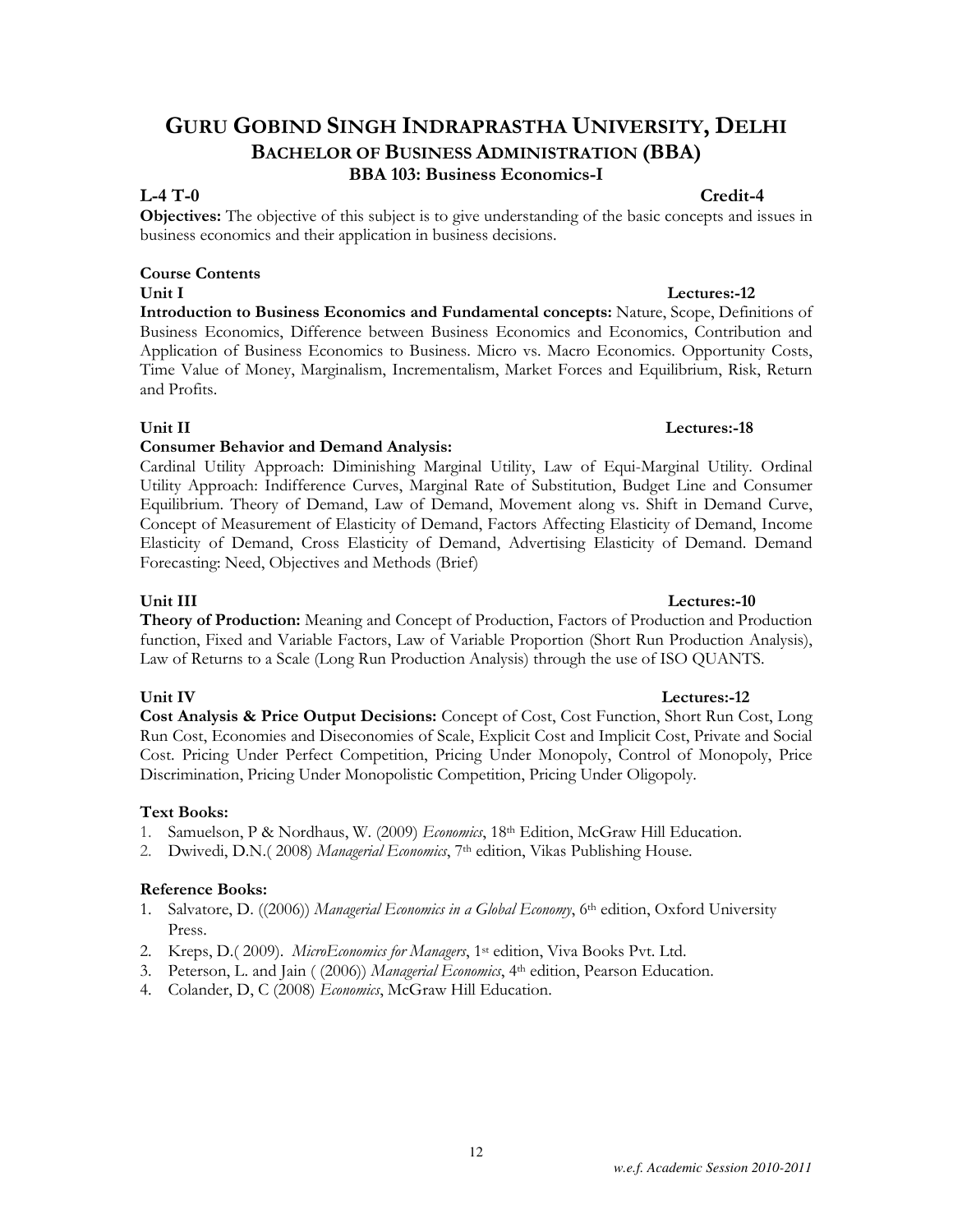## GURU GOBIND SINGH INDRAPRASTHA UNIVERSITY, DELHI BACHELOR OF BUSINESS ADMINISTRATION (BBA) BBA-105 Business Mathematics

## $L-4$  T-0 Credits  $-4$

Objectives: This course aims at equipping student with a broad based knowledge of mathematics with emphasis on business applications.

#### Course Contents

Unit I Lectures:-12

Principle of Counting: Permutations and Combination, Concept of Factorial, Principle of Counting, Permutation with Restriction, Circular Permutation and Combination with Restriction; Mathematics Induction: Principle, Sequences & Series -A.P.& G.P.

Matrix Algebra: The Inverse of a Matrix. Properties of the Inverse Solution to a System of Equations by:

- (i) The Adjoint Matrix Methods.
- (ii) The Gaussian Elimination mentor, Rank of a Matrix, Rank of a System of Equations. The Echelon Matrix; Vectors: Types Optimization Vector- Additions, Suggestions & Multiplication, Scaler Product, Vector Product; Linear Dependence of Vectors, Application of Matrices to Business Problems Input Output Analysis, Preparation of Depreciation Lapse Schedule, Variance Analysis, Inventory Flow Analysis.

#### Unit III Lectures:-14

Differential Calculus: Optimization Using Calculus, Point of Inflexion Absolute and Local-Maxima and Minima, Optimization in case of Multi Variate Function. Lagrangian multipliers, Derivative as a Rate Measure, Applications in Business.

#### Unit IV Lectures:-12

Integral Calculus & Differential Equations: Business application, Consumer's or Producer's surplus, Learning Curve; Differential Equations – Variable, Separable and Homogeneous Type- Business applications.

#### Text Books

1. Trivedi, ((2010)), Business Mathematics, 1<sup>st</sup> edition, Pearson Education.

2. Bhardwaj, R.S. (2000). Mathematics for Economics and Business, Excel Books.

#### References

- 1. Raghavachari, M, ((2004)), Mathematics for Management, McGraw Hill Education.
- 2. Cleaves, Cheryl, and Hobbs, Margie, (2008) Business Math, 7th Edition, Prentice Hall.
- 3. Tuttle, Michael, D., (2008) Practical Business Math: An Applications Approach, 8th Edition, Prentice Hall.
- 4. Khan, Shadab, (2008) *A Text Book of Business Mathematics*, Anmol Publications.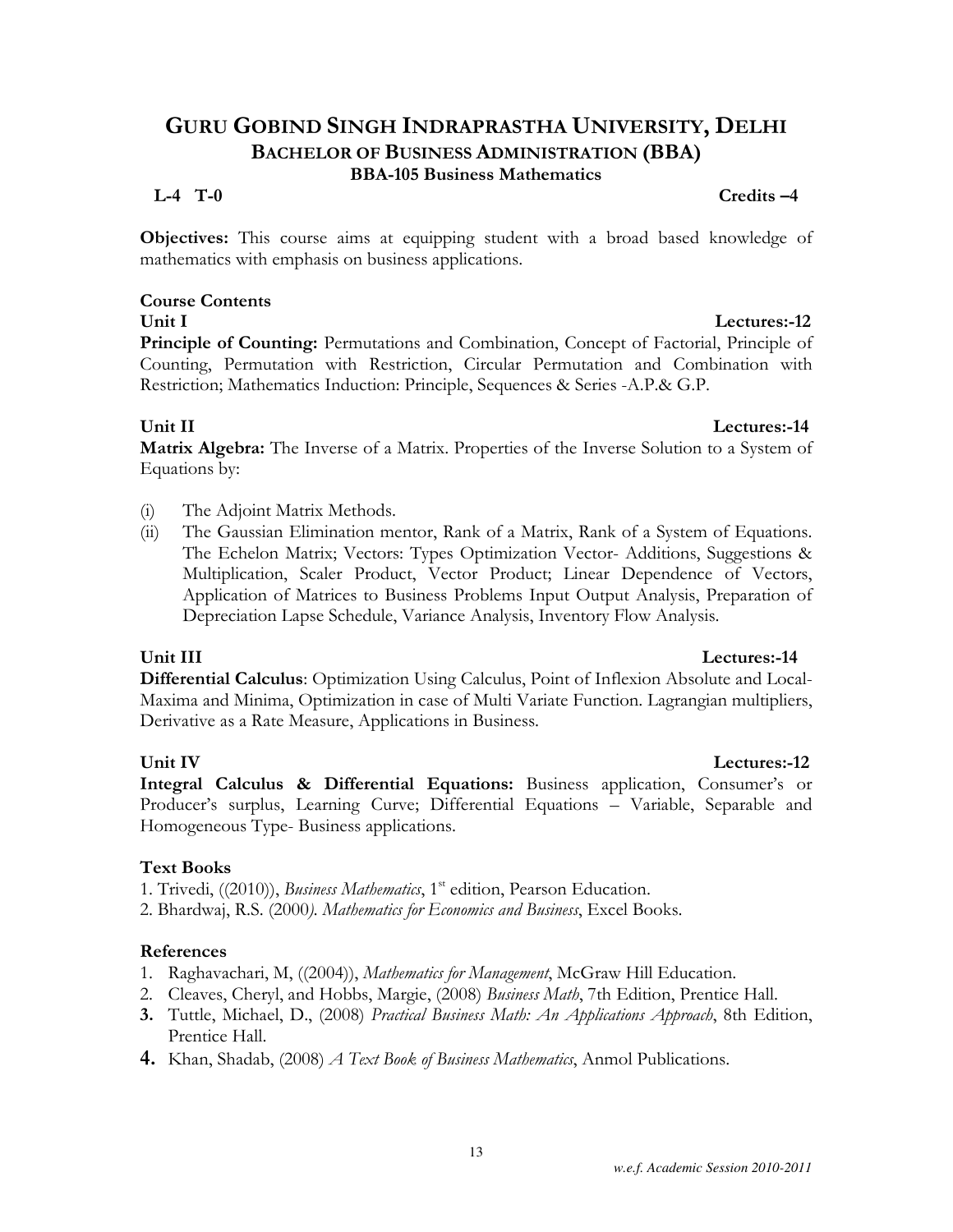#### BBA 107: Introduction to IT

#### L-4 T-0 Credit-4

Objectives: This is a basic paper for Business Administration students to familiarize with computer and it's applications in the relevant fields and expose them to other related papers of IT.

#### Course Contents

#### Unit I Lectures:-18

#### Basics of Computer and its Evolution

Evolution of Computer, Data, Instruction and Information, Characteristics of Computers, Various fields of application of Computers, Various Fields of Computer, Input-output Devices (Hardware, Software, Human ware and Firmware), Advantages and Limitations of Computer, Block Diagram of Computer, Function of Different Units of Computer, Classification of Computers.

#### Data Representation

Different Number System (Decimal, Binary, Octal and hexadecimal) and their Inter Conversion (Fixed Point Only), Binary Arithmetic (Addition, Subtraction, Multiplication and Division)

#### Unit II Lectures:-10

### Computer Software: Types of Software, Compiler and Interpreter, Generations of languages, Computer Memory:

Primary Memory (ROM and it's type - PROM, EPROM, EEPROM, RAM) Secondary memory- SASD, DASD Concept, Magnetic Disks – Floppy Disks, Hard Disks, Magnetic Tape, Optical Disks – CD ROM and it's type (CD ROM, CD ROM-R, CD ROM-EO, DVD ROM, Flash Memory.

#### Unit III Lectures:-12

#### Operating System Concept:

Introduction to Operating System; Function of OS, Types of Operating Systems, Booting Procedure, Start-up Sequence, Details of Basic System Configuration, Important Terms like Directory, File, Volume, Label, Drive Name, etc.

#### Introduction to GUI using Windows Operating System:

All Directory Manipulation: Creating Directory, Sub Directory, Renaming, Coping and Deleting the Directory

File Manipulation: Creating a File, Deleting, Coping, Renaming a File

#### Concept of Data Communication and Networking:

Networking Concepts, Types of networking (LAN, MAN AND WAN), Communication Media, Mode of Transmission (Simplex, Half Duplex, Full Duplex), Analog and Digital Transmission. Synchronous and Asynchronous Transmission, Different Topologies Introduction to MS-Word, Spread Sheets and Graphical Solutions.

#### 14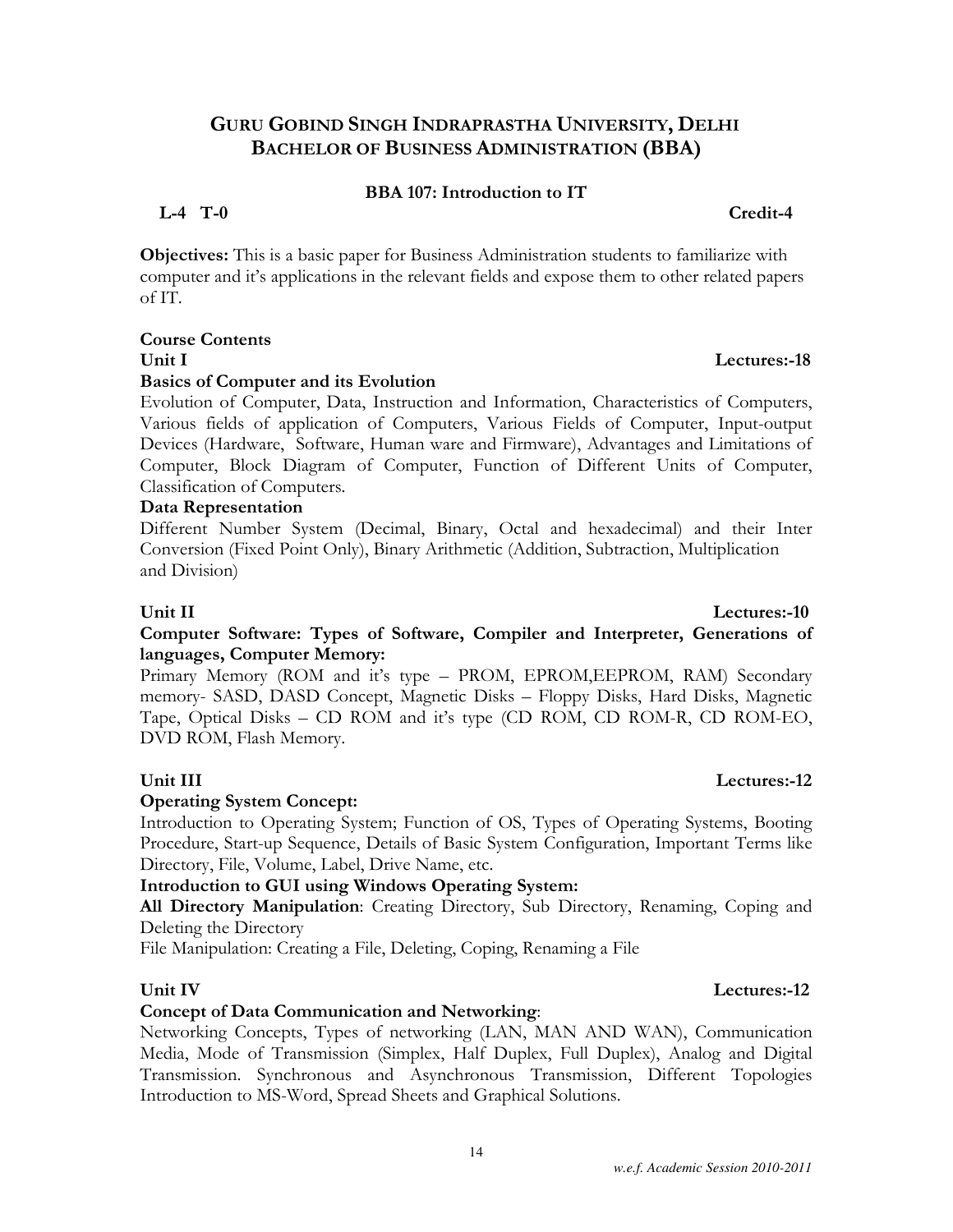#### Text Books

- 1. ITL, ESL,((2005)) Introduction to Infotech, 1<sup>st</sup> edition, Pearson Education.
- 2. Goyal, Anita, ((2010)) Computer Fundamentals, 1<sup>st</sup> Edition, Pearson Education.

#### Reference Books

- 1. Leon and Leon, (1999) Introduction to Information Technology, Vikas Publishing House.
- 2. Joseph A. Brady and Ellen F Monk, (2007) Problem Solving Cases in Microsoft and Excel, Fourth Annual Edition, Thomson Learning.
- 3. Rajaraman, V., (2009) Introduction to Information Technology, Prentice Hall of India.
- 4. Deepak Bharihoke, (2009), Fundamentals of Information Technology, 3<sup>rd</sup> Edition, Excel Books.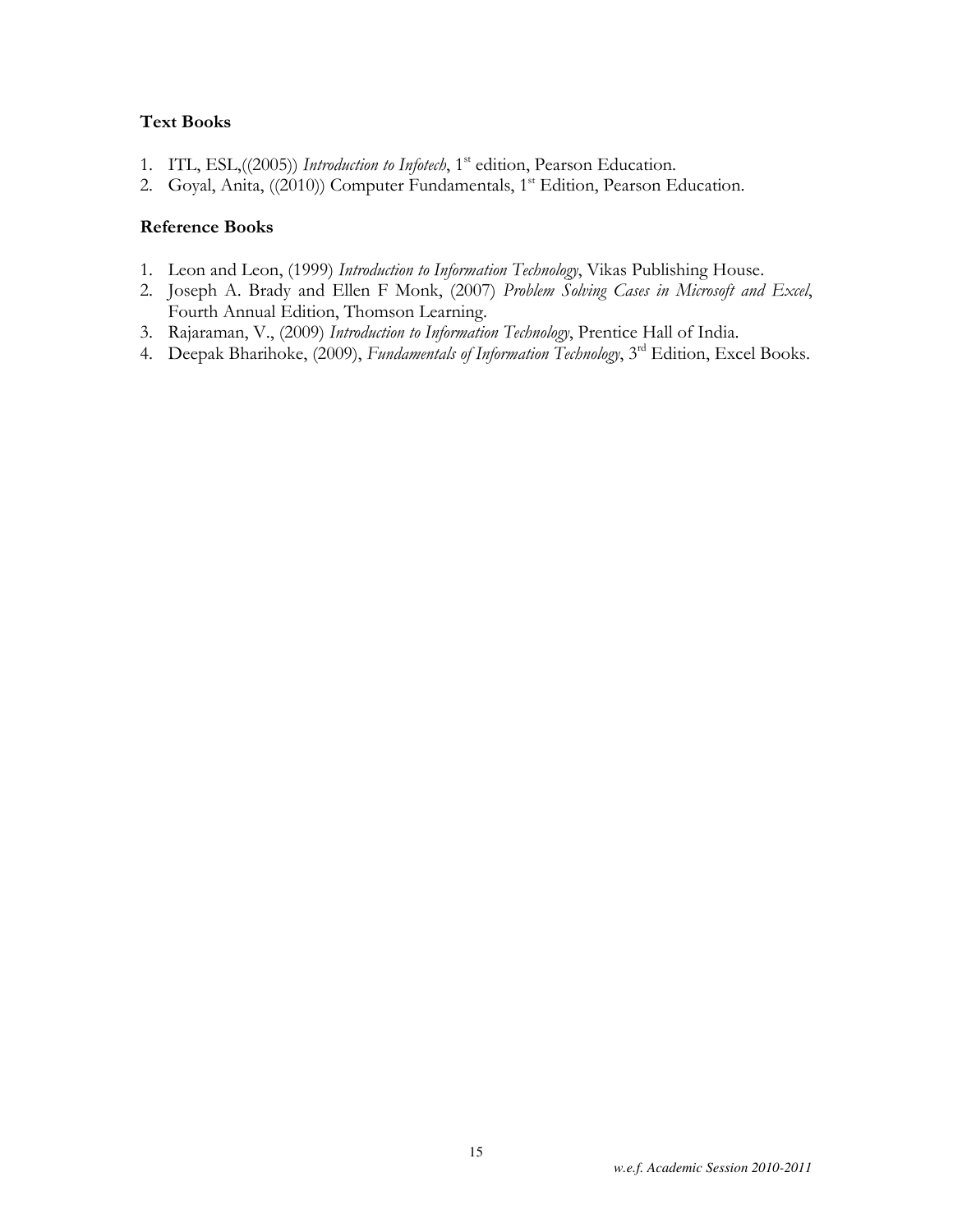#### BBA 109: Financial Accounting

#### L-4 T-0 Credit-4

Objectives: The primary objective of the course is to familiarize the students with the basic accounting principles and techniques of preparing and presenting the accounts for user of accounting information.

### Course Contents

Meaning and Scope of Accounting: Objectives and nature of Accounting, Definition and Functions of Accounting, Book Keeping and Accounting, Interrelationship of Accounting with other Disciplines, Branches of Accounting, Limitation of Accounting, Accounting Equation.

Accounting Principles and Standards: Accounting Principles, Accounting Concepts and Conventions, Accounting cycle system of accounting Introduction to Accounting Standards Issued by ICAI.

Journalising Transactions: Journal, Rules of Debit and Credit,

Sub Division of Journal: Cash Journal, Petty Cash Book, Purchase Journal, Purchase Return, Sales Journal, Sales Return Journal, Voucher System.

### Unit II Lectures:-8

Ledger Posting and Trial Balance: Ledger, Posting, Rules Regarding Posting, Trial Balance.

Capital and Revenue: Classification of Income, Classification of Expenditure, Classification of Receipts, Difference between Capital Expenditure & Capitalized, Expenditure, Revenue Recognition.

Inventory Valuation: Meaning of Inventory, Objectives of Inventory Valuation, Inventory Systems, Methods of Valuation of Inventories, Accounting Standard 2 (Revised).

Depreciation Provisions and Reserves: Concept of Deprecation, Causes of Depreciation, Basic Features of Depreciation, Meaning of Depreciation Accounting, Objectives of Providing Depreciation, Fixation of Depreciation Amount, Method of Recording Depreciation, Methods of Providing Depreciation, Depreciation Policy, AS-6 (Revised) Provisions and Reserves, Change of method of Depreciation (by both current and retrospective effect).

### Unit IV Lectures:-18

Shares and Share Capital: Introduction to Joint Stock Company, Shares, Share Capital, Accounting Entries, Under Subscription, Oversubscription, Calls in Advance, Calls in Arrears, Issue of Share at Premium, Issue of Share at Discount, Forfeiture of Shares, Surrender of Shares, Issue of two classes of Shares, Right Shares, Re-issue of Shares.

Debentures: Classification of Debentures, Issue of Debentures, Different Terms of Issue of Debentures, Writing off Loss on Issue of Debentures, Accounting Entries, Redemption

### Unit III Lectures:-10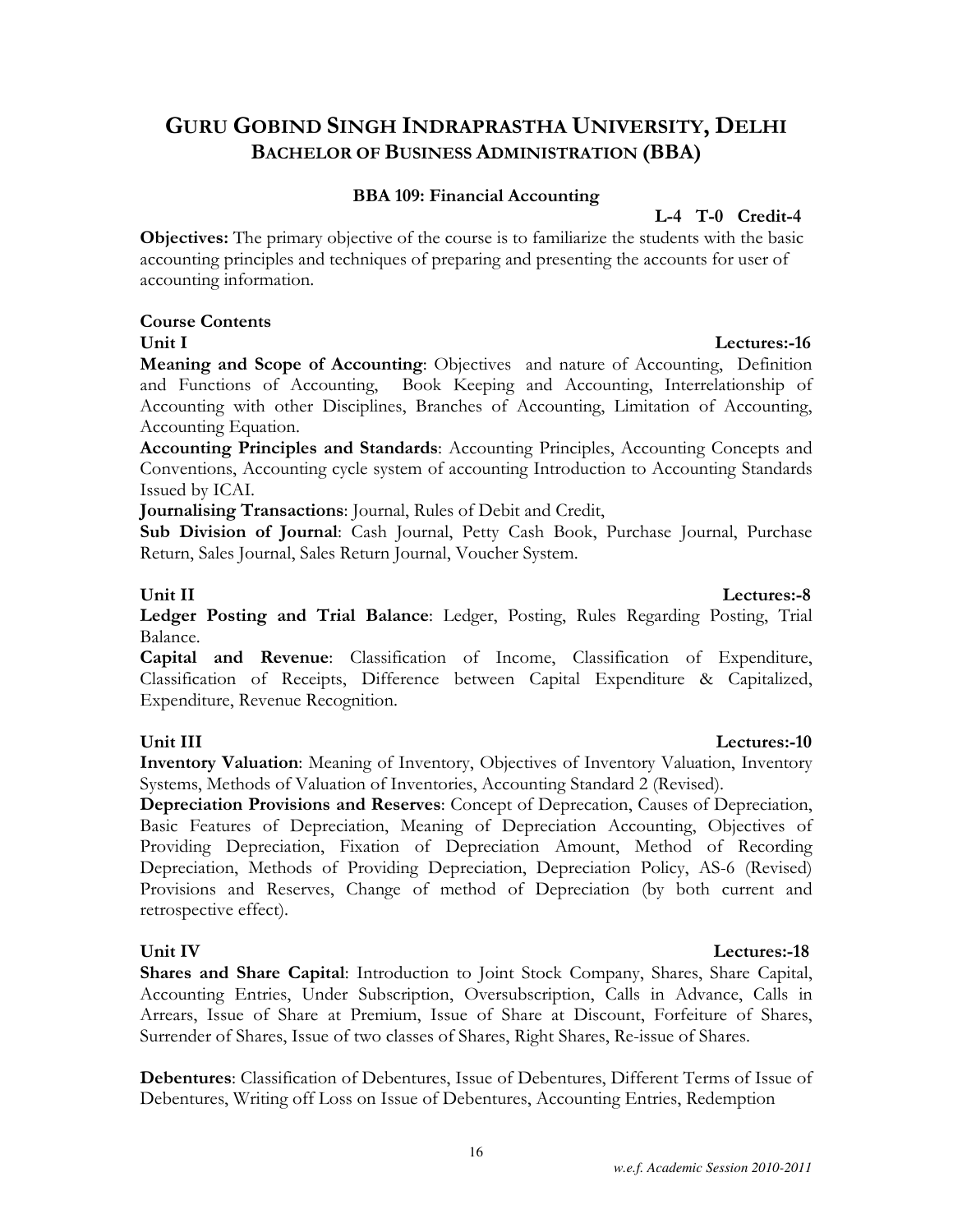#### of Debentures.

Company Final Accounts: Books of Account, Preparation of Final Accounts, Profit & Loss Account, Balance Sheet, Requirements of Schedule VI

### Text Books

- 1. Tulsian, P.C., (2009) Financial Accountancy, 2<sup>nd</sup> edition, Pearson Education.
- 2. Maheshwari, S.N. and Maheshwari, S. K., (2009) An Introduction to Accountancy, Eighth Edition, Vikas Publishing House.

### Reference Books

- 1. Bhattacharyya, Asish K., ((2010)) Essentials of Financial Accounting, Prentice Hall of India.
- 2. Rajasekran, ((2010)), Financial Accounting, 1st edition, Pearson Education.
- 3. Bhattacharya, S.K. and Dearden, J., ((2003)) Accounting for Manager Text and Cases, 3rd Edition, Vikas Publishing House.
- 4. Glautier, M.W.E. and Underdown, B. ((2010)). Accounting Theory and Practice, Pearson Education.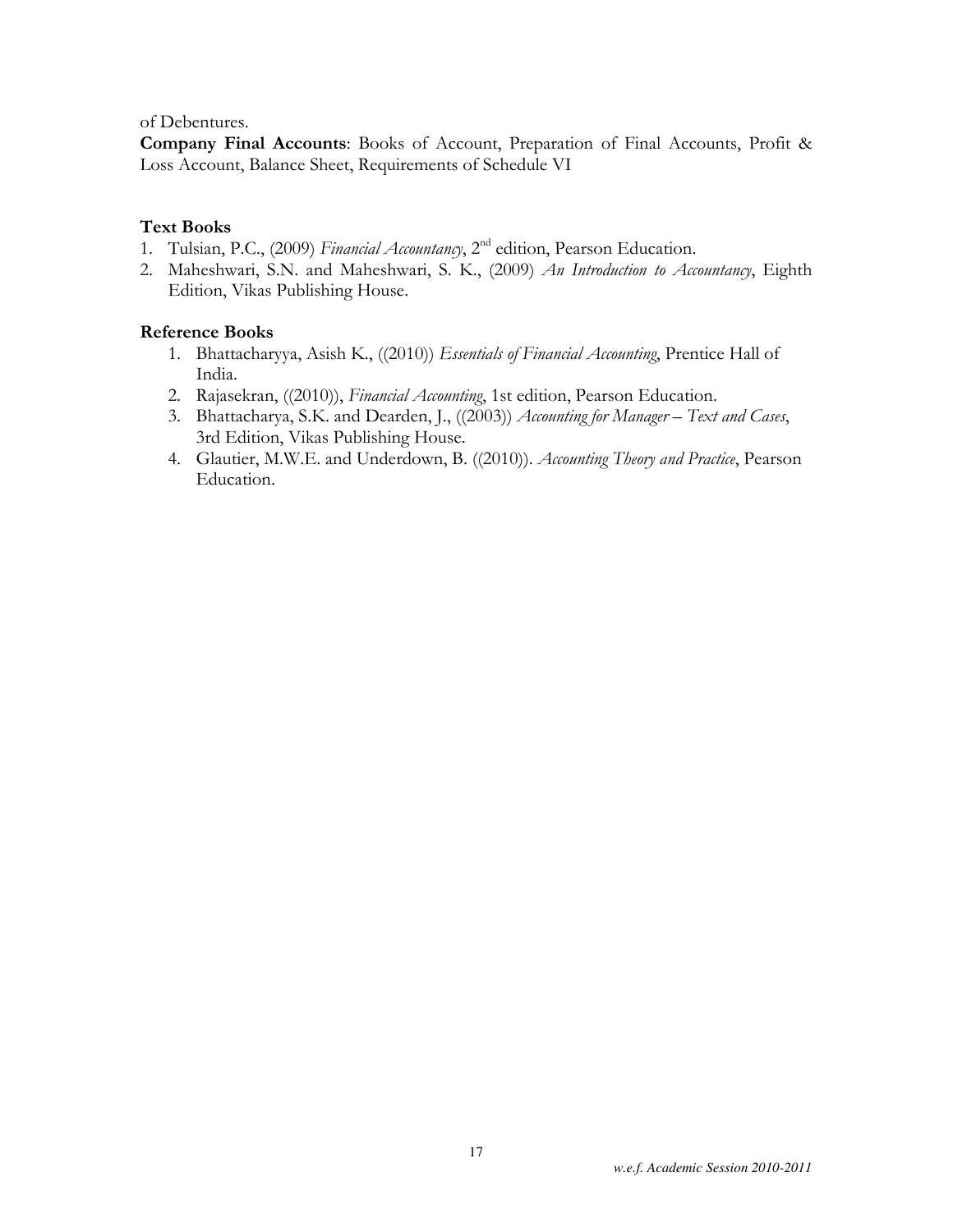#### *w.e.f. Academic Session 2010-2011*

## GURU GOBIND SINGH INDRAPRASTHA UNIVERSITY, DELHI BACHELOR OF BUSINESS ADMINISTRATION (BBA)

#### BBA 111: Personality Development & Communication Skills - I

### L-4 T-0 Credit-4

#### **Objectives**

- 1. To develop the skills of the professional undergraduate students for proper self expression, social communication, spoken English, correct pronunciation, voice modulation and business etiquettes.
- 2. The students should improve their personality, communication skills and enhance their self-confidence.

#### Course Contents

Unit-I Lectures:-12 Fundamental of Grammar and their Usage: How To Improve Command Over Spoken and Written English with Stress on Noun, Verb, Tense and Adjective. Sentence Errors, Punctuation, Vocabulary Building to Encourage the Individual to Communicate Effectively, Common Errors in Business Writing.

#### Unit-II Lectures:-14

Introduction to Business Communication: Basic Forms of Communication, Process of Communication, Principles of Effective Business Communication, 7Cs; Media of Communication: Types of Communication: Barriers of Communication (Practical exercise in communication)

#### Unit-III Lectures:-14

Business letter writing: Need, Functions and Kinds, Layout of Letter Writing, Types of Letter Writing: Persuasive Letters, Request Letters, Sales Letters, Complaints and Adjustments; Departmental Communication: Meaning, Need and Types: Interview Letters, Promotion. Letters, Resignation Letters, News Letters, Circulars, Agenda, Notice, Office Memorandums, Office Orders, Press Release.

#### Business Etiquettes and Public Speaking:

Business Manners. Body Language Gestures, Email and Net Etiquettes, Etiquette of the Written Word, Etiquettes on the Telephone, Handling Business Meetings; Introducing Characteristic, Model Speeches, Role Play on Selected Topics with Case Analysis and Real Life Experiences.

#### Text Books:

- 1. Boove, C.L., Thill, J.V., and Chaturvedi, M., (2009) Business Communication Today, Pearson Education.
- 2. Murphy and Hildebrandt, (2008) Effective Business Communication, McGraw Hill Education.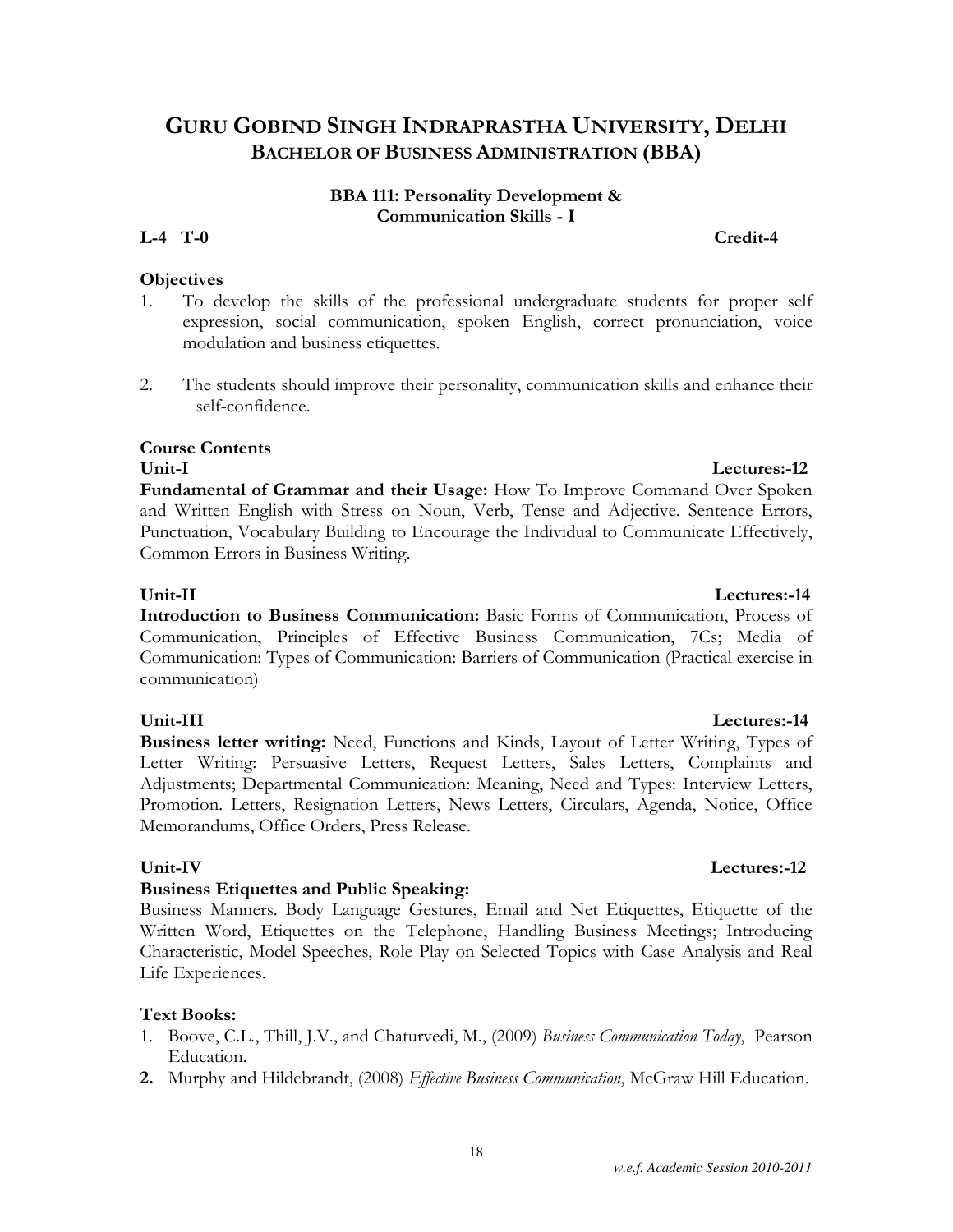### Reference Books:

- 1. Krizan, A. C. Buddy, and Merrier, Patricia (2008) Effective Business Communication, 7<sup>th</sup> Edition, Cengage Learning.
- 2. Lesikar, (2009), Business Communication: Making Connections in a Digital World, McGraw Hill Education.
- 3. McGraw, S. J., (2008) Basic Managerial Skills for All, 8<sup>th</sup> edition, Prentice Hall of India.
- 4. Wren & Martin, (2008), English Grammar and Composition, Sultan chand & Sons.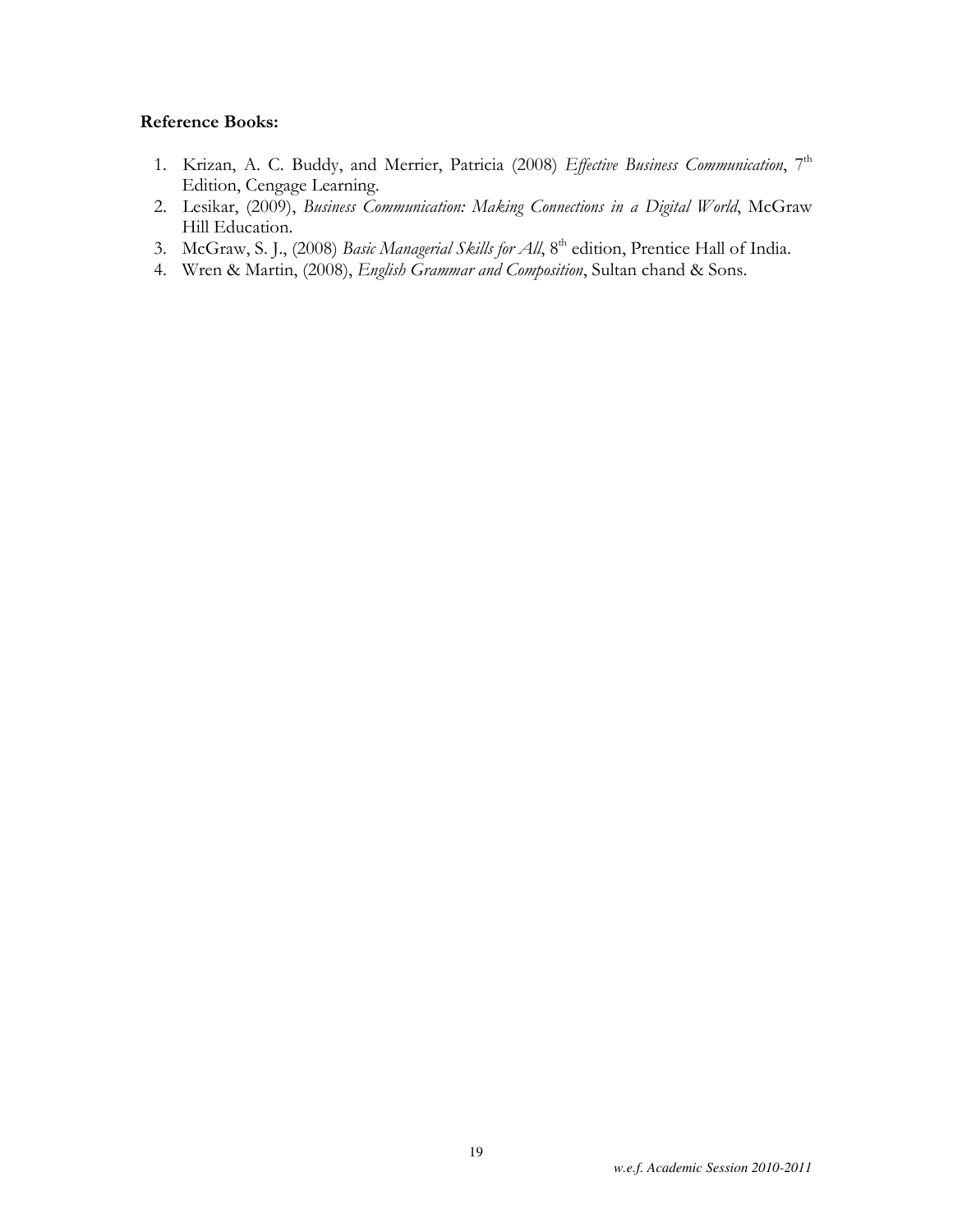#### BBA 113: IT Lab

L-0, T-04 Credit-2

#### Lab would be based on the following topics:

#### 1. All commands specified in unit III using Windows

#### 2. Introduction to MS-Word:

Introduction to Word Processing, it's Features, Formatting Documents, Paragraph Formatting, Indents, Page Formatting, Header and Footer, Bullets and Numbering, Tabs, Tables, Formatting the Tables, Finding and Replacing Text, Mail Merging etc.

#### 3. Introduction to MS-Excel:

Introduction to Electronic Spreadsheets, Feature of MS-Excel, Entering Data, Entering Series, Editing Data, Cell Referencing, ranges, Formulae, Functions, Auto Sum, Copying Formula, Formatting Data, Creating Charts, Creating Database, Sorting Data, Filtering etc.

#### 4. Introduction to MS Powerpoint

PowerPoint, Features of MS PowerPoint Clipping, Slide Animation, Slide Shows, Formatting etc.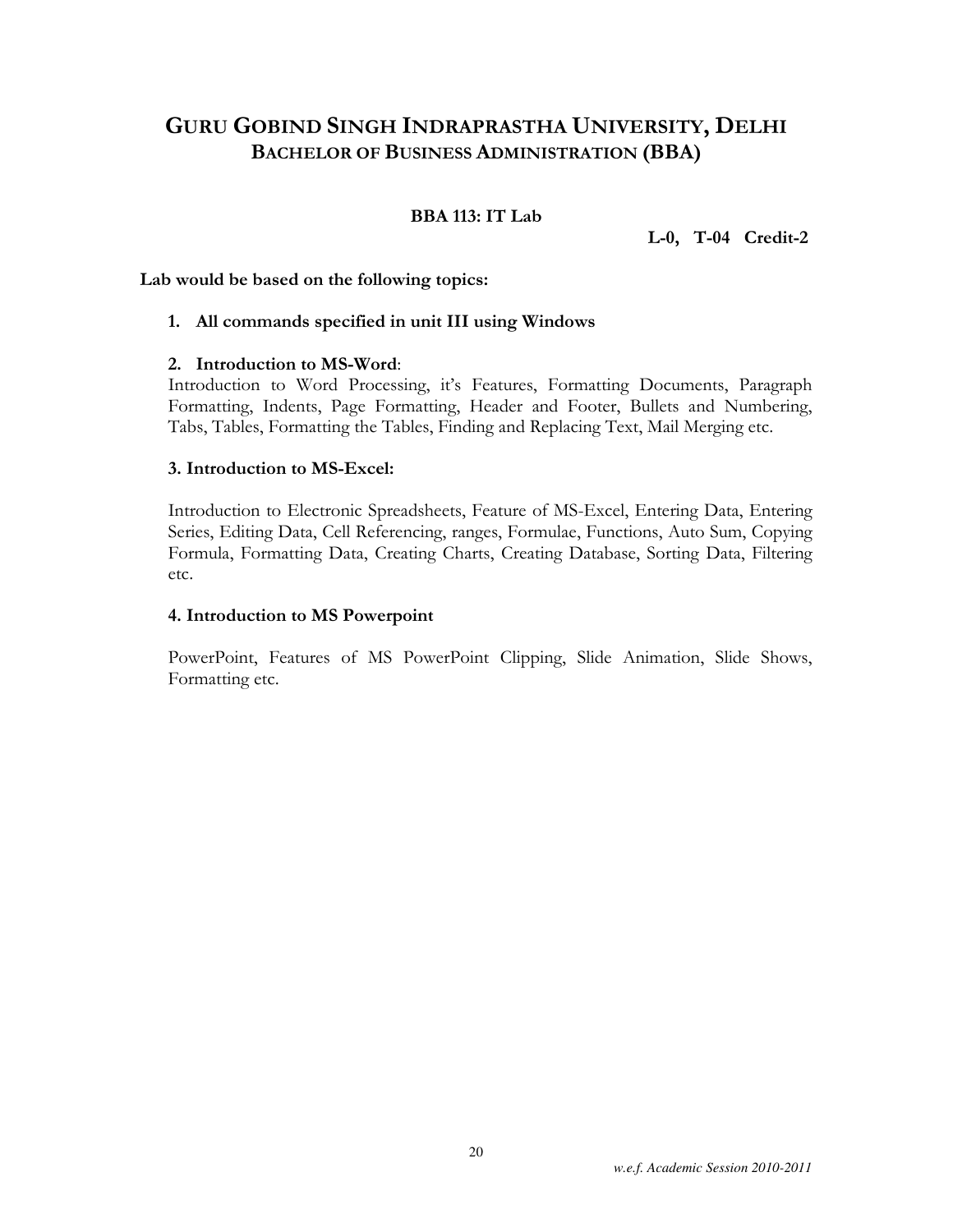#### BBA 102: Business Organization

## L-4, T-0, Credits: 04

Objectives: The course aims to provide basic concepts and knowledge with regard to a business enterprise and its various functional areas.

#### Course Contents

#### Unit I Lectures:-12

Introduction: Concept, Nature and Scope of Business; Concept of Business as a System; Business and Environment Interface; Business Objectives; Profit Maximization vs Social Responsibility of Business; Introduction to Business Ethics and Values.

### Unit II Lectures:-14

Business Enterprises: Entrepreneurship – Concept & Nature; Locations of Business Enterprise (Weber's Theory); Government Policy on Industrial Location.

Forms of Business Organization: Sole Proprietorship, Joint Hindu Family Firm, Partnership firm, Joint Stock Company, Cooperative Organization; Types of Companies, Choice of form of organization; Promotion of a company – Stages in formation; documentation (MOA, AOA).

### Unit III Lectures:-12

**Small Business:** Scope and role; Government Policies.

Government & Business Interface: Rationale; Forms of Government and Business Interface.

Multinationals: Concept and role of MNCs; Transactional Corporations (TNCs); International Business Risks.

Business Combinations: Concept and causes of business combinations; Chambers of Commerce and Industry in India; FICCI, CII, ASSOCHAM, AIMO, etc.

#### Unit IV Lectures:-14

#### 21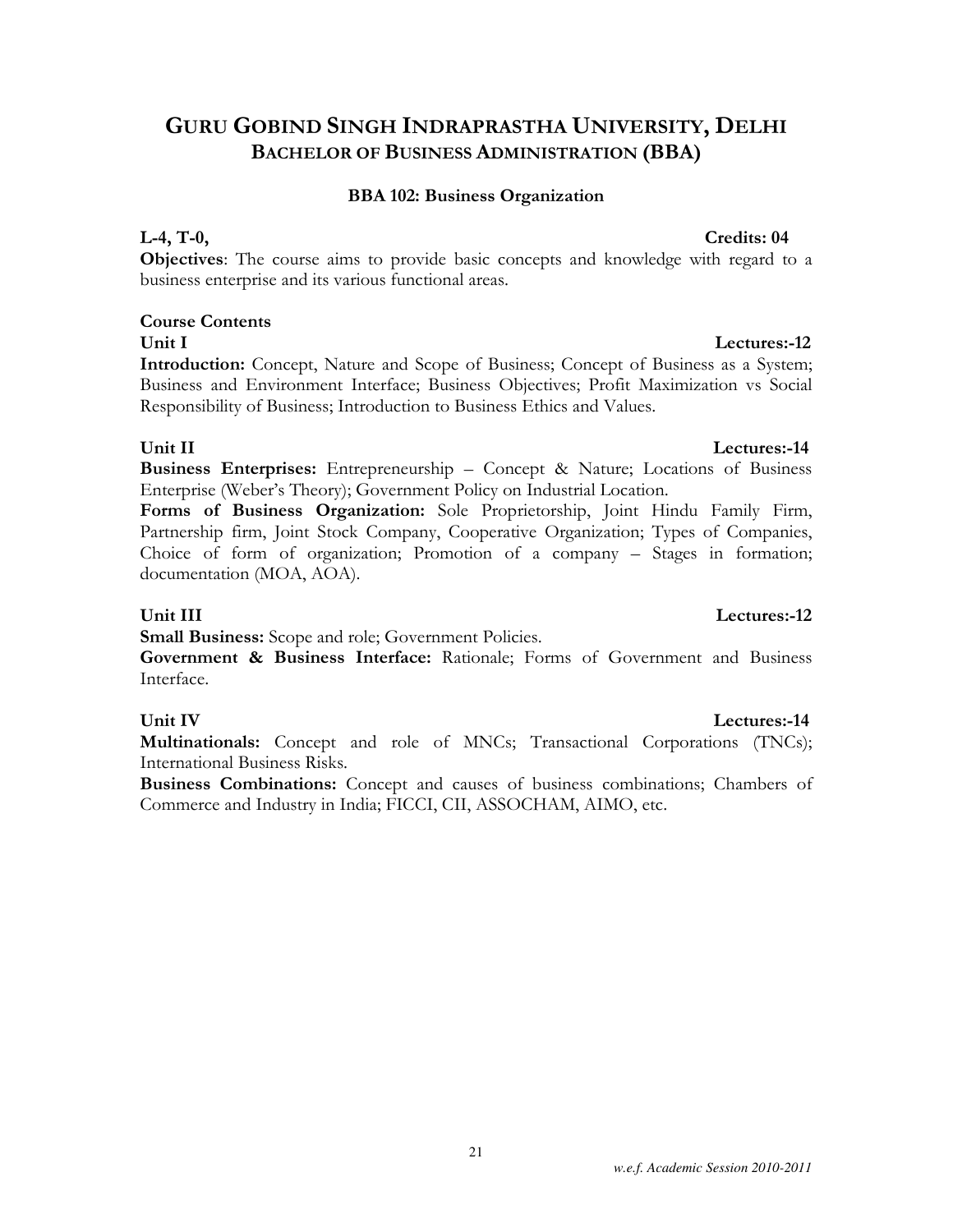#### Text Books

- 1. Robert; Lawrence, (2009) Modern Business Organization, McMillan India.
- 2. Tulsian, P. C., (2009) Business Orgnaisation & Management, 2<sup>nd</sup> edition, Pearson Education.

#### Reference Books

- 1. Basu, C. R. (2008) Business Organization and Management, McGraw Hill Education.
- 2. Basu, C, (2010) Business Organisation and Management, 1<sup>st</sup> Edition, McGraw Hill Education.
- 3. Gupta, C.B., (2010) Modern Business Organization and Management, Dhanpat Rai & Sons.
- 4. Agarwal, N. P., Tailor, R. K., (2008) Business Organisation And Management, Dhanpat Rai & Sons.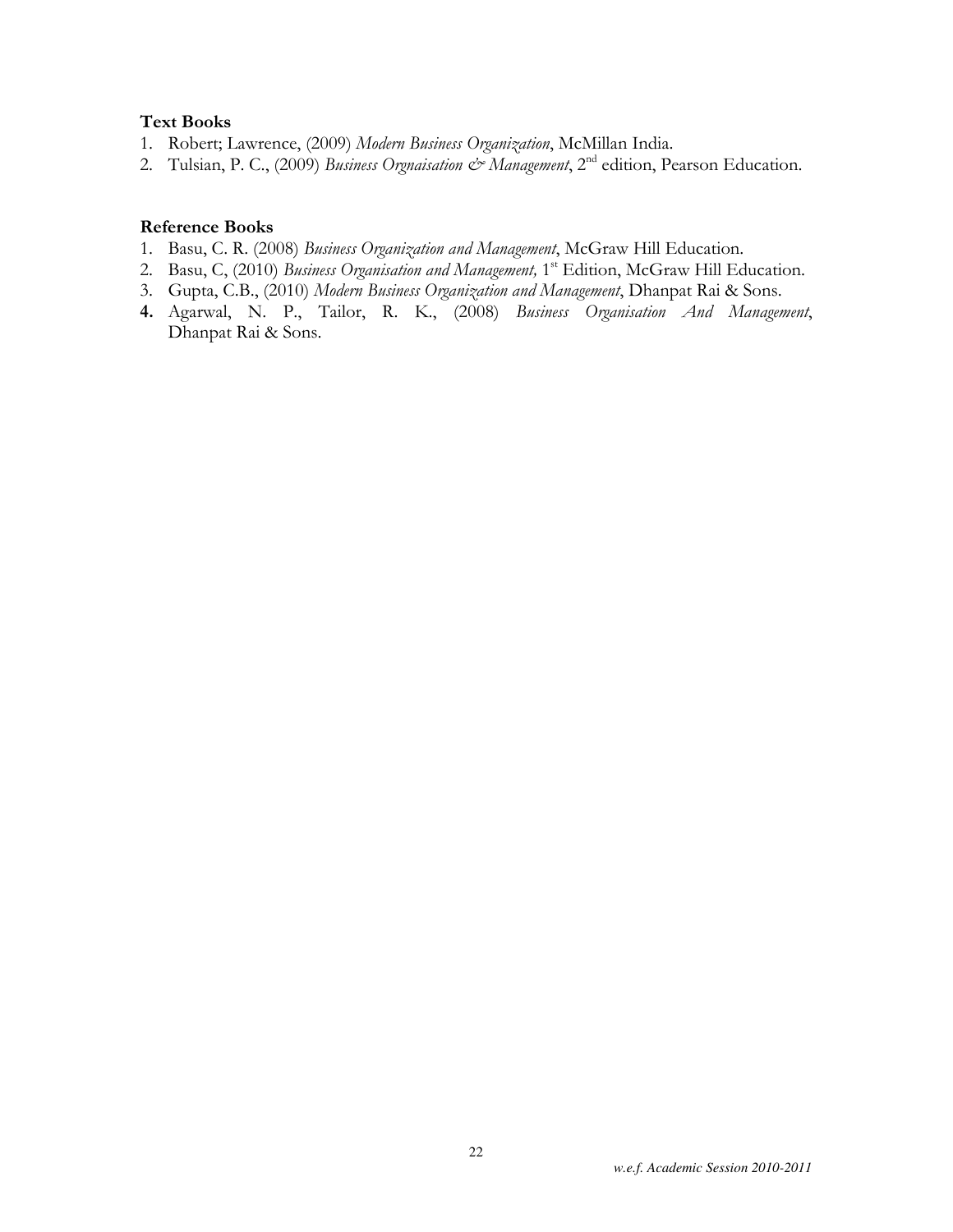#### BBA 104: Business Economics - II

#### L-4, T-0 Credits: 04

**Objectives:** The objective of this paper is to develop the concepts on Macroeconomic variables, working of an economy, and how business decisions are affected with the influence of macro variables in business.

#### Course Contents

Unit I Lectures:-12

Concepts of Macro Economics and National Income Determination: Definitions, Importance, Limitations of Macro-Economics, Macro-Economic Variables. Circular Flow of Income in Two, Three, Four Sector Economy, Relation between Leakages and Injections in Circular Flow. National Income: Concepts, Definition, Methods of Measurement, National Income in India, Problems in Measurement of National Income & Precautions in Estimation of National Income.

#### Unit II Lectures:-16

Macro Economic Framework: Theory of Full Employment and Income: Classical, Modern (Keynesian) Approach, Consumption Function, Relationship between Saving and Consumption. Investment function, Concept of Marginal Efficiency of Capital and Marginal Efficiency of Investment; National Income Determination in Two, Three and Four Sector Models; Multiplier in Two, Three and Four Sector Model.

## Unit III Lectures:-12

Analysis of Money Supply and Inflation: Functions and Forms of Money, Demand for Money-Classical, Keynesian and Friedmanian Approach, Measures of Money Supply, Quantity Theory of Money, Inflation- Types, Causes, Impact and Remedies.

#### Unit IV Lectures:-12

Equilibrium of Product and Money Market: Introduction to IS-LM Model, Equilibrium- Product Market and Money Market, Monetary Policy, Fiscal Policy.

#### Text Books

- 1. Soga, Erold, (2008) Macro Economics, 1<sup>st</sup> edition, Pearson Education.
- 2. Agarwal, ((2010)) Macroeconomics Theory and Policy, 1<sup>st</sup> edition, Pearson Education.

#### Reference Books:

- 1. Dwivedi, D. N., ((2005)) Macro Economics, McGraw Hill Education.
- 2. Mishra, S. K. and Puri, V. K., ((2003)), Modern Macro-Economics Theory, Himalaya Publishing House.
- 3. Shapiro, E., ((2003)) Macro-Economics Analysis, McGraw Hill Education.
- 4. Hirschey, Mark, (2009) Fundamentals of Managerial Economics, 9th edition, Cengage Learning.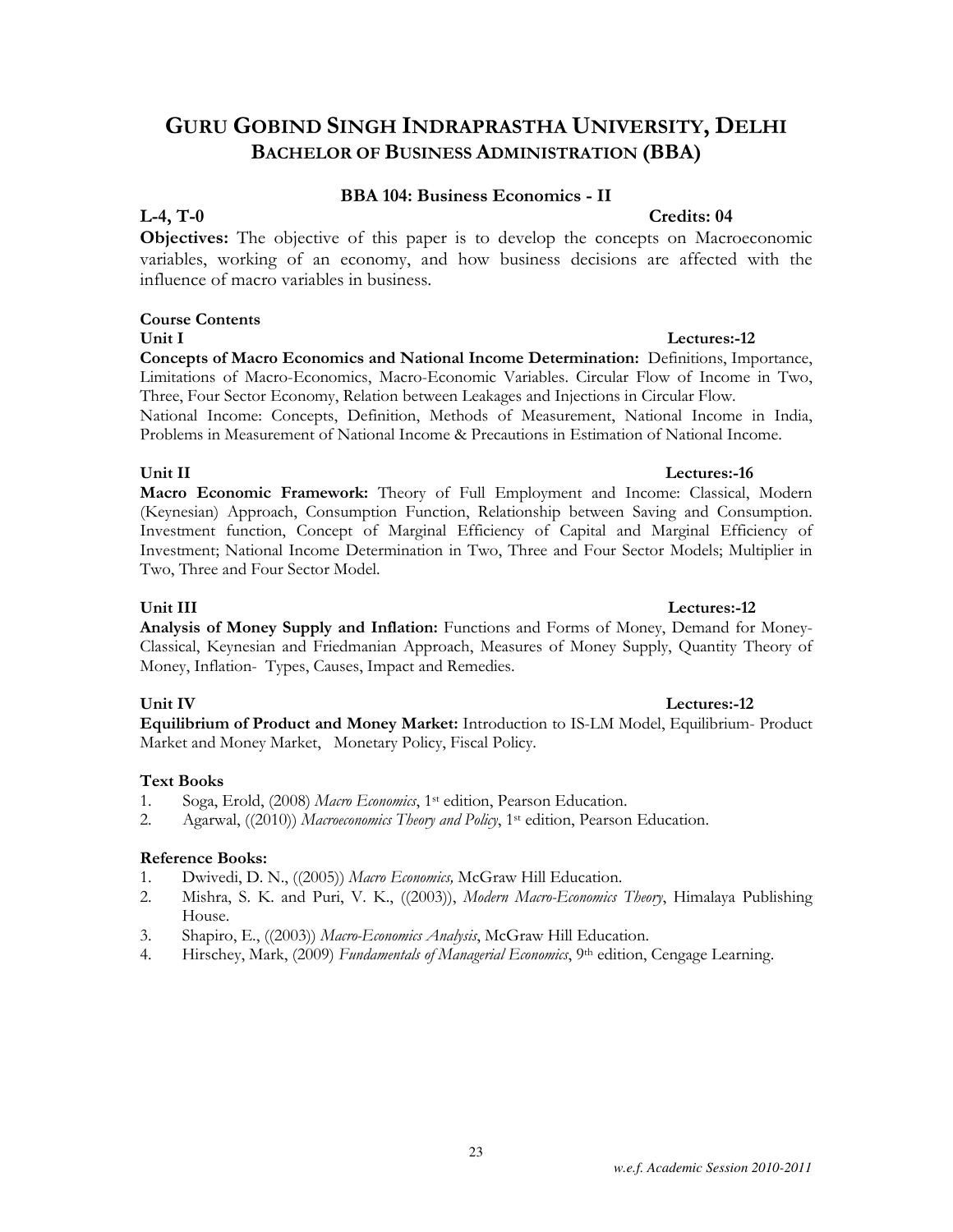#### *w.e.f. Academic Session 2010-2011*

## GURU GOBIND SINGH INDRAPRASTHA UNIVERSITY, DELHI BACHELOR OF BUSINESS ADMINISTRATION (BBA)

#### BBA-106 Quantitative Techniques and Operations Research in Management L-4 T-0 Credits -4

Objectives: The objective of this paper is to develop student's familiarity with the basic concept and tools in statistics and operations research. These techniques assist specially in resolving complex problems serve as a valuable guide to the decision makers.

#### Course Contents

#### Unit I Lectures:-14

Statistics: Definition, Importance & Limitation, Collection of data and formation of frequency distribution, Graphic presentation of Frequency distribution – Graphics, Bars, Histogram, Diagrammatic; Measures of Central Tendency – Mean, Median and Mode, Partition values – quartiles, deciles and percentiles; Measures of variation – Range, IQR, quartile, deciles and percentiles, quartile deviation and standard deviation and Lorenz Curve.

#### Unit II Lectures:-10

Correlation Analysis: Correlation Coefficient; Assumptions of Correlation Analysis; Coefficients of Determination and Correlation; Measurement of Correlation- Karl Person's Methods; Spearman's Rank correlation; Concurrent Deviation the Correlation Coefficient; Pitfalls and Limitations Associated with Regression and Correlation Analysis; Real world Application using IT Tools.

Linear Programming: Concept and Assumptions Usage in Business Decision Making, Linear Programming Problem: Formulation, Methods of Solving: Graphical and Simplex, problems with mixed constraints: Duality; Concept, Significance, Usage & Application in Business Decision Making.

Transportation and Assignment problems: General Structure of Transportation Problem, Different Types Methods for Finding Initial Solution by North-West Corner Rule, Least Cost Method and Vogal Approximation Method and Testing for Optimality; Assignment Problem: Different Methods Operations, Scheduling: Scheduling Problems, Shop Floor Control, Gantt Charts, Principles of Work Center Scheduling, Principles of Job Shop Scheduling, Personnel Scheduling.

#### Text Books:

- 1. Vohra, N.D., (2009) *Quantitative Techniques in Management*,  $4<sup>th</sup>$  edition, McGraw Hill Education.
- 2. Vishwanathan, P.K., (2008) Business Statistics and Applied Orientation, 1<sup>st</sup> edition, Pearson Education.

#### Unit III Lectures:-14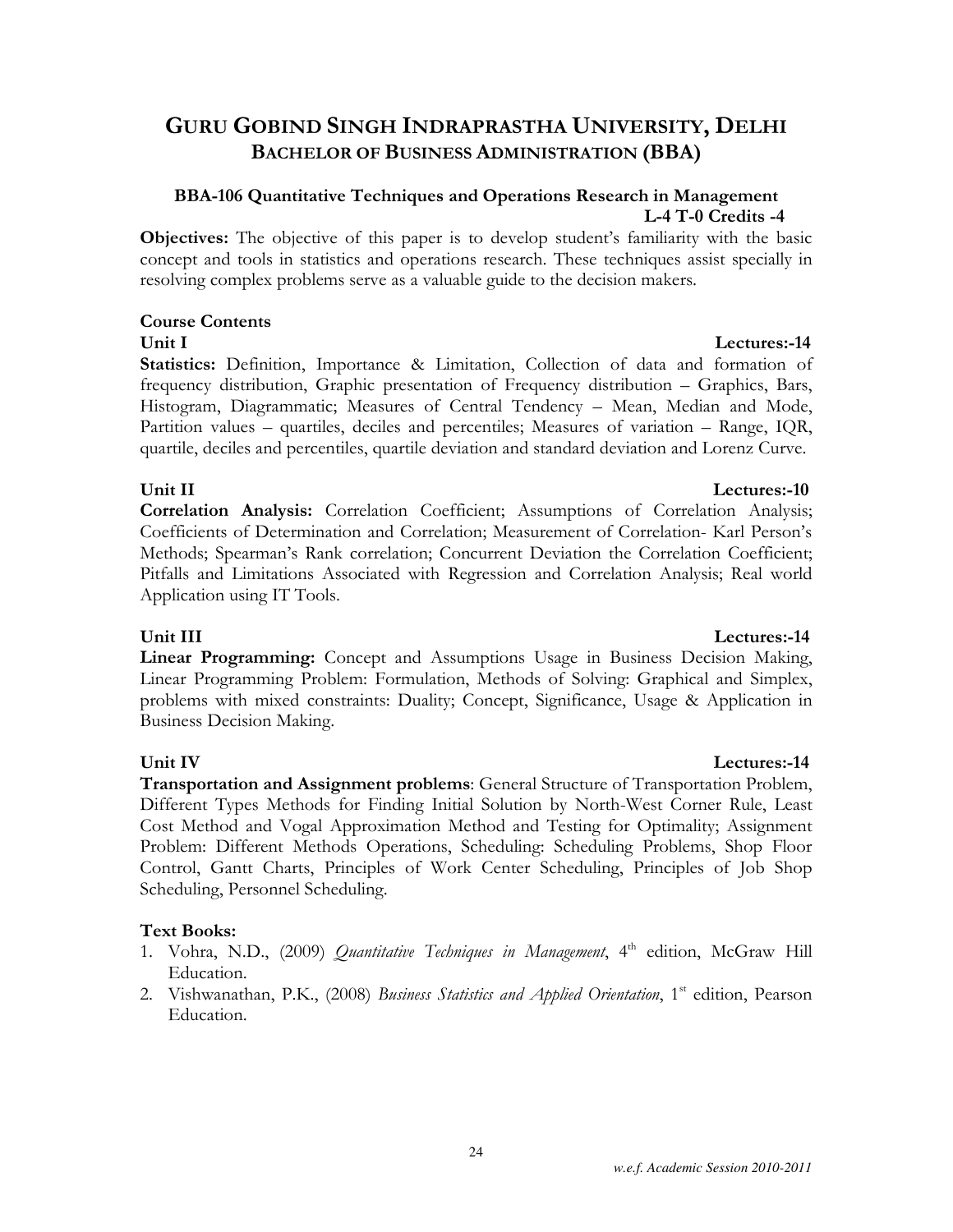### Reference Books

- 1. Rajagopalan, S. and Sattanathan, R., (2009) Business Statistics & Operations Research, 2<sup>nd</sup> Edition, McGraw Hill Education.
- 2. Sharma, J.K., (2009) Operations Research: Problems & Solutions, 2<sup>nd</sup> edition, Macmillan India Ltd.
- 3. Taha, Hamdy, (2008) Operations Research: An Introduction, 8<sup>th</sup> edition, Pearson Education.
- 4. Render, Barry, Stair, R.M., Hanna, M.E., and Badri, (2009) Quantitative Analysis for Management, 10<sup>th</sup> edition, Pearson Education.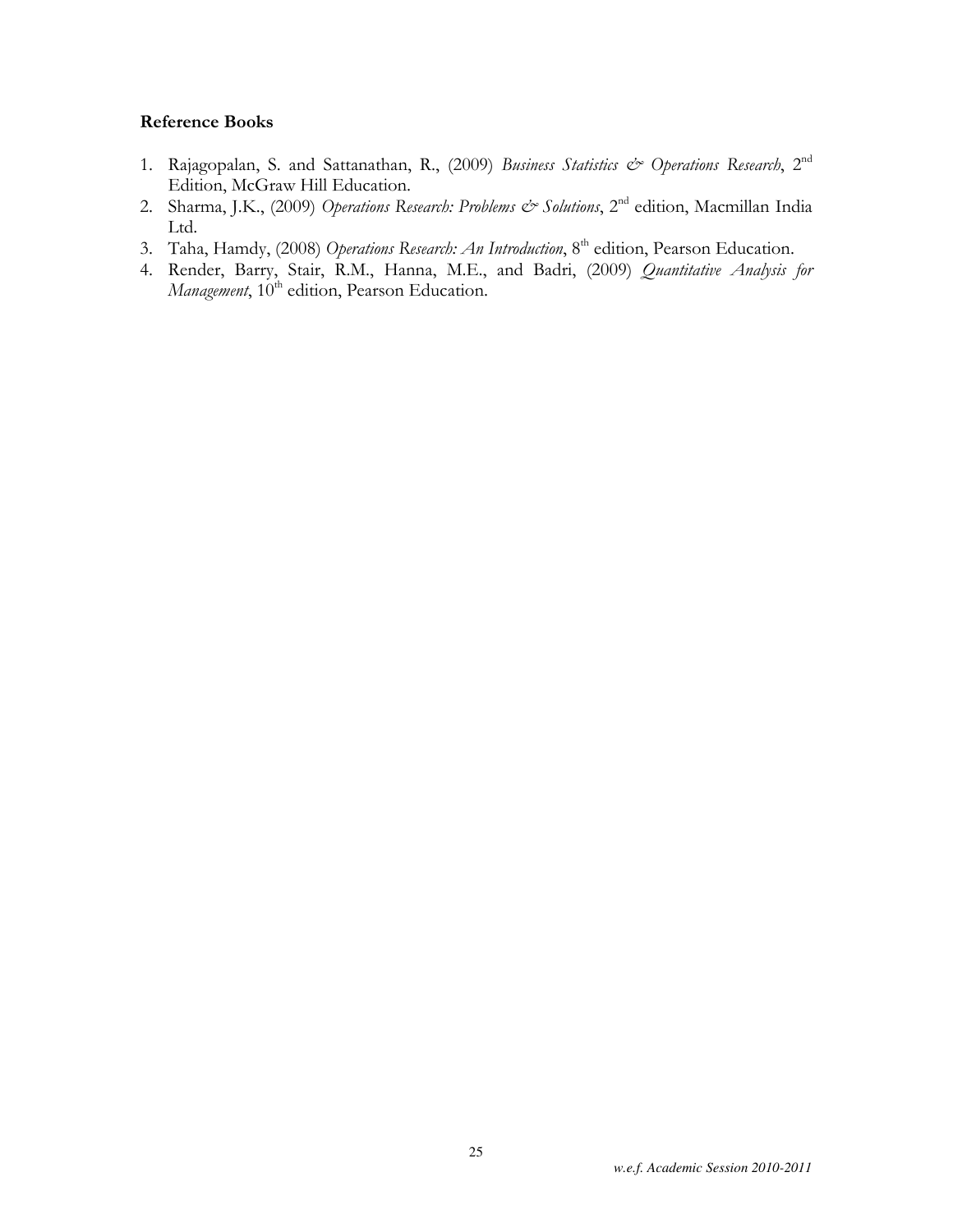#### *w.e.f. Academic Session 2010-2011*

## GURU GOBIND SINGH INDRAPRASTHA UNIVERSITY, DELHI BACHELOR OF BUSINESS ADMINISTRATION (BBA)

#### BBA 108: Data Base Management System

L-4, T-0, Credits: 04

**Objectives:** To develop understanding of database management system and abilities to use DBMS packages.

#### Course Contents

Introduction to Database Systems: File System versus a DBMS, Advantages of a DBMS, Describing and Storing Data in a DBMS, Queries in a DBMS, Structure of a DBMS, People who deal with Database, Introduction to Data Models, Architecture of DBMS.

### Unit II Lectures:-16

Entity Relationship Model: Overview of Database Design, Entities, attributes, and Entity Sets, Relationships and Relationship Sets, Additional Features of the ER Model, Conceptual Database Design with the ER Model – Entity versus Attribute, Entity versus Relationship; Relational Model: Introduction to Relational Model, Foreign Key Constraints, Enforcing Integrity Constraints, Querying Relational Data, Logical Database Design: ER to Relation, Introduction to Views, Destroying/Altering Tables and Views, Codd Rules.

### Unit III Lectures:-12

Schema Refinement & Normal Forms: Introduction to Schema Refinement, Functional Dependencies, Examples Motivation Schema Refinement, Reasoning About Functional Dependencies, Normal Forms, Decompositions, Normalization (Up to 3rd Normal Form)

### Unit IV Lectures:-12

Concept of Objects: Objects, Tables, Queries, Forms, Reports, Modules; Database Creation and Manipulation; SQL Queries: the Form of a Basic SQL Query, Union, Intersect, and Expect, Introduction to Nested Queries, Aggregate Operators, Null Values.

### Text Books

- 1. Elmasri and Navathe, (2009), Fundamentals of Database Systems, 5<sup>th</sup> edition, Pearson Education.
- 2. ITL Education Ltd., (2010), Introduction to Database System, Pearson Education.

### Reference Books:

- 1. Ramakrishnan, R. and Gehrke, J. (2007), Database Management Systems, 3rd edition, McGrawHill Education.
- 2. Kanan, A. and Date, C. J., (2006), An Introduction to Database System, Vol. I & Vol. II, 8th edition, Addison Wesley Publishing Company.
- 3. Singh. S. L., (2008), Database System Concept and Application, 2<sup>nd</sup> edition, Pearson Education.
- 4. Atul, Kahate, (2006), Introduction to Database Management System, 1<sup>st</sup> edition Pearson Education.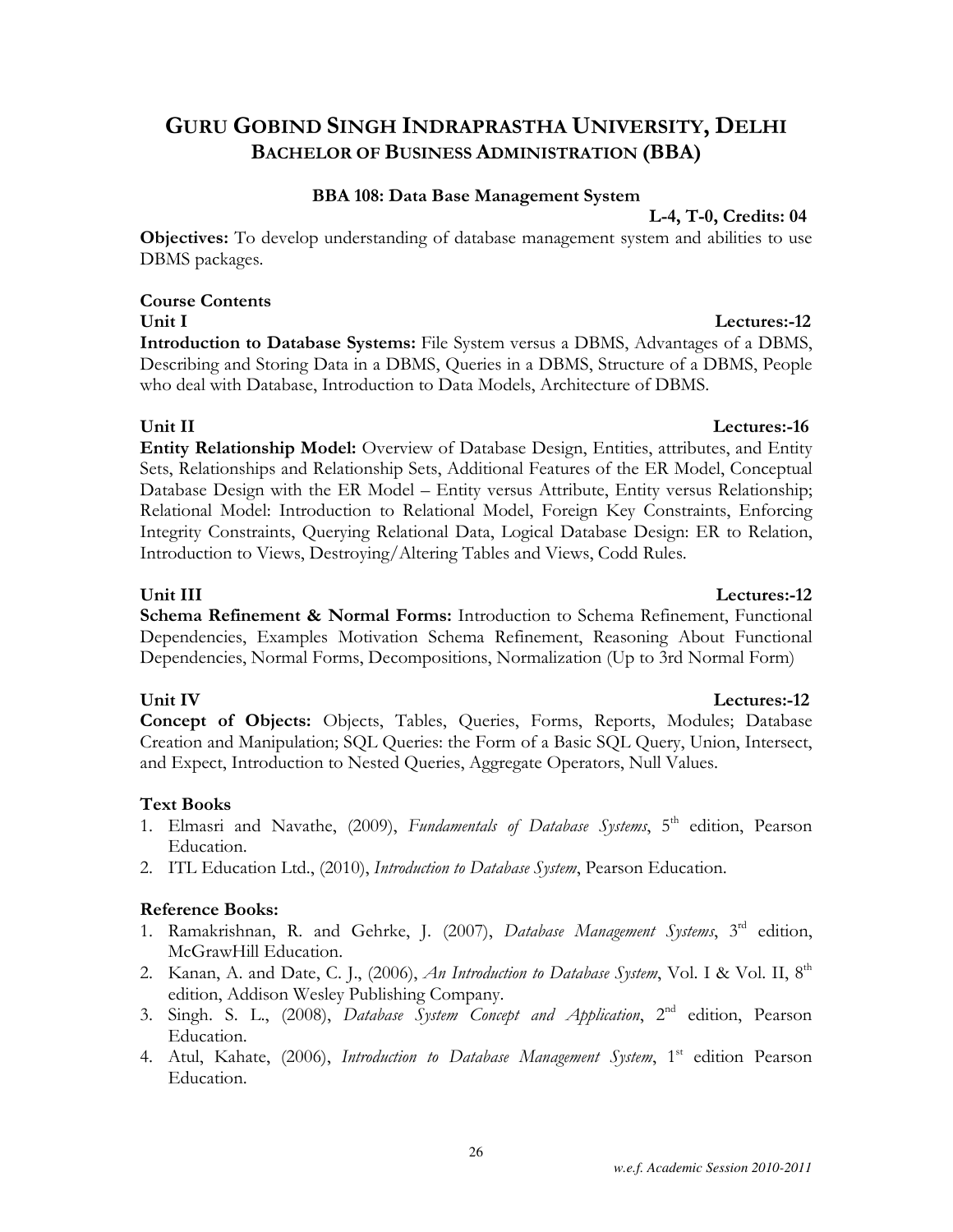# BACHELOR OF BUSINESS ADMINISTRATION (BBA) BBA 110: Cost Accounting

## L-4, T-0, Credits: 04

Objectives: The primary objective of the course is to familiarize the students with the basic cost concepts, allocation and control of various costs and methods of costing.

GURU GOBIND SINGH INDRAPRASTHA UNIVERSITY, DELHI

## Course Contents

Unit I Lectures:-14

## Meaning and Scope of Cost Accounting:

Basic Cost Concepts – Elements of Costs, Classification of Costs, Total Cost Build up and Cost Sheet, Emerging Terms viz. Life Cycle Costing, Activity Based Costing, Back Flush Costing.

## Materials Control:

Meaning – Steps Involved – Materials and Inventory – Techniques of Material/Inventory Control – Valuation of Inventory – Material Losses.

## Unit II Lectures:-14

**Labour Cost Control:** Direct and Indirect Labour, Steps Involved – Treatment of Idle Time, Holiday Pay, Overtime etc. in Cost Accounts, Casual Workers & Out Workers, Labour Turnover, Methods of Wage Payment. Incentive Plans.

Overheads: Meaning and Classification of Overheads – Treatment of Specific Items of Overheads in Cost Accounts – Stages Involved in Distribution of Overheads – Methods of Absorption of Overheads – Treatment of Under and Over Absorption of Overheads.

## Unit III Lectures:-12

Methods of Costing: Single Output Costing, Job Costing, Contract & Batch Costing.

### Unit IV Lectures:-12

 Process Costing (including Joint Products and By-products and Inter-process Profits), Operating/Service Costing. (Transport & Power House only); Reconciliation of Cost and Financial Accounts.

### Text Books

- 1. Maheshwari, S. N. and Mittal, S. N. (2009), *Cost Accounting Theory and Problems*, 22nd Revised Edition, Shri Mahavir Book Depot.
- 2. Rajasekaran, (2010), Cost Accounting, 1<sup>st</sup> edition, Pearson Education.

## Reference Books:

- 1. Dutta, Mahesh, (2006), *Cost Accounting Principle Practices*, 1<sup>st</sup> edition, Pearson Education.
- 2. Arora, M.N., (2009), *Cost Accounting*, Vikas Publishing House.
- 3. Lal, Jawahar and Srivastava, Seema, (2008), Cost Accounting, 4<sup>th</sup> Edition, McGraw Hill Education.
- 4. Jain and Narang, (2008), Cost Accounting, Kalyani Publishers.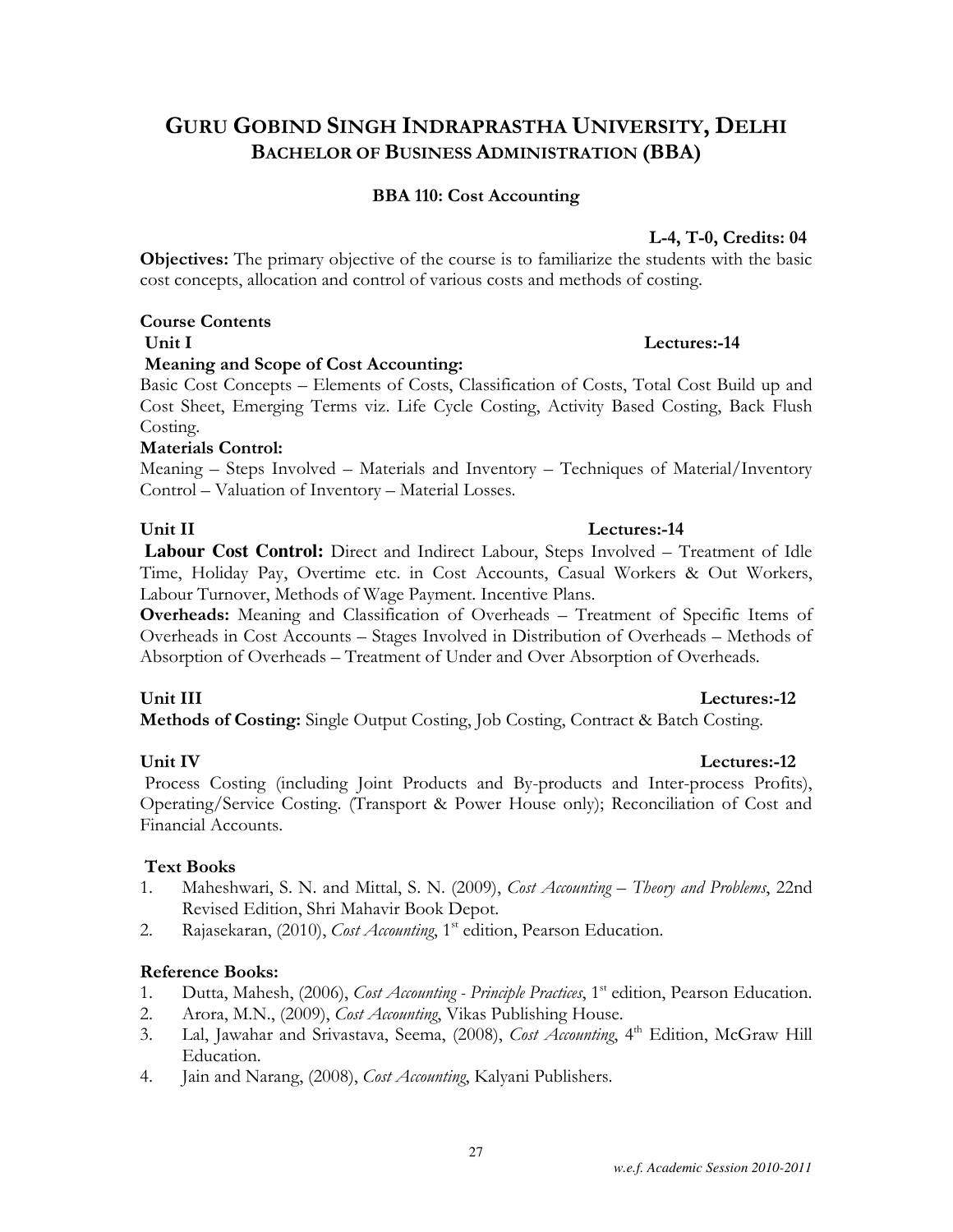## GURU GOBIND SINGH INDRAPRASTHA UNIVERSITY, DELHI BACHELOR OF BUSINESS ADMINISTRATION (BBA) BBA 112: Personality Development and Communication Skill-II

## **Objectives**

- 1. To develop the project writing and presentation skills of the undergraduate students.
- 2. The students should be able to act with confidence, should be clear about their own personality, character and future goals.

## Course Contents

Project and Report writing and Proposals: – How to write an Effective Report, Basics of Project writing, Paragraph writing, Paper reading and Voice modulation, Basics of Project presentation.

### Unit II Lectures:-10

How to Make a Presentation, the Various Presentation Tools, along with Guidelines of Effective Presentation, Boredom Factors in Presentation and How to Overcome them, Interactive Presentation & Presentation as Part of a Job Interview, Art of Effective Listening.

Resume Writing Skills, Guidelines for a Good Resume, How to Face an Interview Board, Proper Body Posture, Importance of Gestures and Steps to Succeed in Interviews. Practice Mock Interview in Classrooms with Presentations on Self; Self Introduction – Highlighting

Positive and Negative Traits and Dealing with People with Face to Face.

Unit IV Lectures:-10 Leadership – Qualities of a Leader, Leadership Quiz with Case Study, Knowing Your Skills and Abilities; Introduction to Group Discussion Techniques with Debate and Extempore, Increase Your Professionalism.

Audio Video Recording and Dialogue Sessions on Current Topics, Economy, Education System, Environment, Politics.

## Text Books

- 1. Bovee, Thill and Chaturvedi, (2010), Business Communication, 2<sup>nd</sup> edition, Pearson Education.
- 2. Lillian, Chaney, (2008), Intercultural Business Communication, 4<sup>th</sup> edition, Pearson Education.

### Reference Books:

- 1. Chaturvedi, Mukesh, (2009), Business Communication: Concepts, Cases & Applications, 1<sup>st</sup> edition, Pearson Education.
- 2. McGraw, S. J., (2008), *Basic Managerial Skills for All*, 8<sup>th</sup> edition, Prentice Hall of India.
- 3. Michaul, V. K., (2007), *Communication & Research for Management*, Himalaya Publication House.
- 4. Paul, Rajendra, (2008), *Essentials of Business Communication*, Sultan Chand & Sons.

L-3, T-0, Credits: 03

#### Unit III Lectures:-10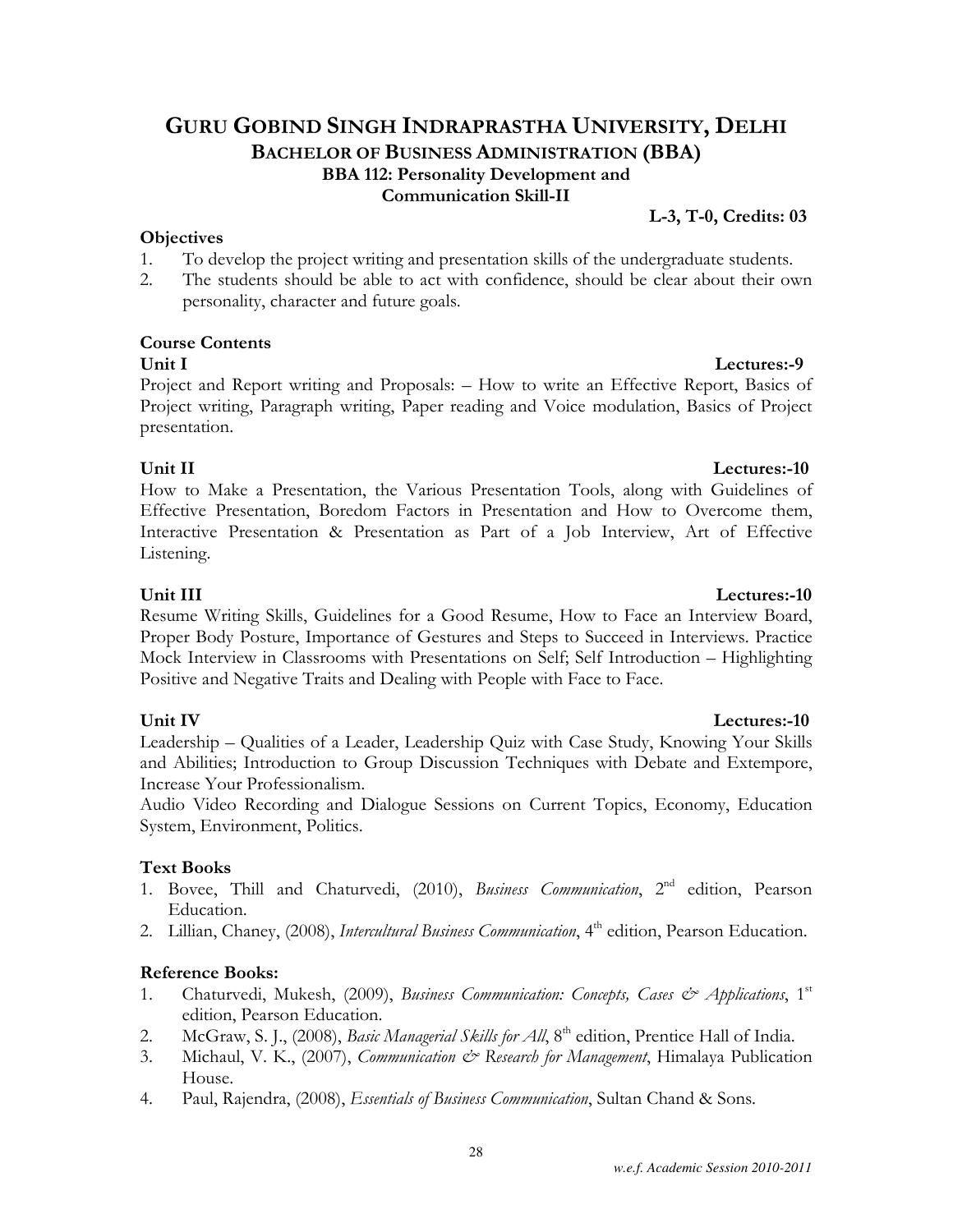#### BBA 114: Data Base Management System (Practical)

#### USING MS-ACCESS

#### L-0, P-04, Credits: 03

#### Course Contents

- 1. Getting Familiar with Access Objects: Tables, Queries, Forms, Reports, and Modules.
- 2. Creating Database: Creating database using wizards, documenting the database, creating own databases.
- 3. Creating Tables: Working with tables in design view, setting field properties, naming fields, setting data types, setting primary key, multiple field primary keys, creating indexes, using table wizard.
- 4. Creating Queries: Working with query design grid, adding tables, adding fields, sorting records, setting field criteria, planning for null values, using simple query wizard – summarizing your records.
- 5. Creating forms: Working in design view, components of a form in design view, sections of a form, assigning form properties, modifying form properties to create a dialog box, using form templates, creating forms with a wizard, auto forms.
- 6. Creating Reports: Using Report Wizards, Working with auto report, creating a report template, inserting a chart into a report with the chart wizard, printing report.
- 7. Creating Labels and Mail-Merge Documents: Using the Label Wizard, using Custom Labels, Printing Multiple Labels, Merging Access Data with Word Documents.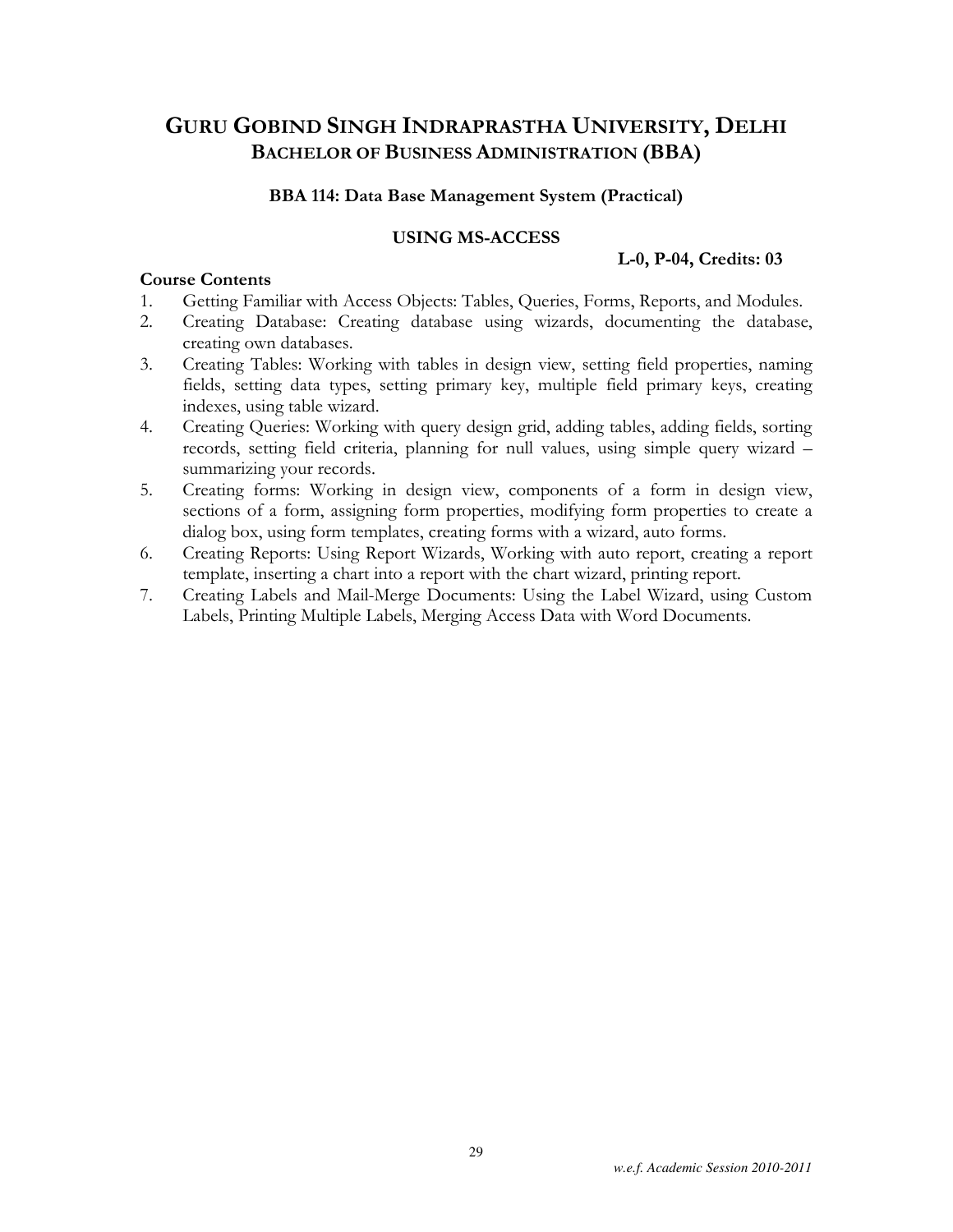#### BBA 201: Organizational Behaviour

#### L-4 T-0 Credits-4

Objectives: The course aims to provide an understanding of basic concepts, theories and techniques in the field of human behaviour at the individual, group and organizational levels in the changing global scenario. The course must be taught using case study method.

#### Unit I Lectures:-10

Introduction: Concept and nature of Organizational behaviour; Contributing disciplines to the field of O.B.; O.B. Models; Need to understand human behaviour; Challenges and Opportunities.

#### Course Contents

Unit II Lectures:-16 Individual & Interpersonal Behaviour: Biographical Characteristics; Ability; Values; Attitudes-Formation, Theories, Organisation Related Attitude, Relationship between Attitude and Behavior; Personality – Determinants and Traits; Emotions; Learning-Theories and Reinforcement Schedules, Perception –Process and Errors. Interpersonal Behaviour: Johari Window; Transactional Analysis – Ego States, Types of Transactions, Life Positions, Applications of T.A.

Group Behaviour & Team Development: Concept of Group and Group Dynamics; Types of Groups; Formal and Informal Groups; Stages of Group Development, Theories of Group Formation; Group Norms, Group Cohesiveness; Group Think and Group Shift. Group Decision Making; Inter Group Behaviour; Concept of Team Vs. Group; Types of Teams; Building and Managing Effective Teams.

Organization Culture and Conflict Management: Organizational Culture- Concept, Functions, Socialization; Creating and sustaining culture; Managing Conflict – Sources, Types, Process and Resolution of Conflict; Managing Change; Resistance to Change, Planned Change. Managing Across Cultures; Empowerment and Participation.

#### Text Books

- 1. Robbins, S.P. and Sanghi, S., (2009), *Organizational Behaviour*, 13<sup>th</sup> edition, Pearson Education.
- 2. Singh, Kavita, (2010), Organizational Behaviour: Text and Cases, 1<sup>st</sup> edition, Pearson Education.

#### Reference Books

- 1. Luthans, Fred, (2008), Organizational Behavior, 11<sup>th</sup> Edition, McGraw Hill Education.
- 2. Mirza, S., ((2003)), Organizational Behavior, 1st Edition, McGraw Hill Education.
- 3. Mcshane,Steven, Von, Glinow and Sharma, Radha, (2008), Organisational Behaviour, 4th Edition, McGraw Hill Education.
- 4. Kinicki, Angelo and Kreitner, Robert, ((2005)), Organisational Behaviour, 2nd Edition, McGraw Hill Education.

#### Unit IV Lectures:-12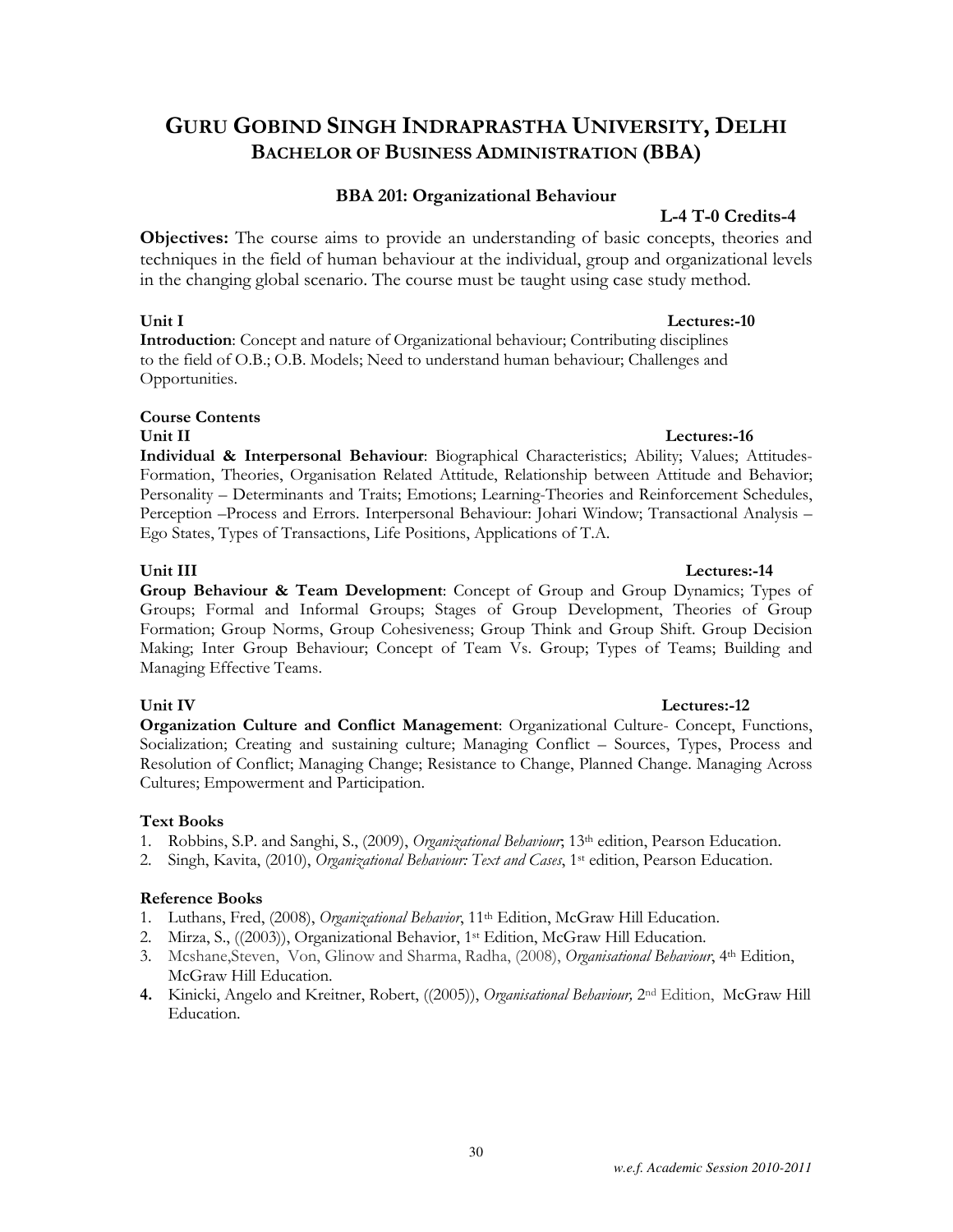#### BBA 203: Indian Economy

L-4 T-0 Credit-4

Objective: Objective of this course is to acquaint students of the Indian Economy, present and future of Indian Economics, and how the Indian Economy is influencing the business environment in India context.

### Course Contents

**Structure of Indian Economy:** Concept of Economic Growth and Economic Development, Growth and Development. Basic Characteristics of Indian Economy Changes in structure of Indian Economy (Primary Sector, Secondary Sector & Tertiary Sector). Trends in National Income in India, , Work Force Participation and Changes in Occupational Structure in India.

### Unit II Lectures:-16

**Planning and Economic Development and Problems in Indian Economy:** Objective of Economic Planning in India, Current Five Year Plan. Industrial Policy-1991, Disinvestments of Public Enterprises; Economic Problems: Poverty, Inequality, Parallel Economy, Unemployment, Concentration of Economic Power, Balanced Regional Development, Low Capital Formation and Industrial Sickness.

**Indian Economy & Foreign Trade:** Concept, Significance, Foreign Exchange Reserve, Balance of Payment, Balance of Trade, Current Foreign Policy, Foreign Exchange Management Act (FEMA), Export Promotion.

**Indian Economy – Emerging Issues:** WTO and various agreement & Indian Economy (Emerging Areas), GATT, TRIMS, TRIPS, Foreign Direct Investment, Foreign Institutional Investment.

### Text Books

1. Datt, and Sundhram, R., (2009), *Indian Economy*, 61<sup>st</sup> edition, Sultan Chand & Sons.

2. Prakash, B. A., (2009), The Indian Economy since  $1991 -$  Economic Reforms  $\mathcal{O}^*$  Performances, 1<sup>st</sup> edition, Pearson Education.

### Reference Books

- 1. Dhingra, I C., (2009), Indian Economy, Sultan Chand & Sons.
- 2. Jaiganta, Sarkar, (2007), *Indian Economy: Policies and Practices*, 1<sup>st</sup> edition, Pearson Education.
- 3. Mishra, S.K., and Puri, V.K., (2007), Problems of Indian Economy, Himalya Publishing House.

#### Unit III Lectures:-12

## Unit I Lectures:-12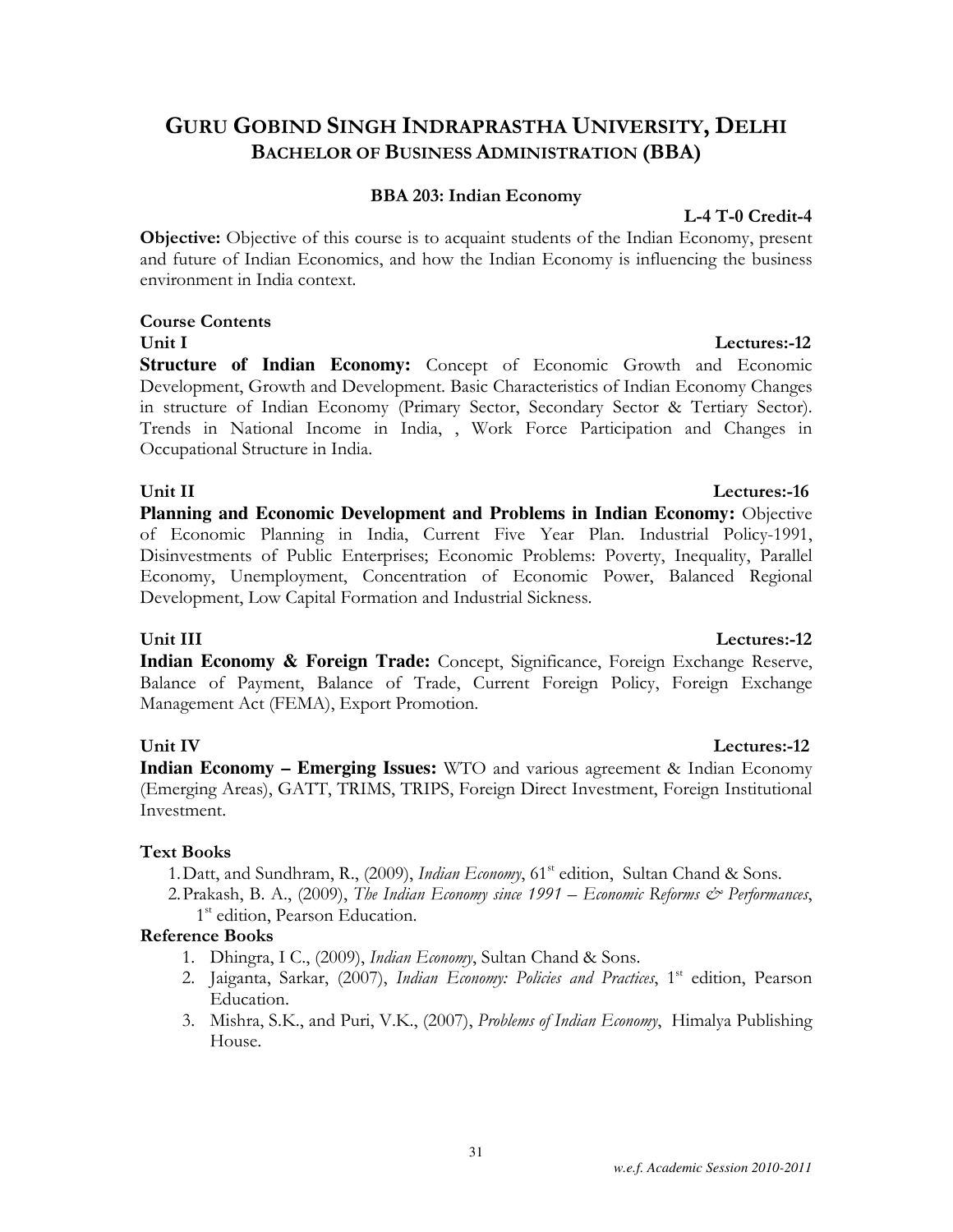#### BBA-205: Marketing Management

### L-4 T-0 Credits -4

Objectives: The objective of this paper is to identify the foundation terms and concepts that are commonly used in marketing. It also identifies the essential elements for effective marketing practice. This course will give complete relationship between marketing and other management functions.

### Course Contents

Introduction to Marketing: Nature, Scope and Importance of Marketing, Basic concepts, Marketing Environment, Market Segmentation, Targeting and Positioning.

### Unit II Lectures:-12

Product: Product Levels, Product Mix, Product Strategy, Product innovation and Diffusion, Product Development, Product Lifecycle and Product Mix.

Pricing Decisions: Designing Pricing Strategies and Programmes, Pricing Techniques.

### Unit III Lectures:-14

Place: Meaning & importance, Types of Channels, Channels Strategies, Designing and Managing Marketing Channel, Managing Retailing, Physical Distribution, Marketing Logistics and Supply Chain Management.

Promotion: Promotion Mix, Push vs. Pull Strategy; Promotional Objectives, Advertising-Meaning and Importance, Types, Media Decisions, Promotion Mix, Personal Selling-Nature, Importance and Process, Sales Promotion – Purpose and Types; Publicity and Public Relations- Definition, Importance and Methods.

### Text Books:

- 1. Kotler, Armstrong, Agnihotri and Haque, (2010), Principles of Marketing- A South Asian Perspective,  $13<sup>th</sup>$  edition, Pearson Education.
- 2. Ramaswamy and Namkumar, S., (2009), Marketing Management Global Perspective: Indian Context, McMillan, Delhi.

### References:

- 1. Saxena, Rajan, (2008), Marketing Management, 3rd edition, McGraw Hill Education.
- 2. Kumar, Arun and Meenakshi, N., (2009), Marketing Management, Vikas Publishing House.
- 3. Russel, Winer, (2007), Marketing Management, 3<sup>rd</sup> edition, Pearson Education.
- 4. Kotler, Koshi Jha, (2009), Marketing Management, 13 edition, Pearson Education.

#### Unit IV Lectures:-14

# Unit I Lectures:-12

32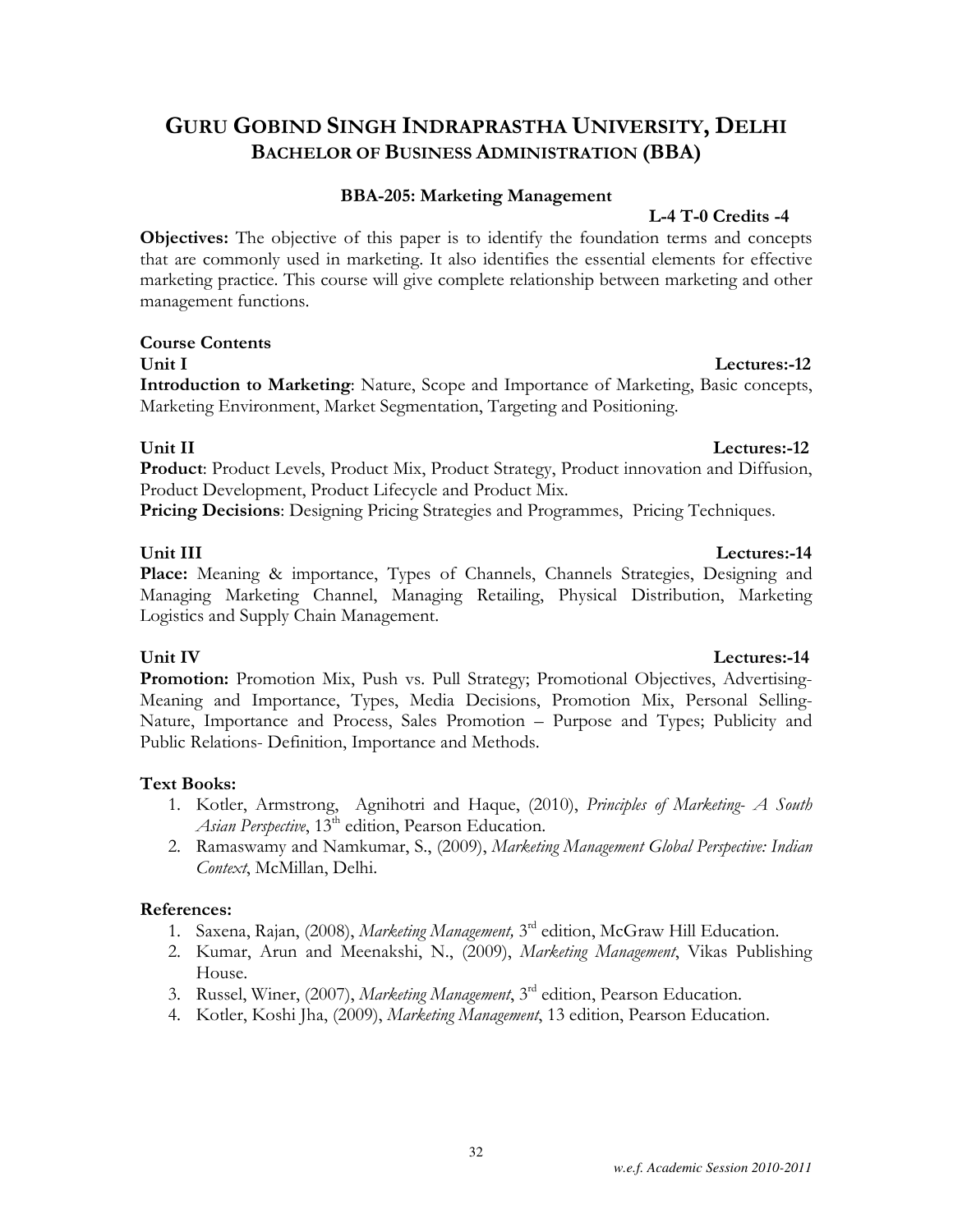## **BBA 207: Computer Application – I**

(Windows Programming Using Visual Basic)

#### **Course Objectives:**

**L-4 T-0 Credit-4** 

To familiarize with Front-end concept for developing various IT Applications Project.

### **Unit I** lectures:-10

### 1. **Introduction to GUI and Windows Programming**

- 1.1 GUI: Concept & Tools
	- 1.1.1 The Title Bar
	- 1.1.2. Menu System, Menus and The Menu Bar5
	- 1.1.3. The Size Box
	- 1.1.4. System Menu Box
	- 1.1.5. Icons
	- 1.1.6. Cursors
	- 1.1.7. Scroll Bars
	- 1.1.8. Tool Bar
	- 1.1.9. Client Area

### 2. **Introduction to Visual Basic Environment**

- 2.1 Features of Visual Basic
- 2.2 Starting Visual Basic
- 2.3 The Environment
- 2.4 The Special Features of the Menu Bar
- 2.5 Customizing the Visual Basic Environment

**Unit II lectures:-13** 

### **3. Concepts in Visual Basic**

- 3.1 Events
- 3.2 Modules
- 3.3 Methods
- 3.4 Procedure
	- 3.4.1 Function Procedures
	- 3.4.2 SUB Procedures
- 3.5 Event Procedure
	- 3.5.1 Creating an Event Procedure
	- 3.5.2 Parts of an Event Procedure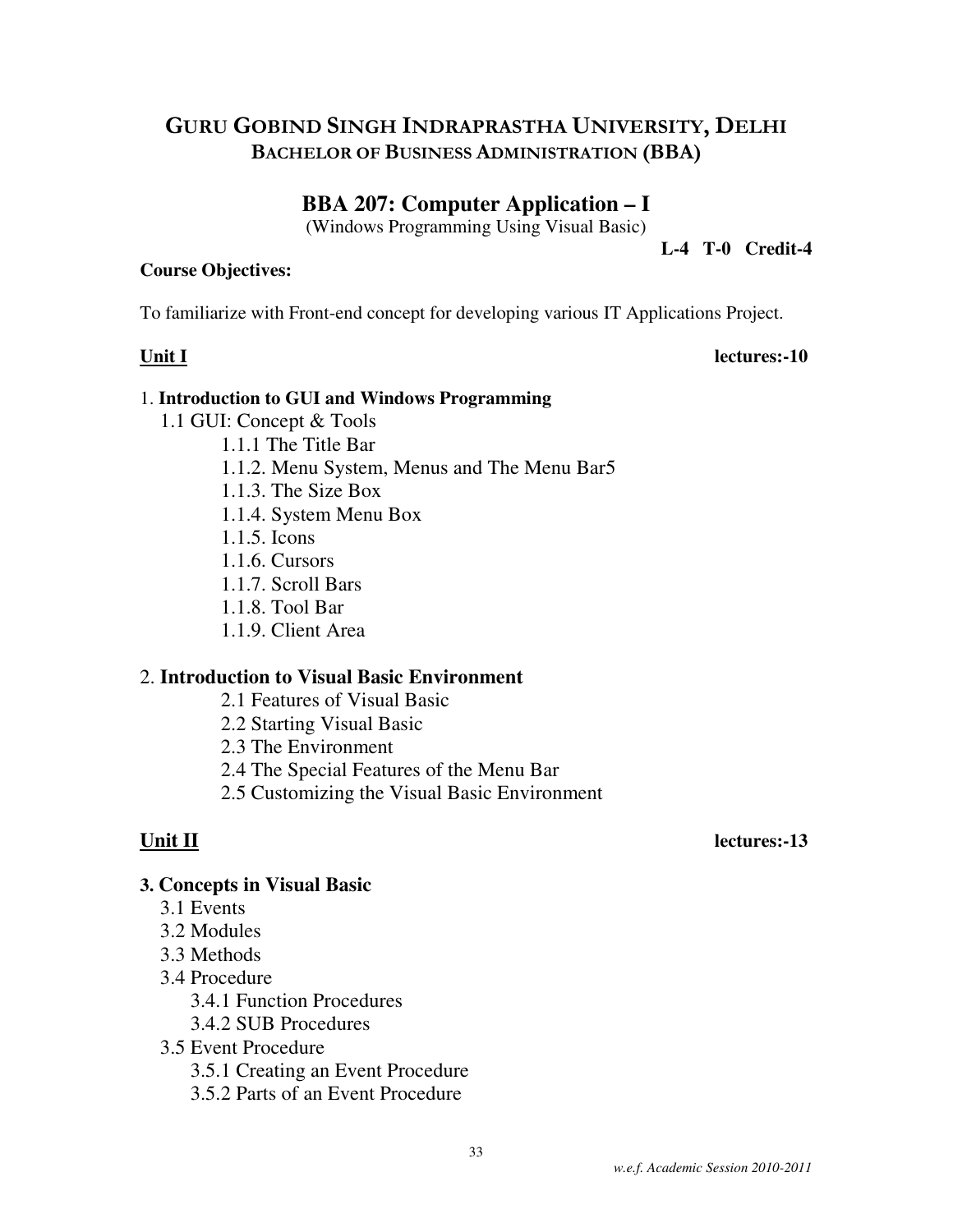3.6 General Procedures

3.6.1Creating a General Procedure

## 4. **Working with Forms**

- 4.1 Forms
- 4.2 Controls
- 4.3 Custom Controls
- 4.4 Properties
- 4.5 MDI Forms
	- 4.5.1 Create an MDI Application
	- 4.5.2 MDI Child Property
- 4.6 Menus
	- 4.6.1 The Menu Editor
	- 4.6.2 Creating a Menu
	- 4.6.3. Creating Popup Menus
	- 4.6.4. Growing Menus
	- 4.6.5 Sub Menus

## **Unit III lectures:- 15**

## **5. Programming in Visual Basic**

- 5.1 Data Types
- 5.2 Variables
- 5.3 Constants
- 5.4 Operators in Visual Basic
	- 5.4.1. Arithmetic Operations
	- 5.4.2. Comparison Operators
	- 5.4.3. Logical Operators
- 5.5 Array and the various Types
- 5.6 Control Arrays
	- 5.6.1 Setting up the control Array
	- 5.6.2 To remove a control Array
	- 5.6.3 To add and delete controls at run time
- 5.7 User Defined Data Types
- 5.8 Control Structures
- 5.9 Unconditional Branch Statement
- 5.10 The With Statement
- 5.11 The Built-in Procedures of Visual Basic
	- 5.11.1 Conversion procedure
	- 5.11.2 String Manipulation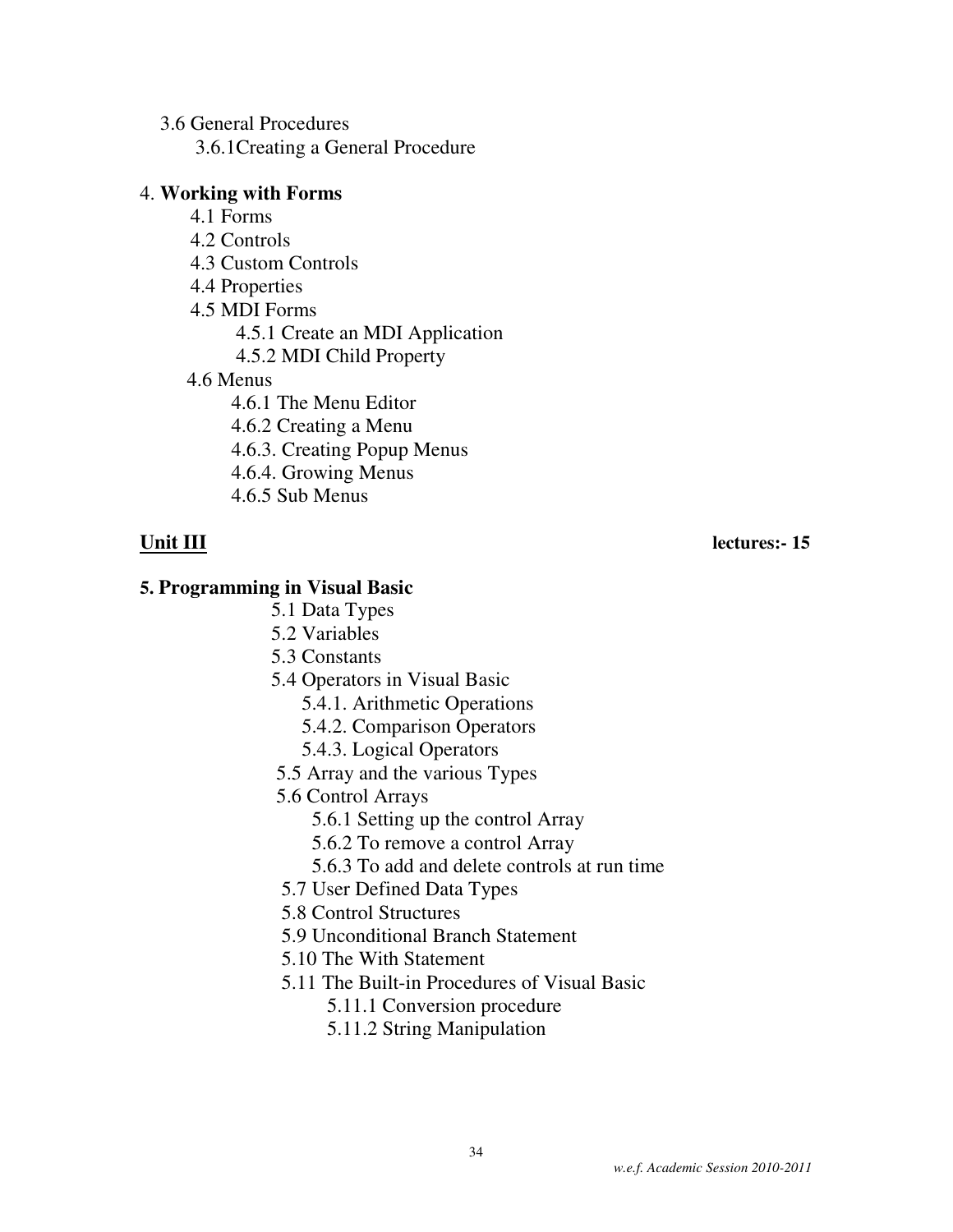### **Unit IV** lectures:-14

## **6. Creating an Application**

6.1 Defining the Problem

6.2 Designing the User Interface

- 6.3 Designing the Main Form
- 6.4 Writing the Code

## 7. **Data Access**

- 7.1 Data Access Overview
- 7.2 The Jet Database Engine
- 7.3 Bound Data Controls
- 7.4 Connectivity through DAO, RDO and ADO
- 7.5 Retrieving Data Using Structured Query Language (SQL)
- 7.6 Querying a Database

## **Text Books:**

- 1. Foxall James, 2008, Visual Basic in 24 hrs/ SAMS Teach Yourself in 24 hrs, 1<sup>st</sup> Edition, Pearson Education.
- 2. Teach yourself Visual Basic, 2004, Techmedia Publication.

## **Reference Books:**

- 1. Black Book of Visual Basic, 2008, Dream Tech Press.
- 2. Beginning in Visual Basic 6.0, 2008, Wrox Publication.
- 3. Mastering in Visual Basic, 2008, BPB Publication.
- 4. Shirish, C., 2004, Visual Basic Dot Net, Ist Edition, Pearson Education.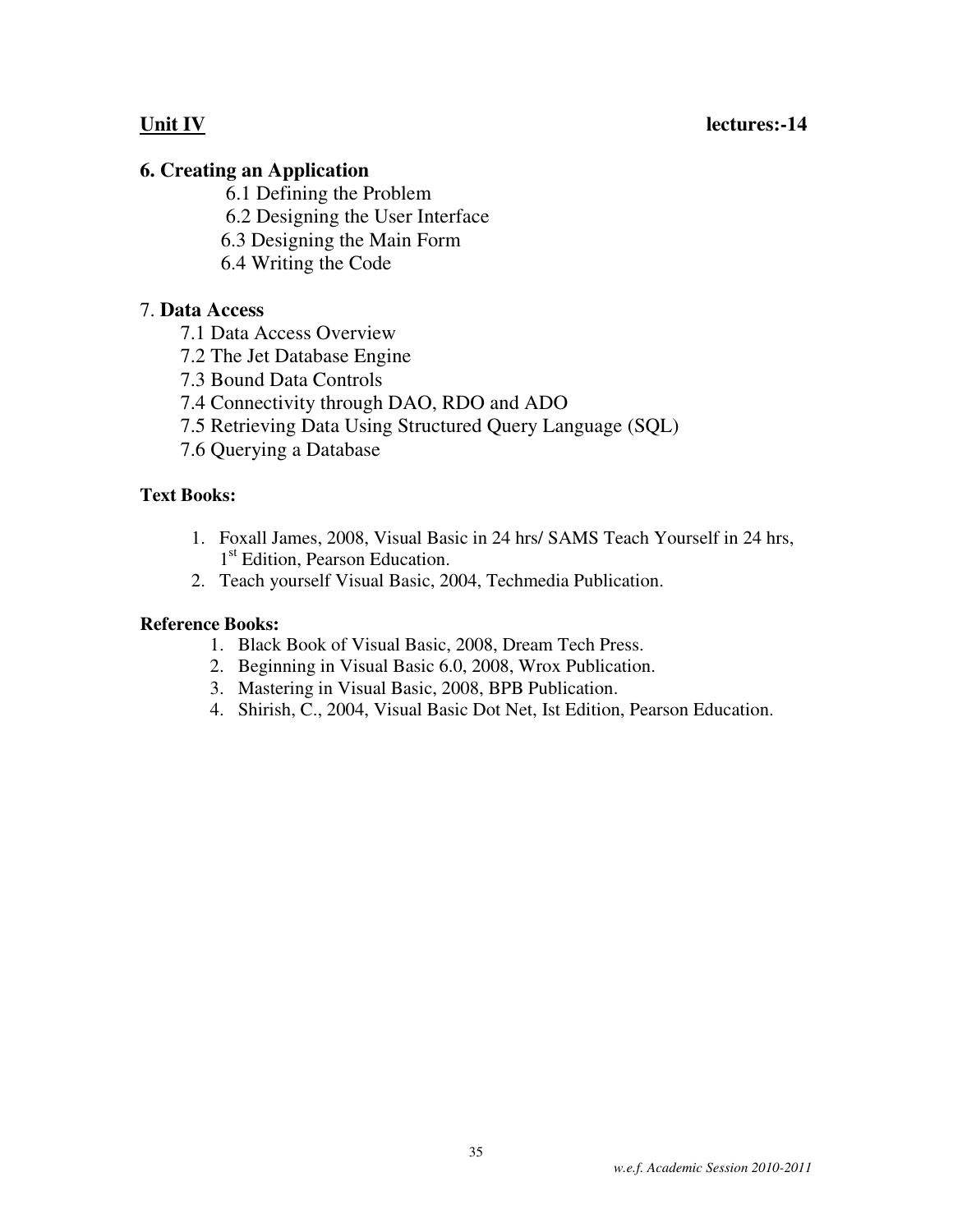## GURU GOBIND SINGH INDRAPRASTHA UNIVERSITY, DELHI BACHELOR OF BUSINESS ADMINISTRATION (BBA) BBA 209: Management Accounting

#### L-4 T-0 Credit-4

Objectives: The objective of the course is to familiarize the students with the basic management accounting concepts and their applications in managerial decision making.

## Course Contents

### Unit I Lectures:-6

Management Accounting: Nature and Scope, Financial Accounting, Cost Accounting and Management Accounting, Advantages and Limitations of Management Accounting, Role of Management Accountant.

### Unit II Lectures: 18

Financial Analysis: Financial Statements and their Limitations, Concepts of Financial Analysis, Tools of Financial Analysis: Comparative Financial Statements, Common Size Financial Statements, Trend Percentages, Ratio Analysis, Fund Flow and Cash Flow Analysis.

Ratio Analysis: Nature and Interpretation, Classification of Ratios, Profitability Ratios, Turnover Ratios, Financial Ratios, Utility and Limitations of Ratios, DUPONT Control Chart.

Funds & Cash Flow Analysis: Concept of Funds Flow Statement, Sources and Uses of Funds, Managerial Uses of Funds Flow Analysis, Construction of Funds Flow Statement, Distribution of Cash from Funds, Utility of Cash Flow Statement, Accounting Standard 3 (AS 3: Revised), Construction of Cash Flow Statement.

#### Unit III Lectures:-12

Budgets and Budgetary Control: Concept of Budgets and Budgetary Control, Advantages and Limitations of Budgetary Control, Establishing a System of Budgetary Control, Preparation of Different Budgets, Fixed and Flexile Budgeting, Performance Budgeting and Zero Base Budgeting, Concept of Responsibility Accounting – Types of Responsibility Centres.

Standard Costing and Variance Analysis: Meaning of Standard Cost, Relevance of Standard Cost for Variance Analysis, Significance of Variance Analysis, Computation of Material, Labour Variances.

#### Unit IV Lectures:-16

Marginal Costing and Profit Planning: Marginal Costing Differentiated from Absorption Costing, Direct Costing, Differential Costing, Key Factor, Break-even Analysis, Margin of Safety, Cost-Volume-Profit Relationship, Advantages, Limitations and Applications of Marginal Costing.

Decisions Involving Alternative Choices: Concept of Relevant Costs, Steps in Decision Making, Decisions Regarding Determination of Sales Mix, Exploring new Markets, Discontinuance of a Product Line, Make or Buy, Equipment Replacement, Change Versus Status Quo, Expand or Contract and Shut-Down or Continue.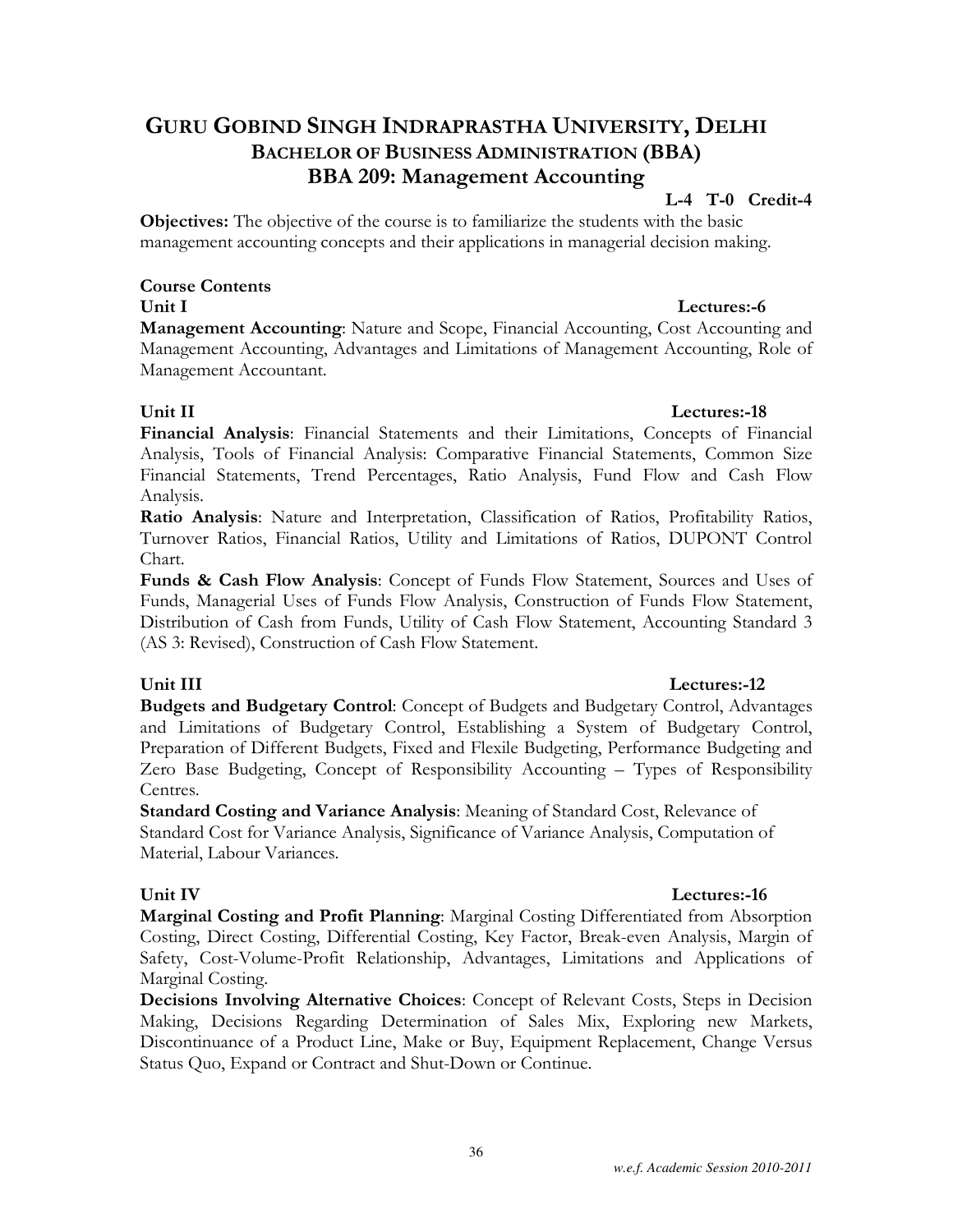#### Text Books

1. Bhattacharya, (2010), Management Accounting, 1<sup>st</sup> edition, Pearson Education.

2. Maheshwari, S.N., (2009), Principles of Management Accounting, Sultan Chand & Sons.

### Reference Books

- 1. Khan, M.Y, and Jain, P.K., (2009), Management Accounting, 5<sup>th</sup> Edition, McGraw Hill Education.
- 2 Gurusamy, Murthy, S., (2009), Management Accounting, 2<sup>nd</sup> Edition, McGraw Hill. Education.
- 3 Pandey, I.M., (2008), Management Accounting, 3<sup>rd</sup> Edition, Vikas Publishing House, Delhi.
- 4 Horngren, Charles, (2009), *Introduction to Management Accounting*, 5<sup>th</sup> Edition, Pearson Education.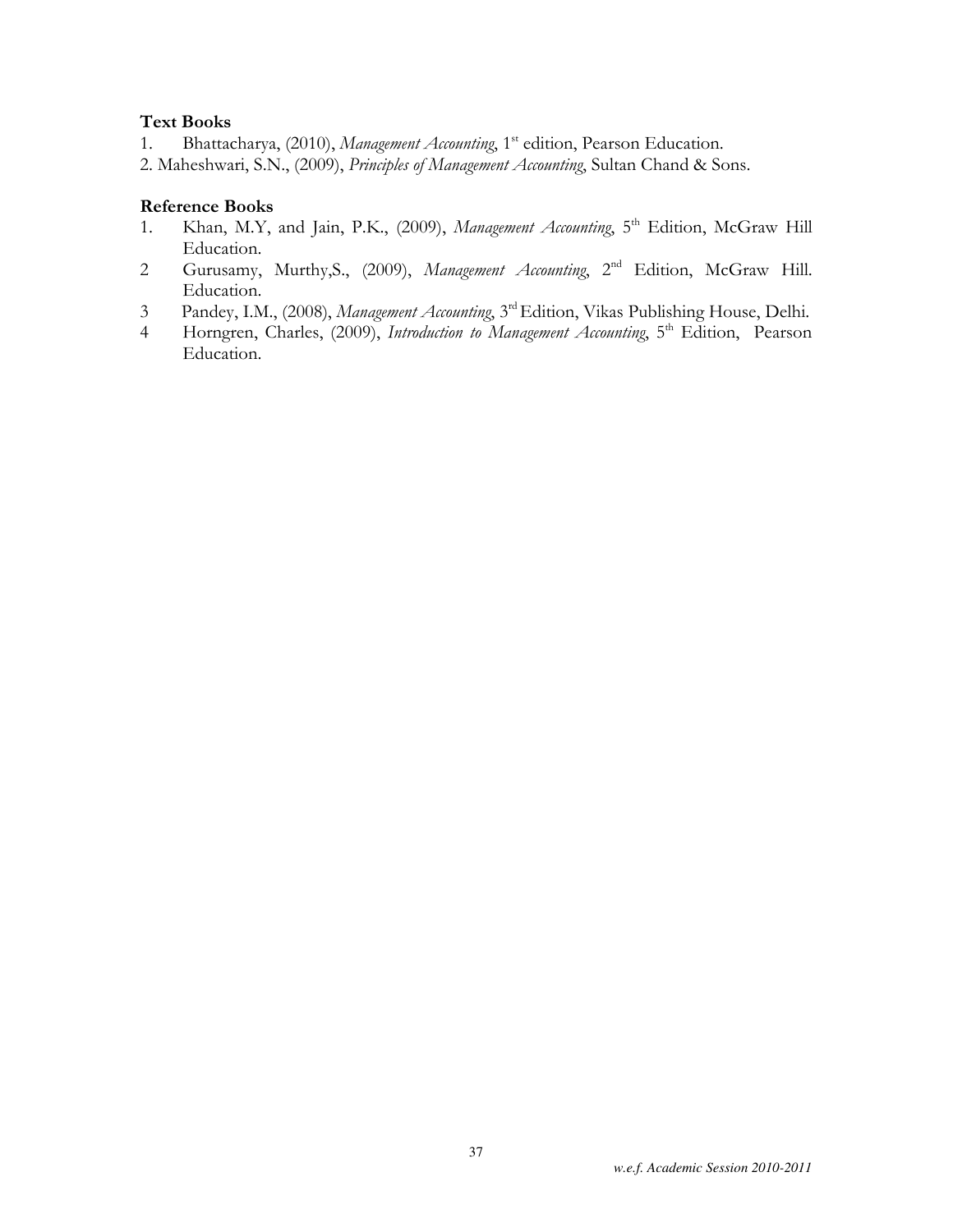## BBA 211: Personality Development and Communication Skill – III (Minor Project Report)

#### L-0 T-0 Credit-6

Objectives: The student will have the opportunity to explore the current management literature so as to develop an individual style and sharpen his skills in the area of leadership communication, decision making, motivation and conflict management.

#### Minor Project and Presentation

Minor projects are tasks that add to the knowledge of the students. A topic shall be given to each student in the beginning of the semester in various areas of management. The Presentation Project comprises of either of the following:

 Project Presentation OR \*Case Study Presentation

### Suggested Topics for Minor Projects

- 1. Goals of an organization.
- 2. Work Values
- 3. Character Ethics
- 4. Working Conditions
- 5. Decision making Strategies
- 6. Goal Setting
- 7. Customer Satisfaction

#### \* Case study can be chosen by the students in their respective areas of interest.

#### Text Books

- 1. Lather, A.S. & Handa, M (2009). Cases in Management. Wisdom Publications.
- 2. McGrath. (2009). Basic Managerial Skills for All, 8<sup>th</sup> ed. Prentice Hall India

#### Reference Book

1. Ellis. (2009). Management Skills for New Managers. Prentice Hall India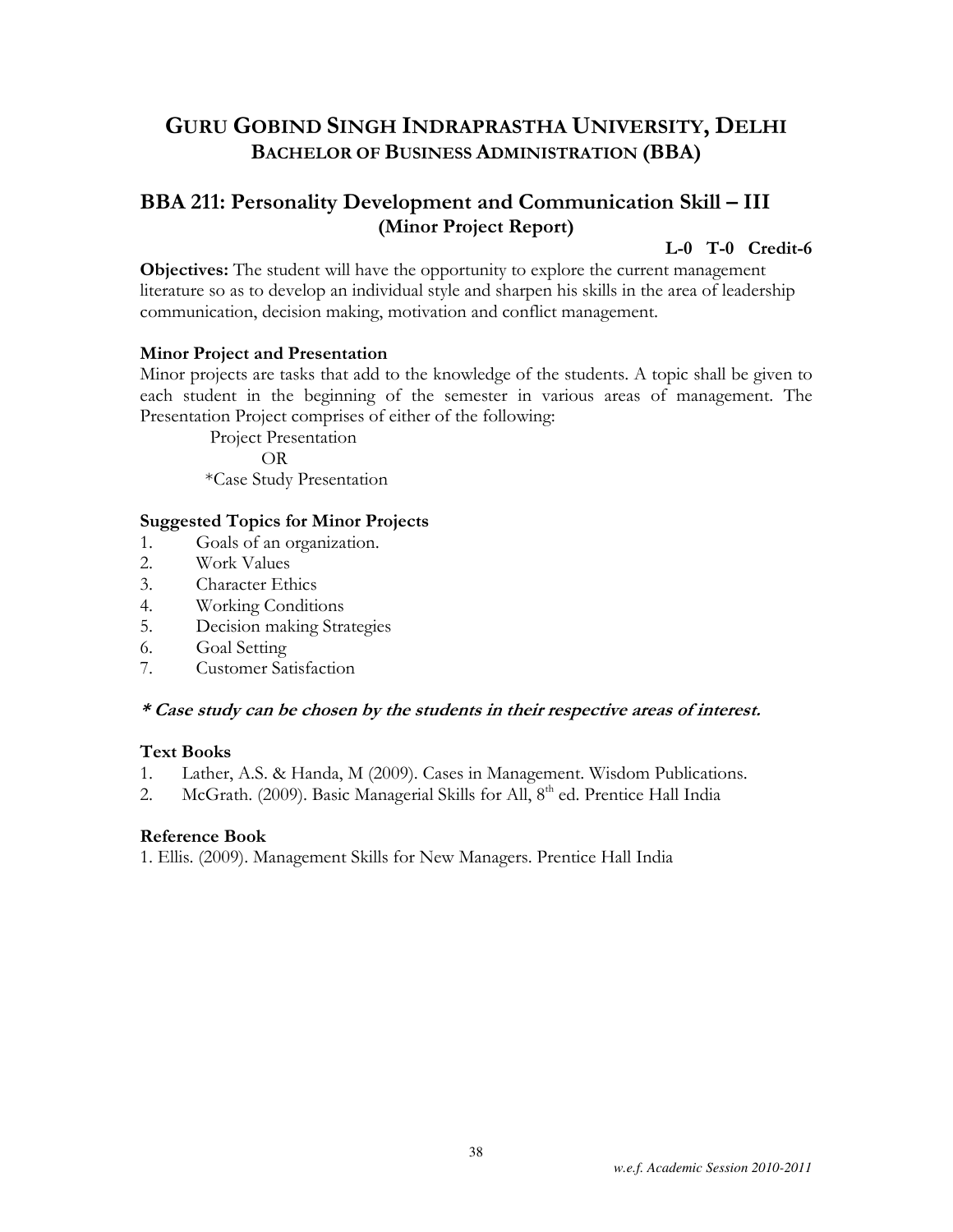## GURU GOBIND SINGH INDRAPRASTHA UNIVERSITY, DELHI BACHELOR OF BUSINESS ADMINISTRATION (BBA) **BBA 213: Computer Application Lab-I**

#### **L-0 P-4 Credit-2**

The Computer Applicable Lab. will be based on Computer Applicable-I Course (BBA 207)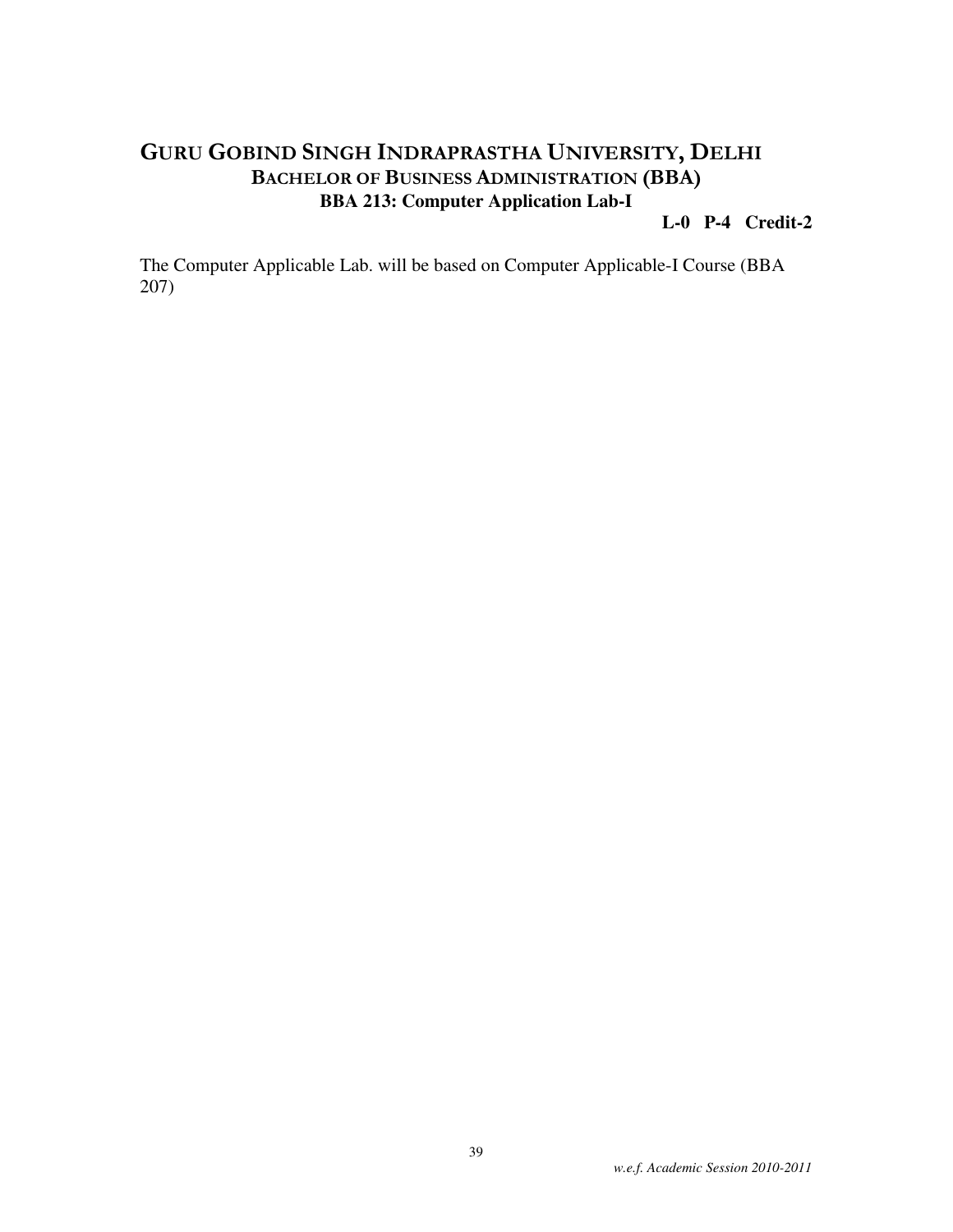## GURU GOBIND SINGH INDRAPRASTHA UNIVERSITY, DELHI BACHELOR OF BUSINESS ADMINISTRATION (BBA) BBA 202: Human Resource Management

#### L-4, T-0, Credits: 04

Objectives: The objective of the course is to familiarize students with the different aspects of managing Human Resources in the organization through the phases of acquisition, development and retention.

#### Course Contents

Introduction: Concept, Nature, Scope, Objectives and Importance of HRM; Evolution of HRM; Challenges of HRM; Personnel Management vs HRM; Strategies for the New Millennium: Role of HRM in Strategic Management; Human Capital; Emotional Quotient; Mentoring; ESOP; Flexi-time; Quality Circles; Kaizen; TQM and Six Sigma.

Unit II Lectures:-14 Acquisition of Human Resources: HR Planning; Job Analysis – Job Description and Job Specification; Recruitment – Sources and Process; Selection Process – Tests and Interviews; Placement and Induction; Job Changes – Transfers, Promotions/Demotions, Separations.

#### Unit III Lectures:-12

Training and Development: Concept and Importance of Training; Types of Training; Methods of Training; Design of Training Programme; Evaluation of Training Effectiveness; Executive Development – Process and Techniques; Career Planning and Development.

Compensation and Maintenance: Compensation: Job Evaluation – Concept, Process and Significance; Components of Employee Remuneration – Base and Supplementary; Performance and Potential Appraisal – Concept and Objectives; Traditional and Modern Methods, Limitations of Performance Appraisal Methods, 360 Degree Appraisal Technique; Maintenance: Overview of Employee Welfare, Health and Safety, Social Security.

#### Text Books

- 1.Aswathappa, K., (2010), Human Resource Management, McGraw Hill Education. 2. DeCenzo, D. A. and Robbins, S.P. (2007), Fundamentals of Human Resource Management, 9th
	- edition, John Wiley.

#### Reference Books

- 1. Durai, Praveen, (2010), Human Resource Management, Pearson Education.
- 2. Monappa, A. and Saiyadain, M., ((2001)), Personnel Management, McGraw-Hill Education.
- 3. Dessler, Gary, ((2004)) Human Resource Management, Pearson Education.
- 4. Jyothi, P. and Venkatesh, D.N, (2006), Human Resource Management, Oxford Higher Education.

### Unit IV Lectures:-14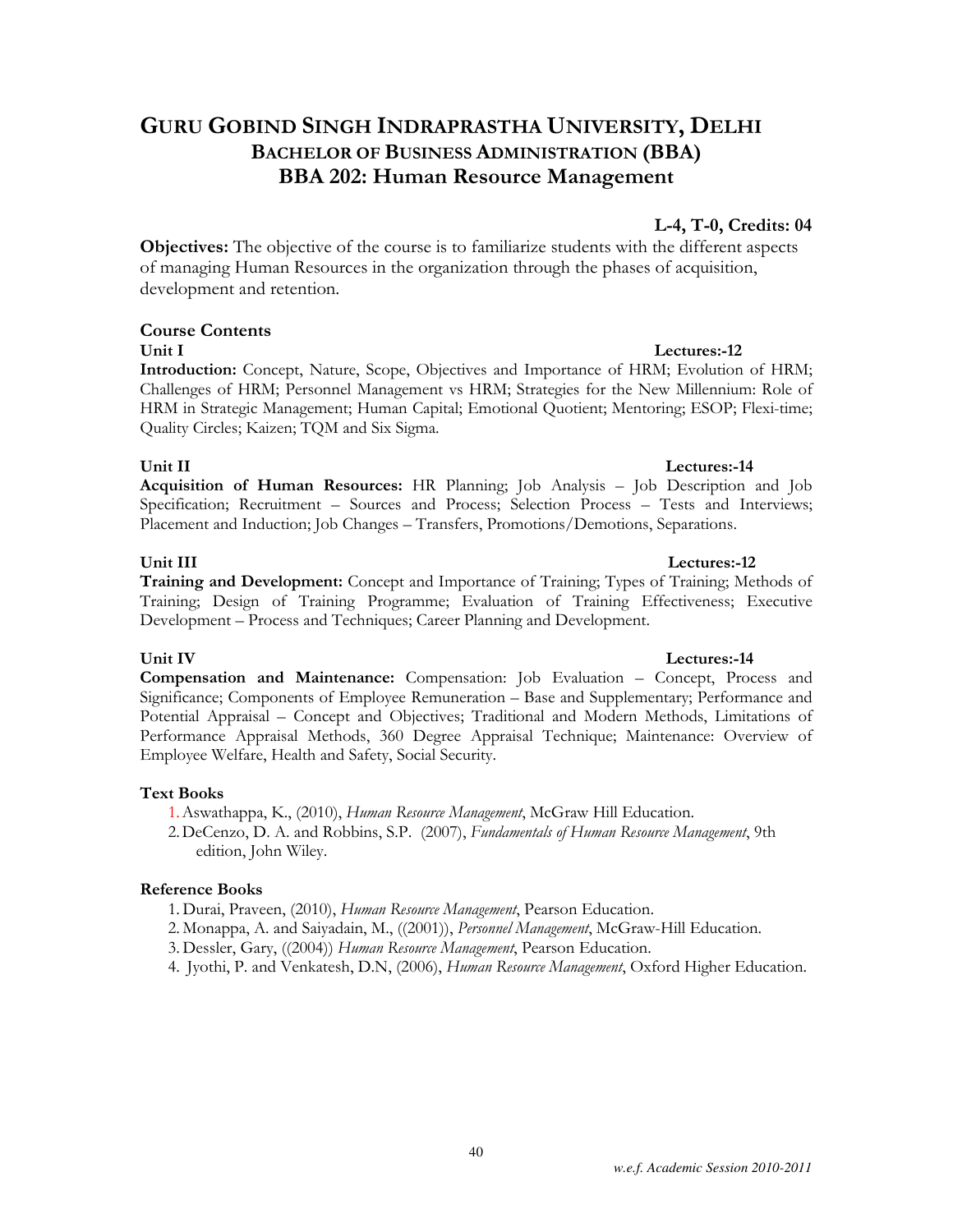#### *w.e.f. Academic Session 2010-2011*

## GURU GOBIND SINGH INDRAPRASTHA UNIVERSITY, DELHI BACHELOR OF BUSINESS ADMINISTRATION (BBA) BBA 204: Business Environment

### L-4, T-0, Credits: 04

Objectives: The basic objective of this course is to familiarize the students with the nature and dimensions of evolving business environment in India to influence managerial decisions.

# Course Contents

An Overview of Business Environment: Type of Environment-Internal, External, Micro and Macro Environment, Competitive Structure of Industries, Environmental Analysis and Strategic Management, Managing Diversity, Scope of Business, Characteristics of Business, Objectives and the Uses of Study, Process and Limitations of Environmental Analysis.

Unit II Lectures:-12 Economic Environment: Nature of Economic Environment, Economic, Nature and Structure of the Economy, Monetary and Fiscal Policies, Competition Act, 2000.

### Unit III Lectures:-14

Socio-Cultural Environment: Nature and Impact of Culture on Business, Culture and Globalization, Social Responsibilities of Business, Business and Society, Social Audit, Business Ethics and Corporate Governance.

Political Environment: Functions of State, Economic Roles of Government, Government and Legal Environment, The Constitutional Environment, Rationale and Extent of State Intervention.

### Unit IV Lectures:-13

Natural and Technological Environment: Innovation, Technological Leadership and Followership, Sources of Technological Dynamics, Technology Transfer , Time Lags in Technology Introduction, Status of Technology in India. Management of Technology, Features and Impact of Technology.

### Text Books:

- 1. Shaikh, Saleem, (2010), *Business Environment*, 2<sup>nd</sup> edition, Pearson Education.
- 2. Cherunilam, Francis, (2007), Business Environment Text and Cases, Himalaya Publishing House.

### Reference Books:

- 1. Aswathappa, K., (2000), Essentials of Business Environment, 7th edition, Himalaya Publishing House.
- 2. Gupta C. B., (2008), *Business Environment*, 4<sup>th</sup> edition, Sultan Chand.
- 3.Bedi, Suresh, ((2004)), Business Environment Excel Book.
- 4.Ian Worthington, Chris Britton, (2009), Business Environment, Pearson Education.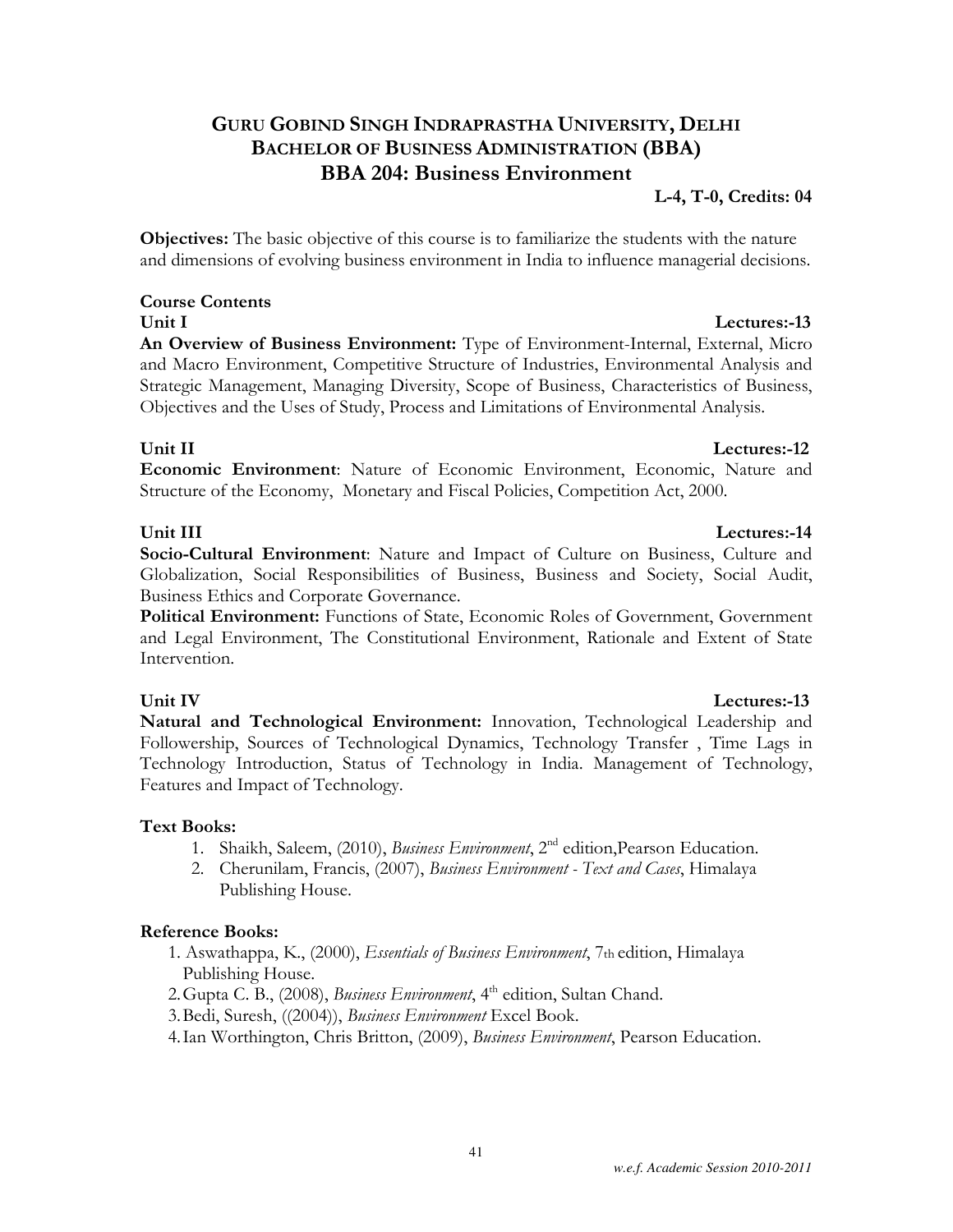## BBA-206 Marketing Research

### L-4 T-0 Credits -4

Objectives: The objective of this paper is to understand the various aspects of marketing research, identify the various tools available to a marketing researcher. Marketing research can help the marketing manager in decision making.

## Course Contents

Introduction of Marketing Research: Define Marketing Research, Aims and Objectives of Marketing Research. Applications of Marketing Research, Marketing Information System, Evaluation and Control of Marketing Research, Value of Information in Decision Making, Steps in Marketing Research.

Research Design: Formulating the Research Problem, Choice of Research Design, Types of Research Design, Sources of Experimental Errors.

### Unit II Lectures:-12

Sample and Sampling Design: Some basic terms, Advantages and Limitation of Sampling, Sampling process, Types of Sampling, Types of Sample Designs, Determining the Sample Size, Sampling Distribution of the Mean.

Scaling Techniques: The concept of Attitude, Difficulty of Attitude Measurement, Types of Scales, Applications of Scaling in Marketing Research.

## Unit III Lectures:-14

Data Collection:: Secondary Data, Sources of Secondary Data, Primary Data, Collection of Primary Data, Methods of Data Collection- Observation, Questionnaire, Designing of Questionnaire.

Data Processing and Tabulation: Editing, Coding and Tabulation.

### Unit IV Lectures:-12

Data Analysis: Testing of Hypothesis, Measurement of Central Tendency, Dispersion, Univariate Analysis, Multiple Regression, Factor Analysis, Cluster Analysis, Multidimensional Scaling, Conjoint Analysis; Interpretation and Report Writing, Types of Research Reports, Guidelines for Writing a Report, Writing a Report Format, Evaluation of Research Report.

## Text Books

- 1. Beri, G.C., (2007), Marketing Research: Research Design, 4<sup>th</sup> Edition, McGraw Hill Education.
- 2. Malhotra, Naresh, (2008), Marketing Research, 5<sup>th</sup> edition, Pearson education.

## Reference Books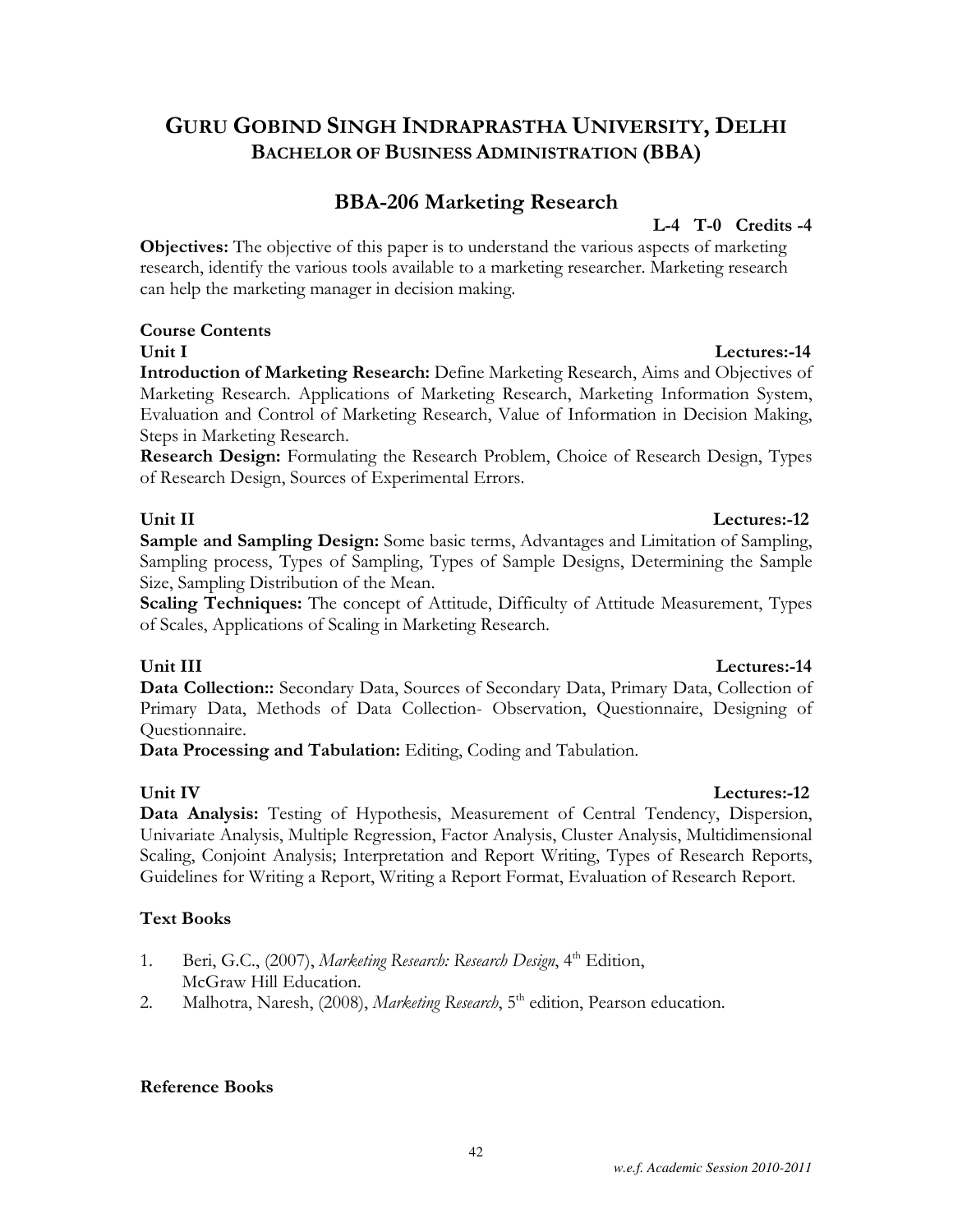- 1. Nargundkar, Rajendra, (2008), Marketing Research: Text and Cases, 3<sup>rd</sup> Edition, McGraw Hill Education.
- 2. Sekaran, Uma, (2003), Research Methods for Business, 4th edition, Wiley.
- 3. Kumar, Ranjit, (2005), Research Methodology: A step by step guide for Beginners. Pearson Educaion.
- 4. Levin, Richard and Rubin, DS, (2009), Statistics for Management, 7<sup>th</sup> edition, Pearson Education.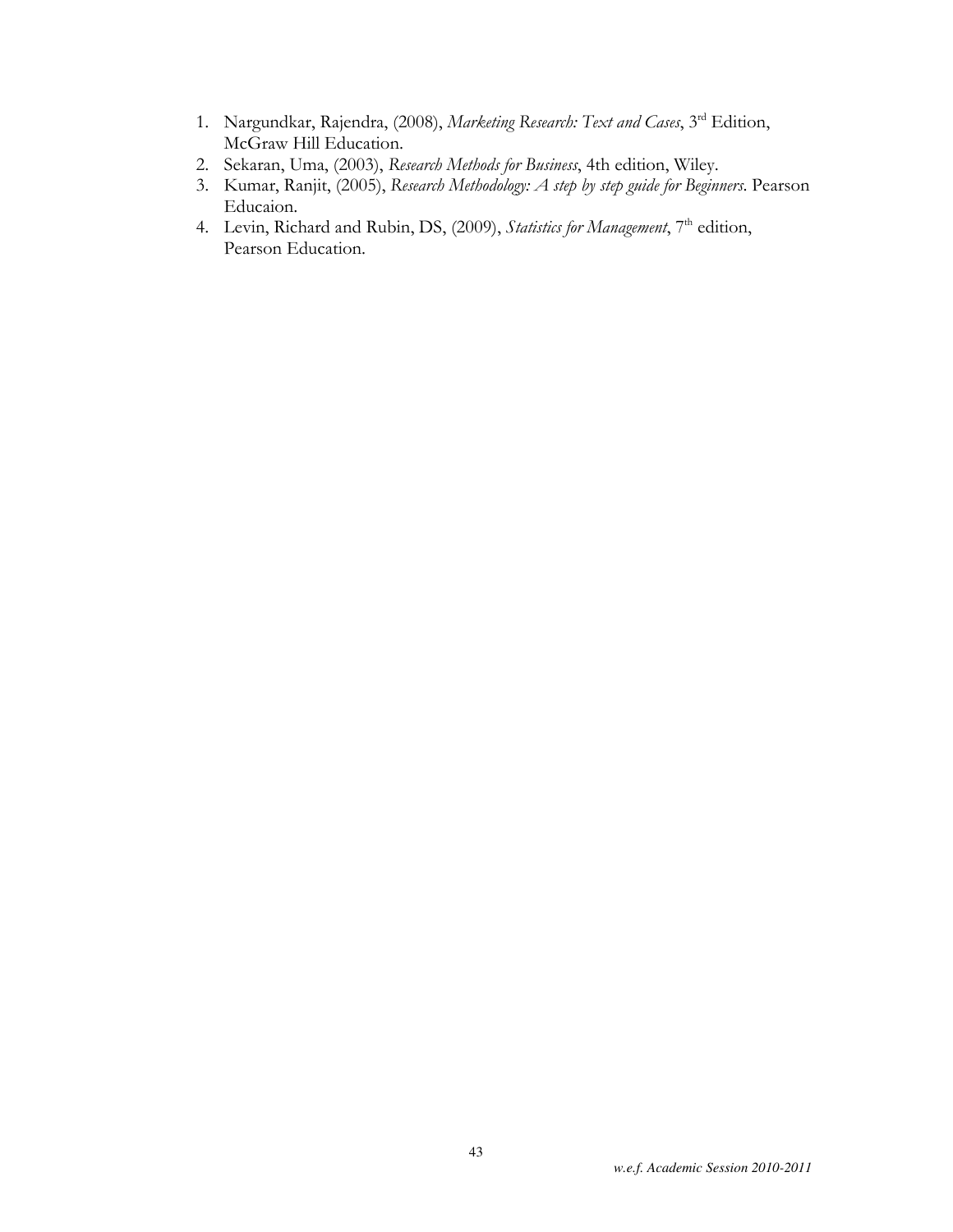## GURU GOBIND SINGH INDRAPRASTHA UNIVERSITY, DELHI BACHELOR OF BUSINESS ADMINISTRATION (BBA) BBA 208: Computer Applications - II

(Web Technology, HTTP and HTML concepts)

#### L-4, T-0, Credits: 04

Objectives: To familiarize the students with various Web based packages to develop customize web site.

## Course Contents

An Introduction to the World Wide Web: Concepts of Web Technology, Web Browsers, Internet Explorer, Netscape Navigator, Internet and Intranet, Windows NT Server (IIS) Versus Linux (Apache) as a Web Server

#### Planning your Web Site: Doing Business on the Web, An Overview of Internet Service Providers (ISP), A Search Engine, Types of search engine, Working of a Basic Search Engine, Searching Techniques, Making a Web Site Plan, Forming a Project Team, Setting Goals and Objectives, Developing the Right Business Strategy

## UNIT-II Lectures:-12

Designing and constructing your Web site: Developing Content, Designing Individual Pages, Designing & Constructing your Web Site, Implementing your Web Site, Netscape Extensions and HTML, HTML Tools, CGI Concepts

Creating your Web Site with FrontPage: Introducing FrontPage, Editing Documents in the FrontPage Editor, Formatting Pages, Linking Pages to the World, Displaying Images in Pages

HTML: What is HTML?, HTML Basics, Document Tags, Container and Empty Tags, Entering Paragraph Text on your Web page, The <BR> Tag, The Comment Tag Working with HTML Text: Working with HTML Text, Emphasizing Text Implicitly And Explicitly, The <BLOCKQUOTE> Element, Pre-formatting Text, The <DIV> Tag, The <FONT> Tag, The <BASEFONT> Tag, Using Lists in Web Document, Nested Ordered, Unordered Lists, Menu List, Directory Lists, Definition Lists

Graphics for web pages: Chossing the correct Graphics File Format, Color in images, Loss of image quality due to compression, Adding inline image to web page, Scaling down an image, Alternative Text for the <IMG> tag, Understanding Imagemaps

Working with Links: Working with links, Relative and absoulute links, Providing links for internet services, Link tag

Tables, Frames and Forms: Creating Borderless Tables, Frames, Forms Cascading Style sheets: What is Style Sheet, Types of Style Sheets, Using Style Sheet with HTML

### Text Books:

1. C. Xavier, World Wide Web Design with HTML, McGraw Hill Education.

2. HTML-4.0 Complete Reference-BPB Publication

#### UNIT-III Lectures:- 14

#### UNIT-IV Lectures: 14

*w.e.f. Academic Session 2010-2011* 

## UNIT-I Lectures: 12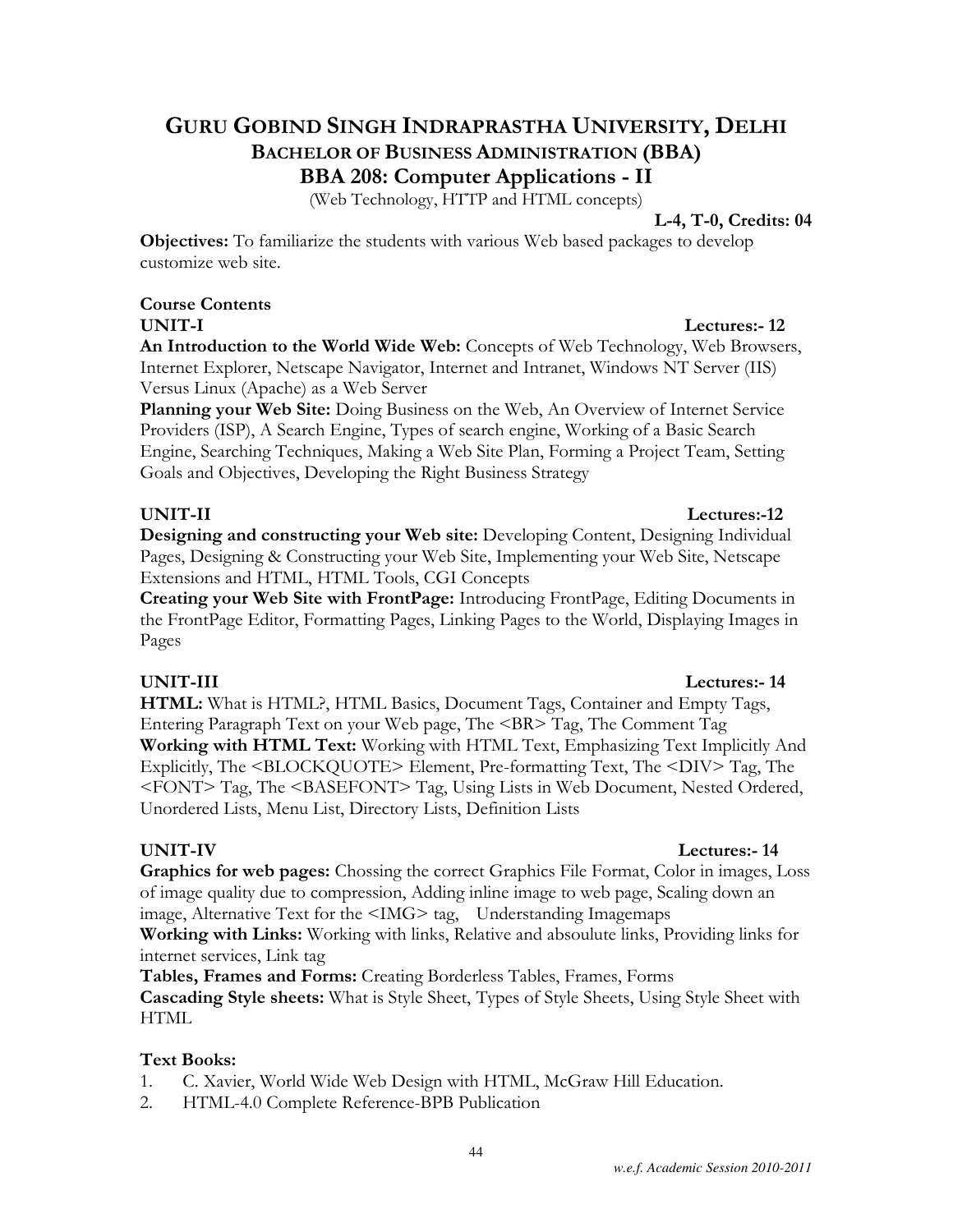## Reference Books:

- 1. Internet Complete Reference- Tata McgrawHill
- 2. HTML-4.0 unleashed Techmedia Publication
- 3. HTML,DHTML –Ivan Bayross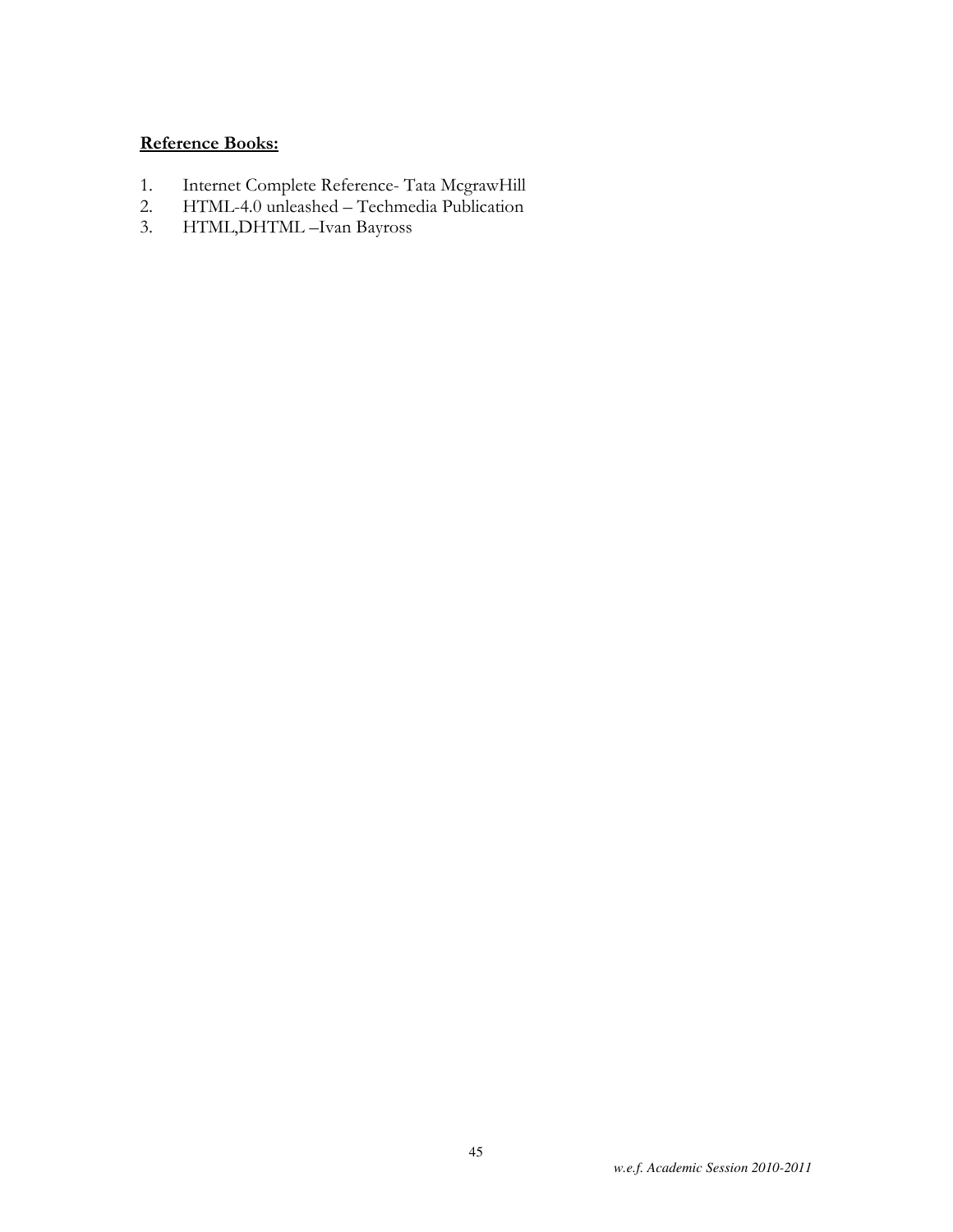## BBA 210: Business Law

L-4, T-0, Credits: 04

Note: Students are expected to have only elementary knowledge of the topics specified in the syllabus.

#### **Objectives:** To acquaint the student with a basic and elementary knowledge of the subject.

### Course Contents

Indian Contract Act, 1872 (Fundamental Knowledge): Essentials of Valid Contract, Discharge of Contract, Remedies for Breach of Contract; Contracts of Indemnity, Guarantee, Bailment, Pledge and Agency.

### Unit II Lectures:-8

Sale of Goods Act 1930: Meaning of Sale and Goods, Conditions and Warranties, Transfer of Property, Rights of an unpaid seller.

Unit III Lectures:-8 The Negotiable Instruments Act 1881 – Essentials of a Negotiable Instruments, Kinds of Negotiable Instrument, Holder and Holder in Due Course, Negotiation by Endorsements, Crossing of a Cheque and Dishonour of a Cheque.

The Companies Act 1956 (Basic elementary knowledge): Essential characteristics of a Company, Types of Companies, Memorandum and Articles of Association, Prospectus, Shares – Kinds, Allotment and Transfer, Debentures, Essential conditions for a valid Meeting, Kinds of Meetings and Resolutions; Directors and Remuneration, Directors, Managing Directors-their Appointment, Qualifications, Powers and Limits on their Remuneration, Prevention of Oppression and Mismanagement.

### Text Books

1. Pathak, Akhileshwar, (2009), Legal Aspects of Business, 4<sup>th</sup> Edition, McGraw Hill Education.

2.Kuchhal, M. C., (2006), Business Law, Vikas Publishing House, New Delhi.

### Reference Books:

1.Singh, Avtar, (2006), Company Law, Eastern Book Co. Lucknow, Bharat Law House, Delhi.

2. Bagrial, Ashok, (2008), Company Law, Vikas Publishing House.

3.Kapoor, N. D., (2006), Elements of Mercantile Law, Sultan Chand & Sons, New Delhi.

4. A.Ramaiyya, *Guide to the Companies Act*, 16<sup>th</sup> edition, Lexis Nexis Butterworths

## Unit IV Lectures: -18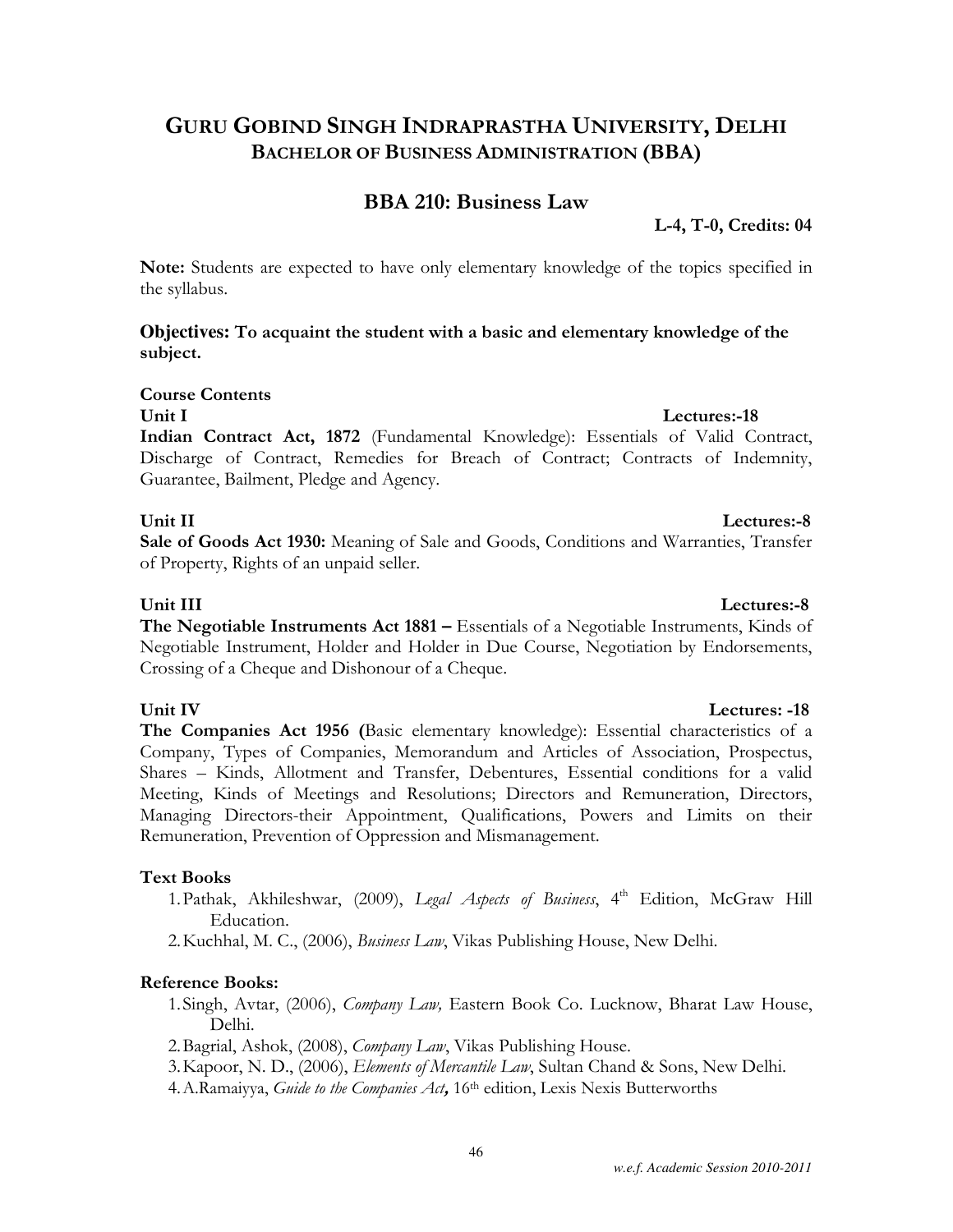## GURU GOBIND SINGH INDRAPRASTHA UNIVERSITY, DELHI BACHELOR OF BUSINESS ADMINISTRATION (BBA) BBA 212: Taxation Laws

L-4, T/P-0, Credits: 04

Objectives: The course aims to help students to comprehend the basic principles of the laws governing Direct and Indirect taxes. Students are expected to have only elementary knowledge of the topics specified in the syllabus.

#### Course Contents

#### Introduction to Income Tax Act 1961

Salient Features and Basic Concepts - Previous Year, Assessment Year, Person, Gross Total Income and Agricultural Income. Residential Status and Incidence of Tax, Fully Exempted Incomes.

#### Unit II Lectures:-24

Heads of Income – Salary, House Property, Business or Profession, Capital Gains, Other Sources, Clubbing of Income, Deductions Under Chapter VI (related to individuals and firms)Assessment of Individuals and Firms (simple problems).

Unit III Lectures:-6 Relief's, Set off and Carry Forward of Losses, Deduction of Tax at Sources. Payment of Advance Tax.

#### Unit IV Lectures:-10

Central Sales Tax Act 1956 – Introduction; VAT , Registration of Dealers, Levy and Collection of Tax and Penalties.

#### Service Tax (Finance Act 1994) – Note: Assessment Year (Current) Introduction to procedure for Service Tax Return

#### Text Books

- 1. Lal, B.B., (2009), Income Tax and Central Sales tax Law and Practice, 30<sup>th</sup> edition, Pearson Education.
- 2. Singhania, V. K and Singhania, Monica, *Students Guide to Income Tax*, latest edition, Taxman Publications.

#### Reference Books

- 1. Ahuja, Girish and Gupta, Ravi, Systematic Approach to Income Tax, Latest Edition, Bharat Law House.
- 2. Datey, V.S., Indirect Taxes-Law and Practice, latest edition, Taxmann Publications.
- 3. Government of India, Bare Acts (Income Tax, Service Tax, Excise and Customs)
- 4. Vashisht, Nitin and Lal, B.B., (2009), *Direct Taxes: Income Tax, Wealth Tax and Tax Planning*, 30<sup>th</sup> edition, Pearson Education.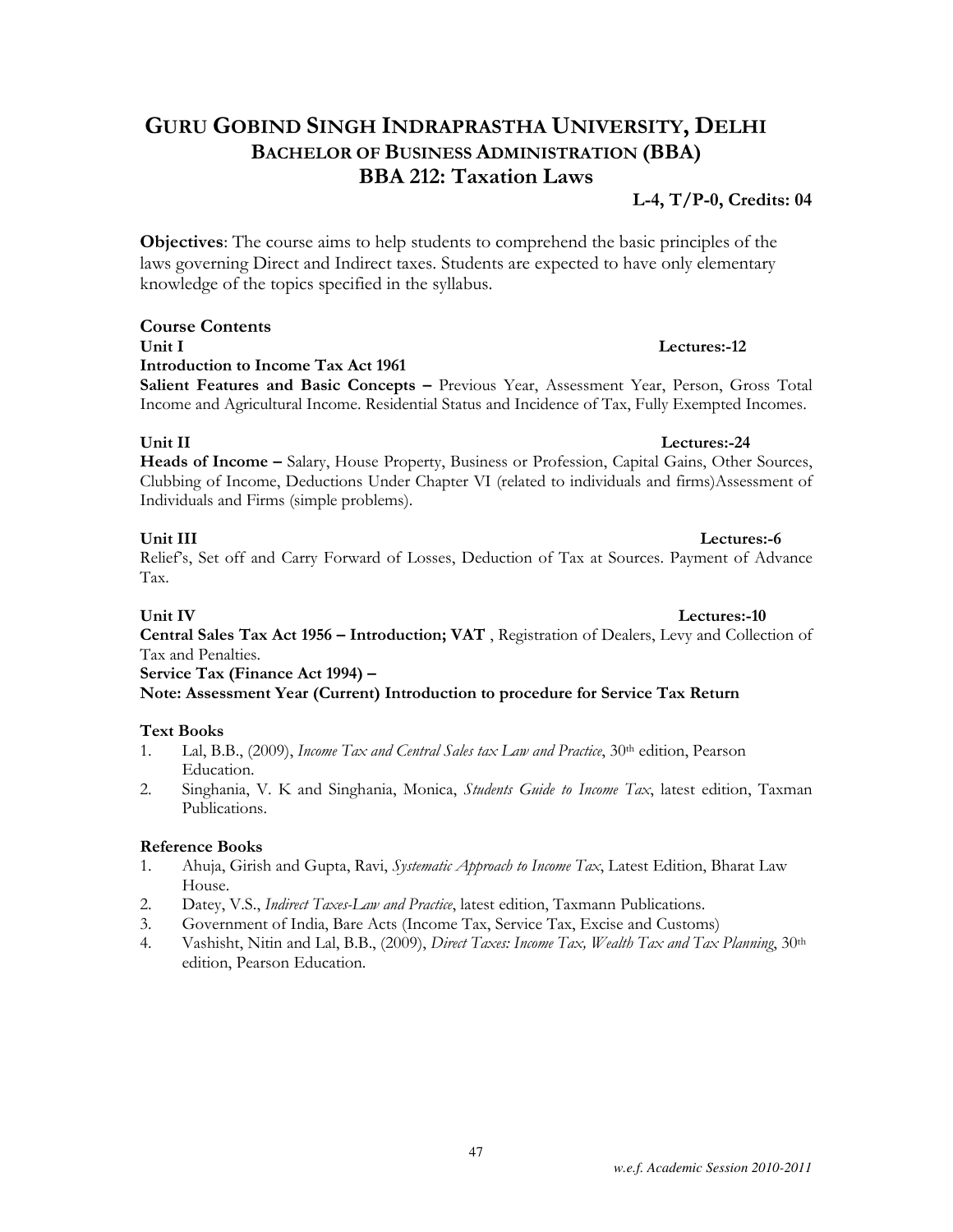## GURU GOBIND SINGH INDRAPRASTHA UNIVERSITY, DELHI BACHELOR OF BUSINESS ADMINISTRATION (BBA) BBA 214: Computer Applications Lab - II

### L-0, T/P-4, Credits: 02

#### FRONT PAGE

#### Orientation to the Front Page environment and building web sites

- 1. Create a new site. Start with a web page using Your Name to name the page. Make it the home page and view the web in navigation and folder. View record your observation.
- 2. On the home page, give a brief description about yourself & type the following sub heading "qualification", "Hobbiew", & "Interest", "Future Plans", & "Address for communication"
- 3. Apply the most appropriate theme at the web page and the web site.
- 4. Apply font and color styles on to your web page and preview.
- 5. Create a new web paged using the Front Page explorer and write your academic and professional qualification. Places a bookmark at an appropriate place and save the page as "qualification".
- 6. Link the page, qualification.htm, with the sub-heading "qualification" in the home page.
- 7. Create a new page using the front page editor and write your hobbies and interest on it. Save the page as "Hobbies.htm".
- 8. Link the page, Hobbies.htm, with the sub-heading "hobbies" & "interest" in the home page.
- 9. Create a new page and write a few lines on your future plans and save the page as "future plan".
- 10. Link the page. Future-plan.htm, with the sub heading "future plan" in the home page.
- 11. Create a new page, write your address for communication & save the page as "address"
- 12. Link the page, "address.htm" to the sub-heading "address" for communication page in the page.
- 13. Interest a navigation bar in the page.
- 14. Test all hyperlink in the front page editor and record your observation.

#### Adding Images and special feature to web

- 15. Import an image, if it is not available on the local drive. Use clipart on each page and use image to link to the home page.
- 16. Make the image brighter and lower the contrast.
- 17. Make the color transparent and assign alternate text with a suitable caption to the image.
- 18. Open the web page "future.htm" and insert a background sound file into the page.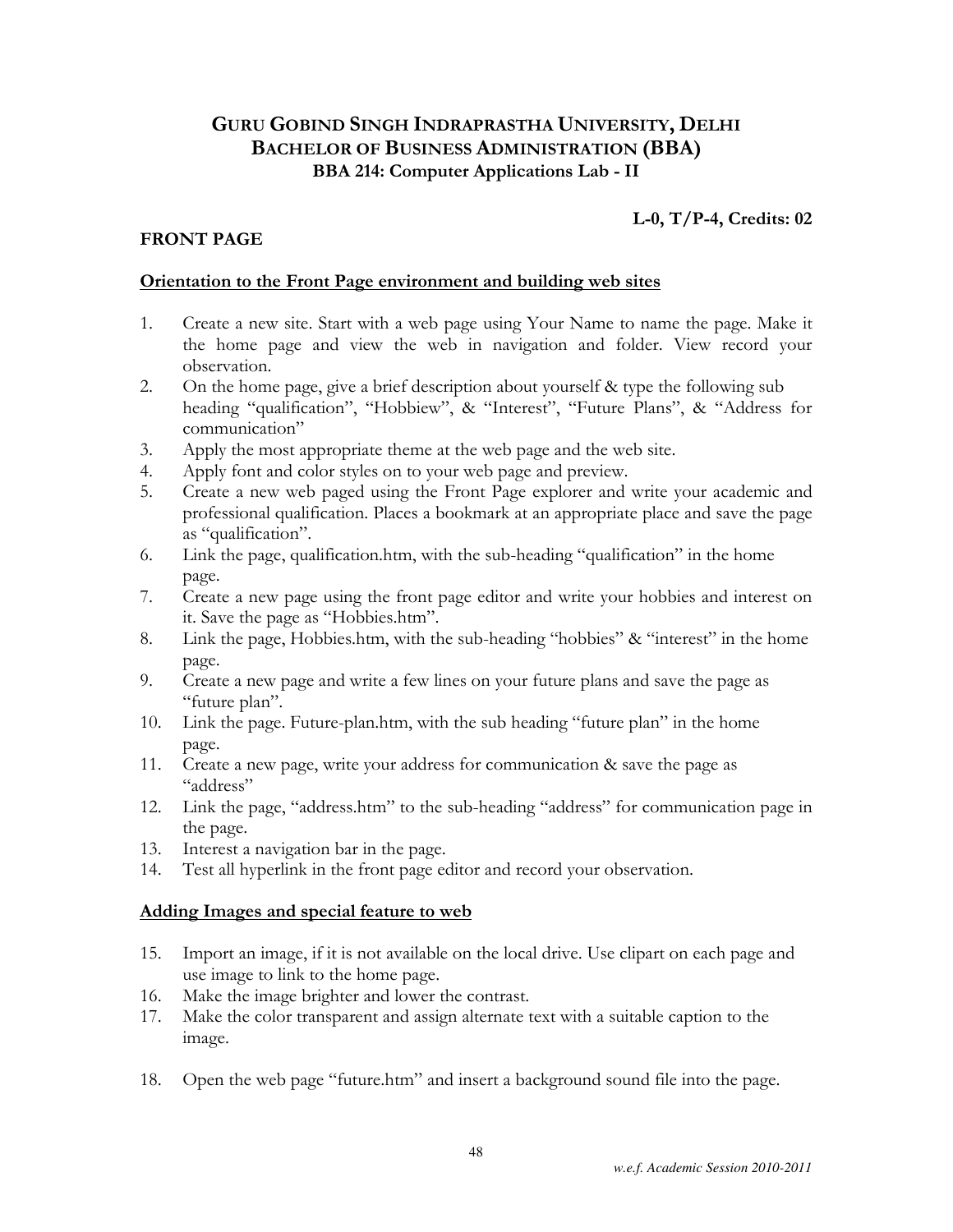19. Open the web page "hobbies.htm" and apply animation (as animated GIF) to the image or clipart (if inserted)

#### Working with tables and frame

- 20. Open the page, "hobbies.htm" and insert a table of at least column and fire rows, with column and fire rows, with column heading as Name, Address, Phone no and date of Birth. Align the table to the center of the webpage and text flow at center.
- 21. Enter data into the table and adjust the font as book antiqua and font size as "12".
- 22. Insert "Address Book" as caption for the table.
- 23. Split the column named cell phone no into two and name them as "off" and "Resi"

#### Creating Forms and connecting to the database

- 24. Open the page, bearing your name and insert a form. Assign the base name as "personal details" and save the file as "personal.txt" format.
- 25. The form should contain the following fields as mentioned below

Personal Profile Name: Address: Phone\_Off: Phone Resi: Mobile: E\_Mail: Fax: Passport no.: Driving License No.: Insurance Policy No: Blood Group: Credit Cards:

- 26. Assign a drop down menu for the credit cards fields.
- 27. Assign a one line text driving license No.

#### **Advanced Topics**

- 28. Open the page, bearing your name and insert marque to display the message "Welcome to my site".
- 29. Open each and every page "apply suitable page transitions and animations.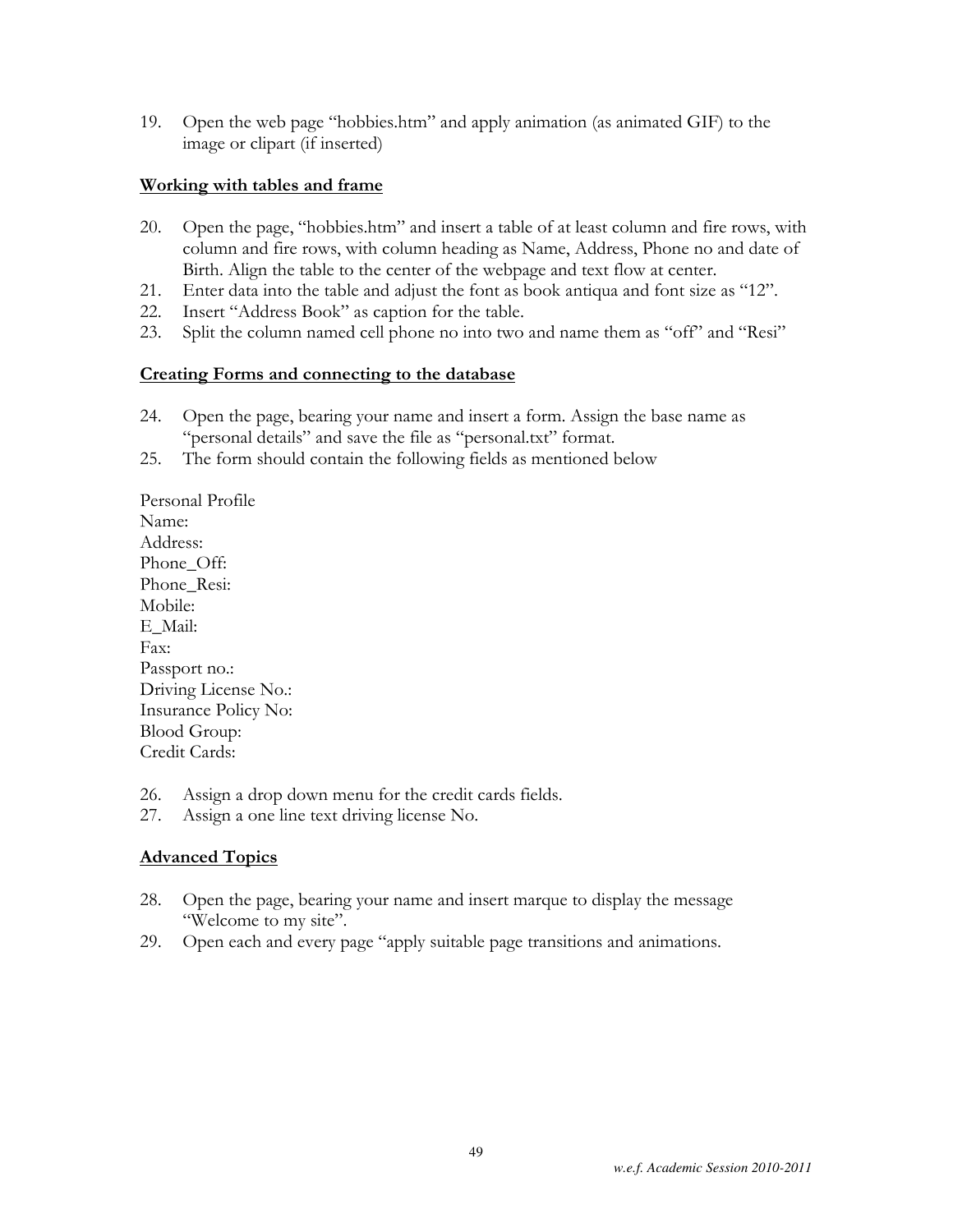#### BBA 301: Values & Ethics in Business

#### L-4 P-0 Credit-4

Objectives: The basic objective of this paper is to make the students realize the importance of values and ethics in business. This course endeavors to provide a background to ethics as a prelude to learn the skills of ethical decision-making and, then, to apply those skills to the real and current challenges of the information professions.

### Course Contents

Introduction: Concept of Values, Types and Formation of Values, Values and Behaviour, Values of Indian Managers, Ethical Decision Making.

Ethics: Management Process and Ethics, Ethical Decision Making, Ethical Issues, Ethos of Vadanta in Management, Relevance of Ethics and Values in Business

### Unit-II Lectures:-16

Knowledge and Wisdom: Meaning of Knowledge and Wisdom, Difference between Knowledge and Wisdom, Knowledge Worker versus Wisdom Worker, Concept of Knowledge Management and Wisdom management, Wisdom Based Management.

Stress Management: Meaning, Sources and Consequences of Stress, Stress Management and Detached Involvement.

Concept of Dharma & Karma Yoga: Concept of Karama and Kinds of Karam Yoga, Nishkam Karma, and Sakam Karma; Total Quality Management, Quality of life and Quality of Work Life.

### Unit-III Lectures:-12

Understanding Progress, and Success - Results & Managing Transformation: Progress and Results Definition, Functions of Progress, Transformation, Need for Transformation, Process & Challenges of Transformation.

Understanding Success: Definitions of Success, Principles for Competitive Success, Prerequisites to Create Blue Print for Success. Successful Stories of Business Gurus.

Corporate Social Responsibility & Corporate Governance: Corporate Responsibility of Business: Employees, Consumers and Community, Corporate Governance, Code of Corporate Governance, Consumer Protection Act, Unethical issues in Business

### Text Books

- 1. Fernando, A.C., (2009), *Business Ethics*, 1<sup>st</sup> edition, Pearson education.
- 2. Hartman,Laura and Chatterjee, Abha, (2006), *Perspectives in Business Ethics*, 3<sup>rd</sup> Edition, McGraw Hill Education.

## Unit-IV Lectures:-12

#### 50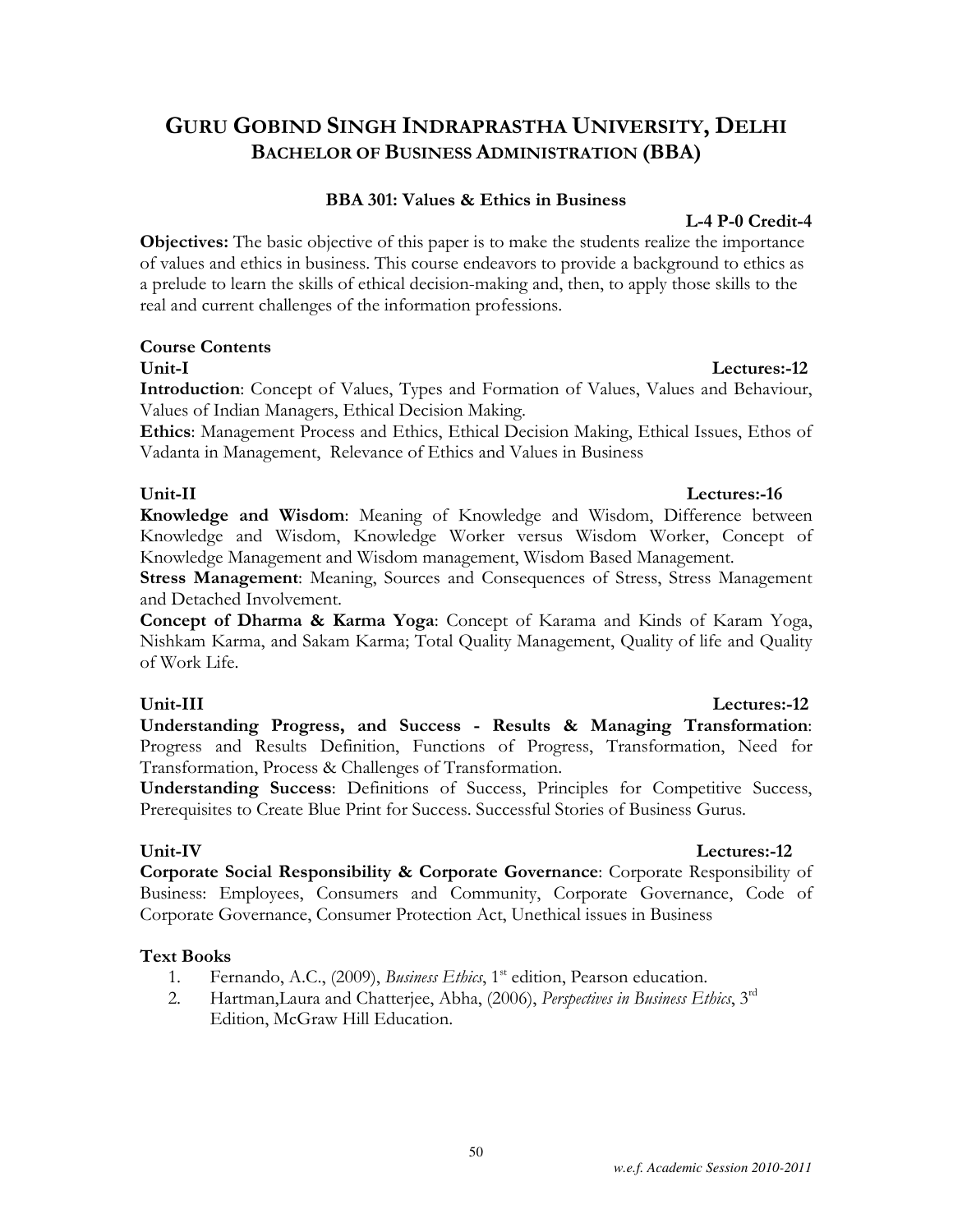#### Reference Books:

- 1. Chakraborty, S.K., (2004), Ethics in Management: A Vedantic Perspective, Oxford University Press.
- 2. Kaur, Tripat, (2008), Values & Ethics in Management, Galgotia Publishers.
- 3. Rao, A.B., (2006), Business Ethics and Professional Values, Excel Book.
- 4. Manuel G.Velasquez, (2007), Business Ethics Concepts, Printice Hall of India.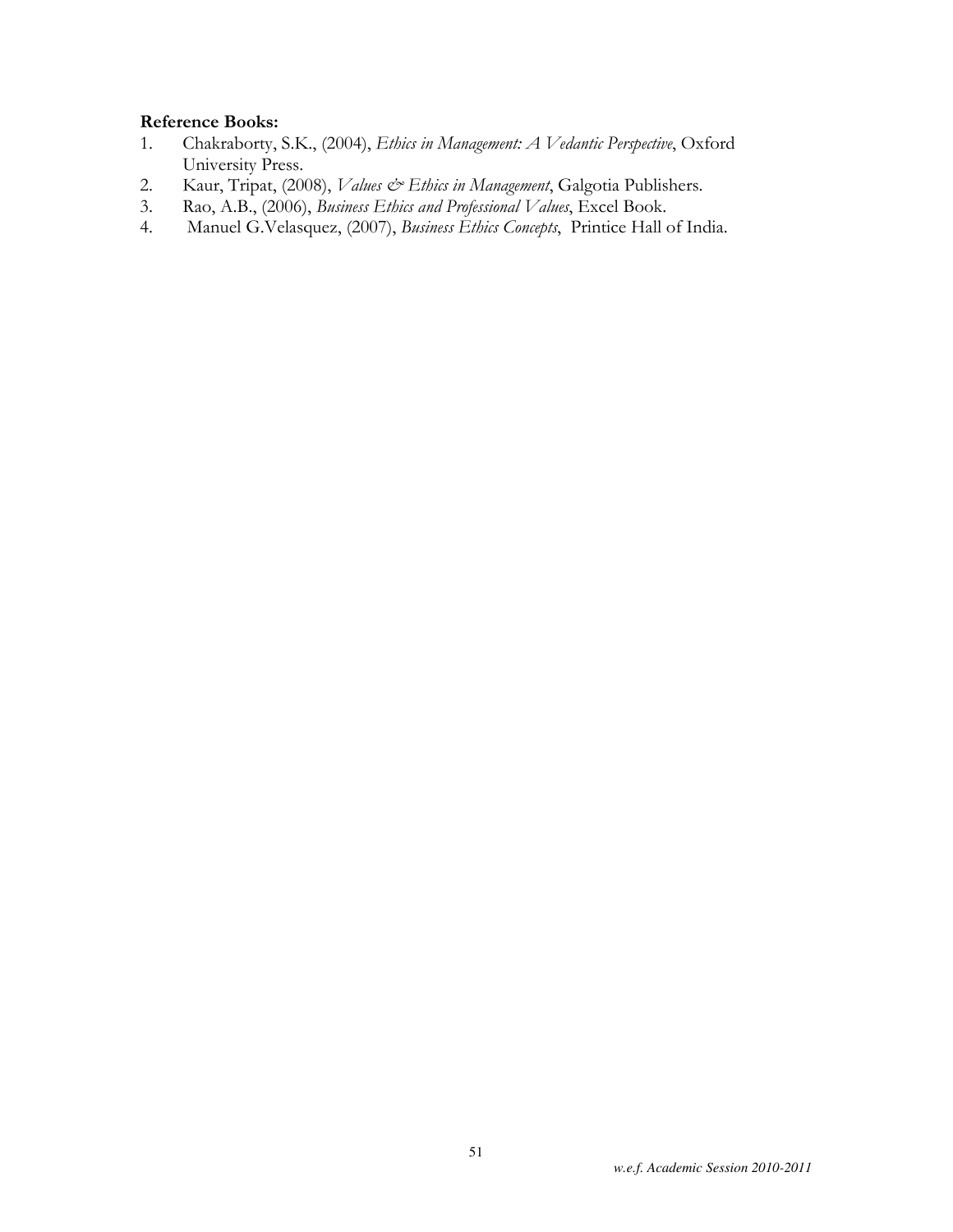#### *w.e.f. Academic Session 2010-2011*

## GURU GOBIND SINGH INDRAPRASTHA UNIVERSITY, DELHI BACHELOR OF BUSINESS ADMINISTRATION (BBA)

### BBA-303 Sales Management

L-4 P-0 Credit-4

**Objectives:** To acquaint the students with the process of personal selling and the strategies and methods for effective sales management.

#### Course Contents

Introduction to Sales Management Nature, Scope and Importance of Sales Management, Evolution of Sales Management, Role and Skills of Sales Managers, Sales Objectives, Sales Strategies, Emerging Trends in Sales Management.

### Unit II Lectures :- 12

Personal Selling Process, Theories of Selling, SPIN Model, Types of Selling, Transactional and Relationship Selling, Sales Forecasting Methods.

### Unit III Lectures :- 16

Sales Force Recruitment and Selection Process, Design, Execution and Evaluation of Sales Force Training, Motivation and Compensation of Sales Personnel, Design and Management of Sales Territories and Quotas.

#### Unit IV Lectures :- 10

Evaluation of Sales Personnel, Sales Budgets, Sales Audits, Legal and Ethical Issues in Sales Management, Role of Information Technology in Sales Management

### Text Books

- 1. Still. K.R., Cundiff. E.W & Govoni. N.A.P "Sales Management Decision Strategies and Cases.,  $5<sup>th</sup>$  Ed ((2009) Impression), Pearson Education
- 2. Tanner Jr., JF., Honeycutt Jr., E.D. and Erffmeyer, R.C. (2009) Sales Management, Pearson Education, New Delhi

### Reference Books

- 1. Donaldson Bill (2007) Sales Management, Principles, Process and Practice Palgrave Macmillan.
- 2. Havaldar.K.K. & Cavale V.M (2007) Sales and Distribution Management. Text & Cases Tata McGraw Hill Publishing company Ltd. New Delhi.
- 3. Jobber, David and Lancaster, Geoffery,  $(2006)$ , Selling and Sales Management,  $7<sup>th</sup>$ Edition, Pearson Education, New Delhi
- 4. Ingram, LaForge, Avila., Schwepker Jr, Williams (2007), Sales Management-Analysis and Decision Making. Thomson South – Western.

52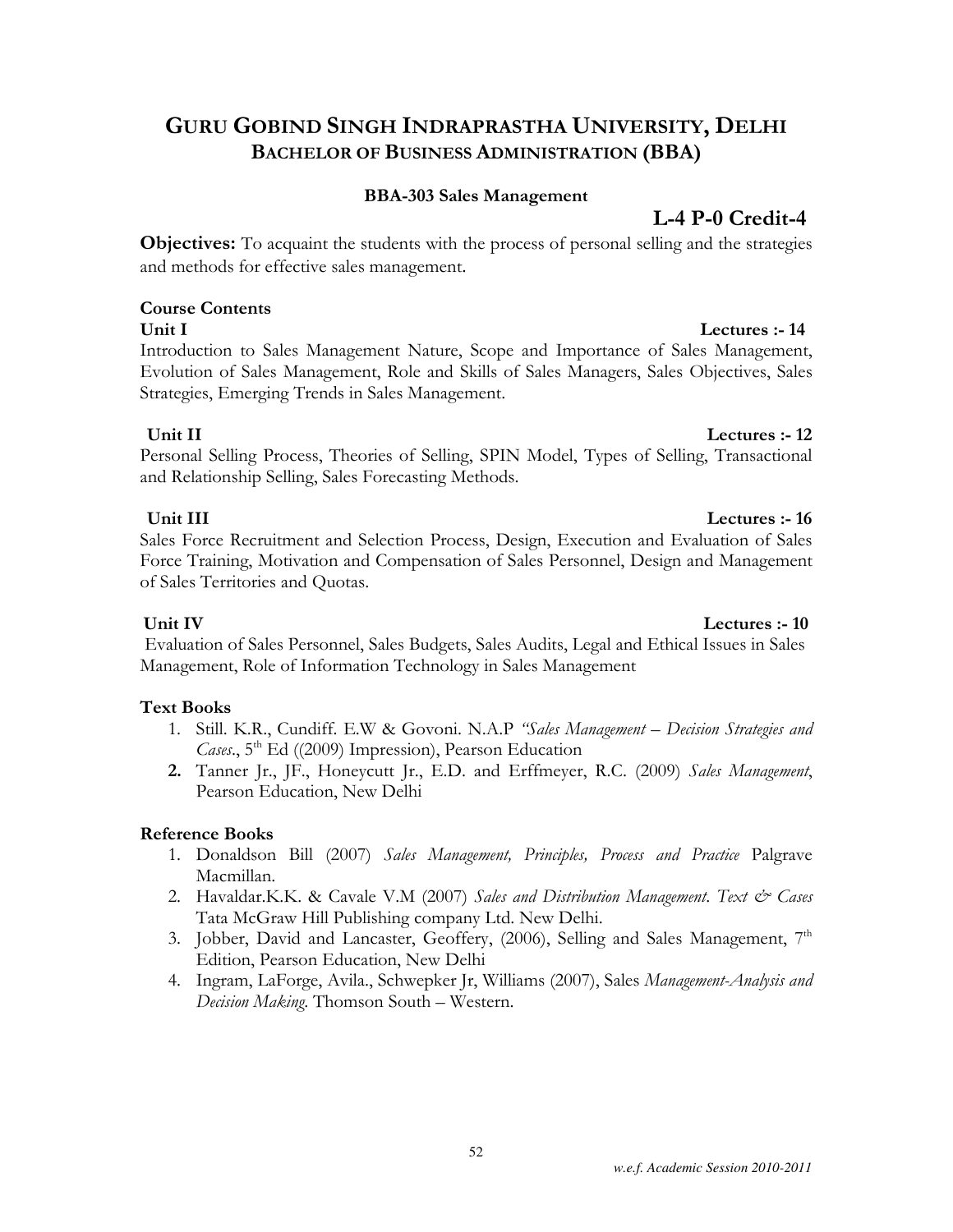## GURU GOBIND SINGH INDRAPRASTHA UNIVERSITY, DELHI BACHELOR OF BUSINESS ADMINISTRATION (BBA) BBA 305: Production & Operations Management

L  $-4$  T  $-2$  Credit  $-4$ 

Objectives: To develop basic understanding of concepts, theories and techniques of production process and operation management.

### Unit I Lectures:-10

Introduction to Operation Management: Basic Concept of Production / Transformation, Types of Transformation

## Unit II Lectures:-16

Quality Management & Statistical Quality Control: TQM, Quality Specification, Design Quality, Quality at Source, Zero Defects, Cost of Quality, Continuous Improvement, Benchmarking, Poka –Yokes, Quality Awards; Statistical Quality Control: Acceptance Sampling, AQL & LTPD, P—Chart, X & R Chart.

Facility Location and Layout: Issue in Facility Location, Plant Location Methods, Factor Rating, Centre of Gravity Methods, Analytic Delphi Method, Four Basic Lay Out Formats, Assembly Line Balancing, splitting Tasks, Problems in Facility Layout.

Unit IV Lectures:-12 Waiting Line & Inventory Management: Economics of Waiting Line, Queuing System, Four Waiting Line Models alongwith application: Inventory management and Waiting Line

## Text Books

1. Muhleman, (2008), *Production and Operations Management*, 6<sup>th</sup> edition, Pearson Education. 2. B.Mahadevan, (2010), Operations Management, Theory and Practical, Pearson Education.

## References Books

Management, Inventory Models.

- 1. Kachru, Upender, (2006), Production and Operation Management, Excel Books.
- 2. Chary, S.N and Paneerselvam R., (2009), Production and Operations Management, McGraw Hill Education.
- 3. Stevenson, W. J, (2007), Operations Management, 9<sup>th</sup> Edition, McGraw Hill Education.
- 4. Gaither, Norman and Frazier, G., (2004), Operations Management, 9<sup>th</sup> Edition, Cengage Learning.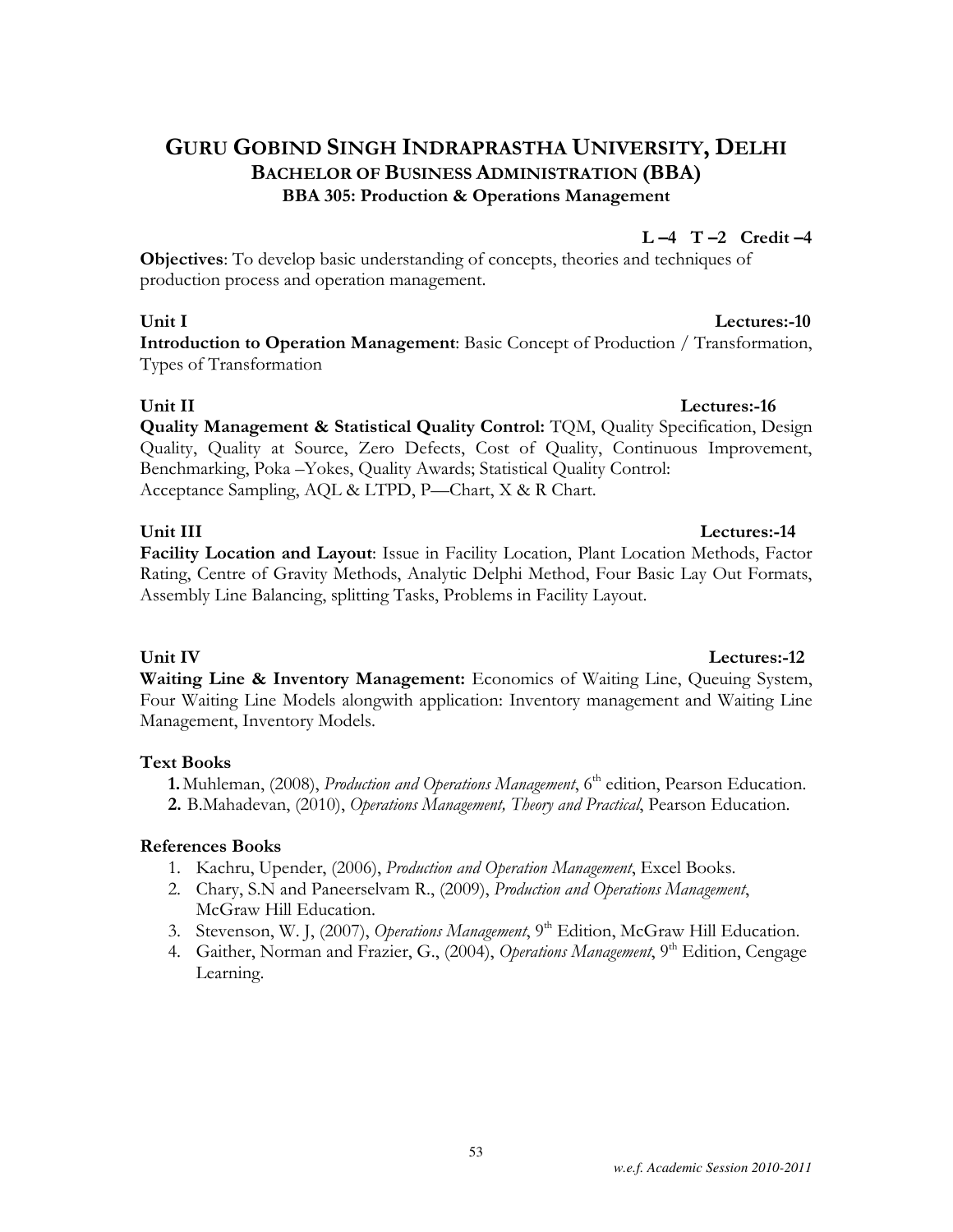## GURU GOBIND SINGH INDRAPRASTHA UNIVERSITY, DELHI BACHELOR OF BUSINESS ADMINISTRATION (BBA) BBA 307: Management Information System

#### L-4 T-0 Credit-4

**Objectives:** The objective of the course is to acquaint the students about the concept of information system in business organizations, and also the management control systems.

# Course Contents

Introduction: Definition, Purpose, Objectives and Role of MIS in Business Organization with particular reference to Management Levels. MIS Growth and Development, Location of MIS in the Organization – Concept and Design. Transaction Processing System, Decision Support System, Executive Information System, Expert System, and the recent developments in the Field of MIS.

### Unit II Lectures:-14

System Development: Concept of System, Types of Systems – Open, Closed, Deterministic, Probabilistic, etc. Relevance of Choice of System in MIS, Integration of Organization Systems and Information Systems, System Development Life Cycle, System Analysis, Design and Implementation, MIS Applications in Business.

Information Concepts: Data and Information – Meaning and importance, Relevance of Information in Decision Making, Sources and Types of Information, Cost Benefit Analysis – Quantitative and Qualitative Aspects, Assessing Information Needs of the Organization.

### Unit IV Lectures:-12

Information Technology: Recent Developments in the Field of Information Technology: Multimedia Approach to Information Processing. Decision of Appropriate Information Technology for proper MIS.

Choice of Appropriate IT Systems – Database, Data warehousing & Datamining Concepts, Centralised and Distributed Processing.

### Text Book

- 1. Laudon and Laudon, (2010), Management Information System,  $11<sup>th</sup>$  edition, Pearson Education.
- 2. Sadagopan, S., (2009), Management Information Systems, Prentice Hall of India.

### Reference Books

1.LM Prasad, (2008), Management Information System, Sultan Chand.

2.Arora, Ashok and Akshaya Bhatia, (2009), Information Systems for Managers, Excel Books, New Delhi.

3. McLeod, Raymond, (2008), Management Information System, Pearson Education.

4. Goyal, D.P., (2008), Management Information Systems-Managerial Perspectives, 2<sup>nd</sup> Edition, Macmillan, New Delhi.

### Unit III Lectures:-14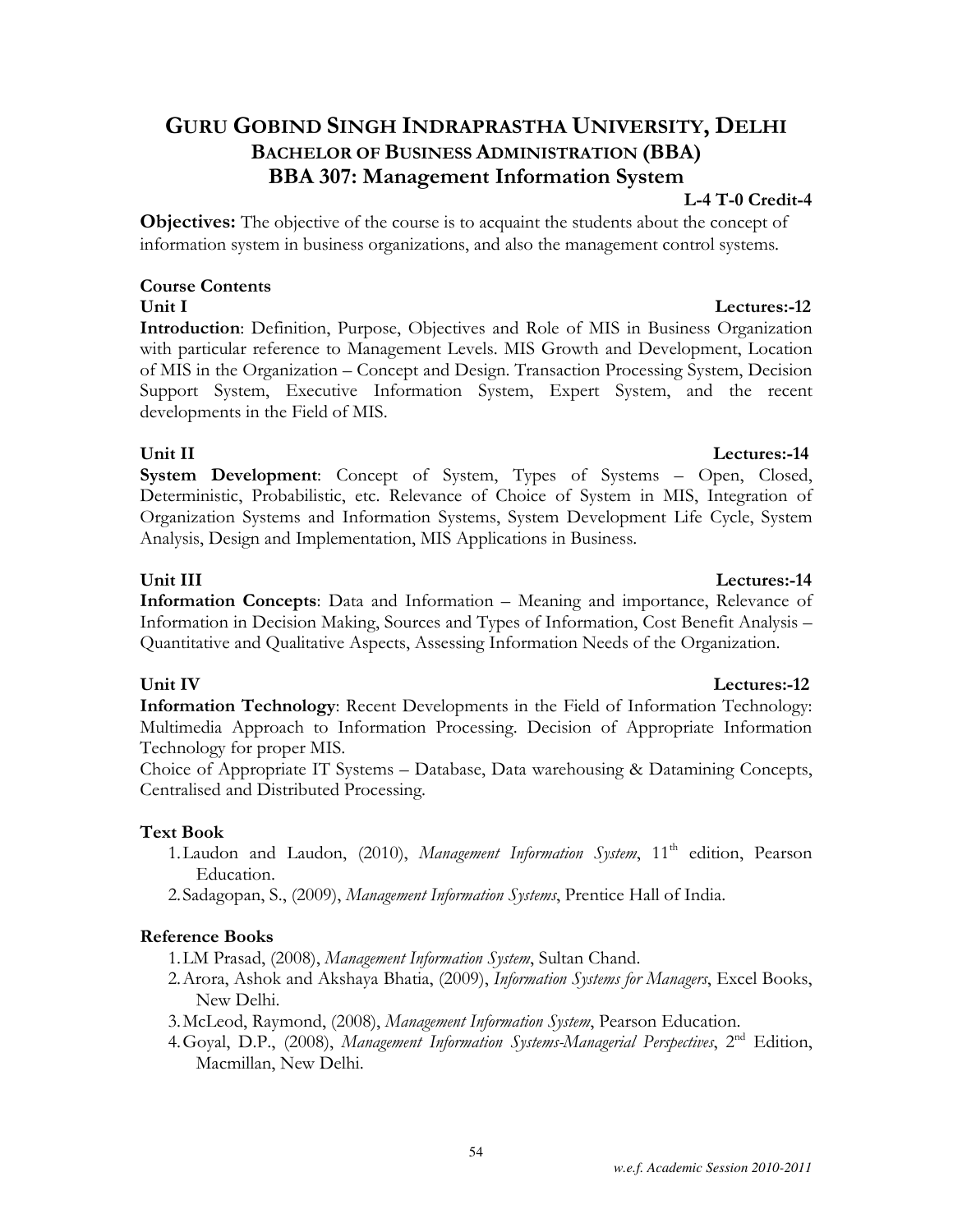## GURU GOBIND SINGH INDRAPRASTHA UNIVERSITY, DELHI BACHELOR OF BUSINESS ADMINISTRATION (BBA) BBA-309: Financial Management

#### L-4 T-0 Credits -4

Objectives: Efficient Management of a business enterprise is closely linked with the efficient management of its finances. Accordingly, the objective of the course is to acquaint the students with the overall framework of financial decision- making in a business unit.

#### Course Contents Unit I Lectures:-16

Financial Management: Meaning, Scope, Objectives of Financial Management, Profit Vs. Wealth Maximization. Financial Management and other Areas of Management, Liquidity Vs Profitability, Methods of Financial Management, Organization of Finance Function.

Sources of Financing: Classification of Sources of Finance, Security Financing, Loan Financing, Project Financing, Loan Syndication- Book Building, New Financial Institutions and Instruments(in brief)viz. Depositories, Factoring, Venture Capital, Credit

Rating, Commercial Paper, Certificate of Deposit, Stock Invest, Global Depository Receipts. Concept in Valuation: Time Value of Money, Valuation Concepts, Valuation of Securities viz., Debentures, Preference shares and Equity Shares.

Capital Structure: Meaning, Capital Structure and Financial Structure, Patterns of Capital Structure, Optimum Capital Structure, Capital Structure Theories, Factors Determining Capital Structure, Capital Structure Practices in India.

Cost of Capital: Concept, Importance, Classification and Determination of Cost of Capital. Leverages: Concept, Types of leverages and their significance.

#### Unit III Lectures:-12

Capital Budgeting: Concept, Importance and Appraisal Methods: Pay Back Period, DCF Techniques, Accounting Rate of Return, Capital Rationing, Concept of Risk, Incorporation of Risk Factor, General Techniques: Risk Adjusted Discount Return, Certainty Equivalent Coefficient and Quantitative Techniques: Sensitivity Analysis, Probability assignment, Standard Deviation, Coefficient of Variation, Decision Tree.

Working Capital Management: Operating cycle, Working Capital Estimation, Concept, Management of Cash, Inventory Management, Management of Accounts Receivable and Accounts Payable, Over and Under Trading.

Dividend, Bonus and Rights: Dividend Policy, Relevance and Irrelevance Concepts of Dividend, Corporate Dividend Practices in India.

### Text Books: -

- 1. Khan M.Y, Jain P.K., (2010), Financial Management, 3<sup>rd</sup> edtion, McGraw Hill Education.
- 2.Maheshwari S.N., (2009), Financial Management- Principles and Practice, 9th Edition Sultan Chand & Sons.

#### Unit IV Lectures:-12

#### *w.e.f. Academic Session 2010-2011*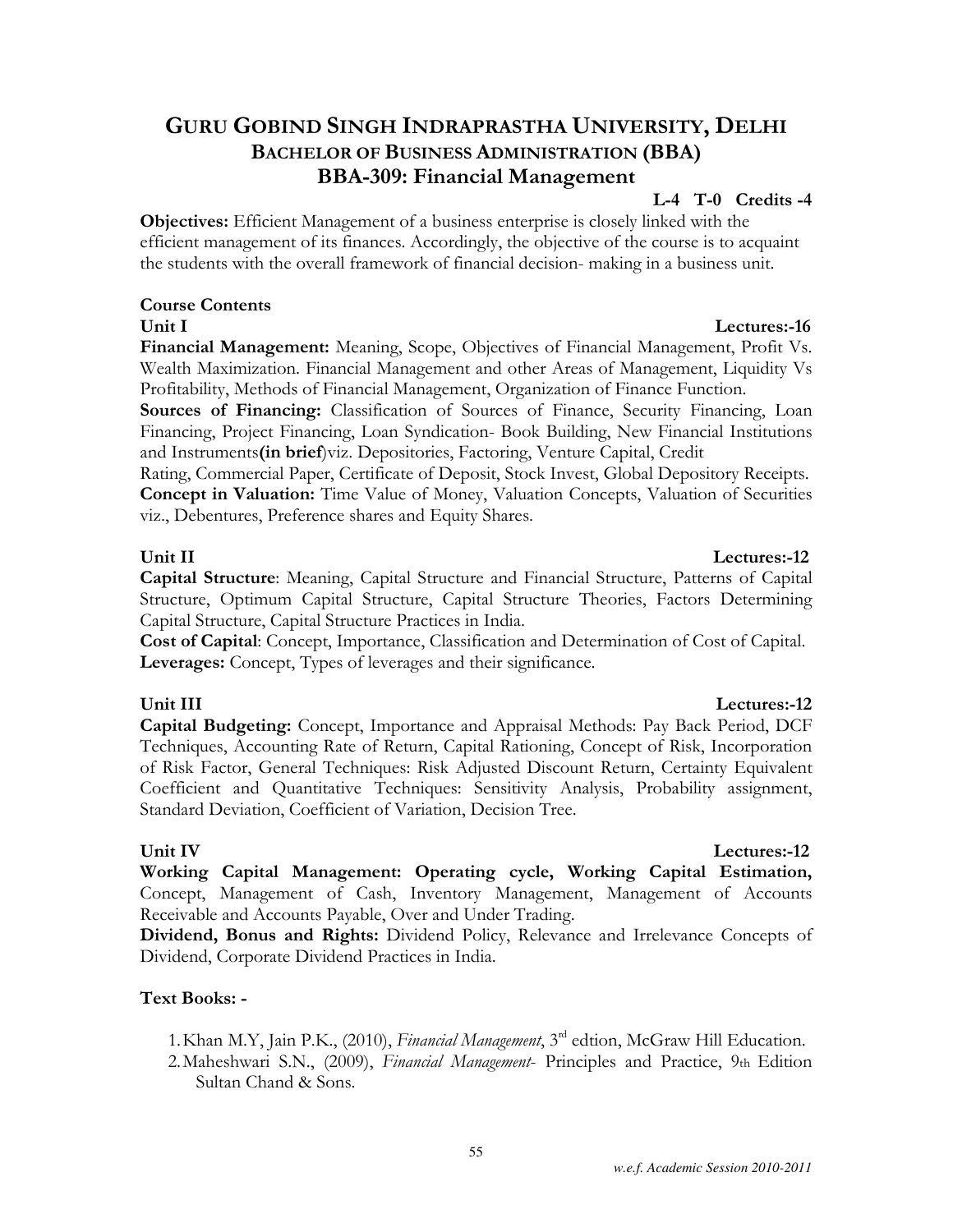#### Reference Books: -

- 1. Kapil, Sheeba, (2010), Financial Management, 1<sup>st</sup> edition, Pearson Education.
- 2.Burk Demazo, (2010), Financial Management, Pearson Education.
- 3. Ross, Stephen, Westerfield, R., and Jaffe, J.,(2004), Corporate Finance, 7<sup>th</sup> Edition, McGraw Hill Education.
- 4.Pandey I. M., (2007), Financial Management, Vikas Publishing House.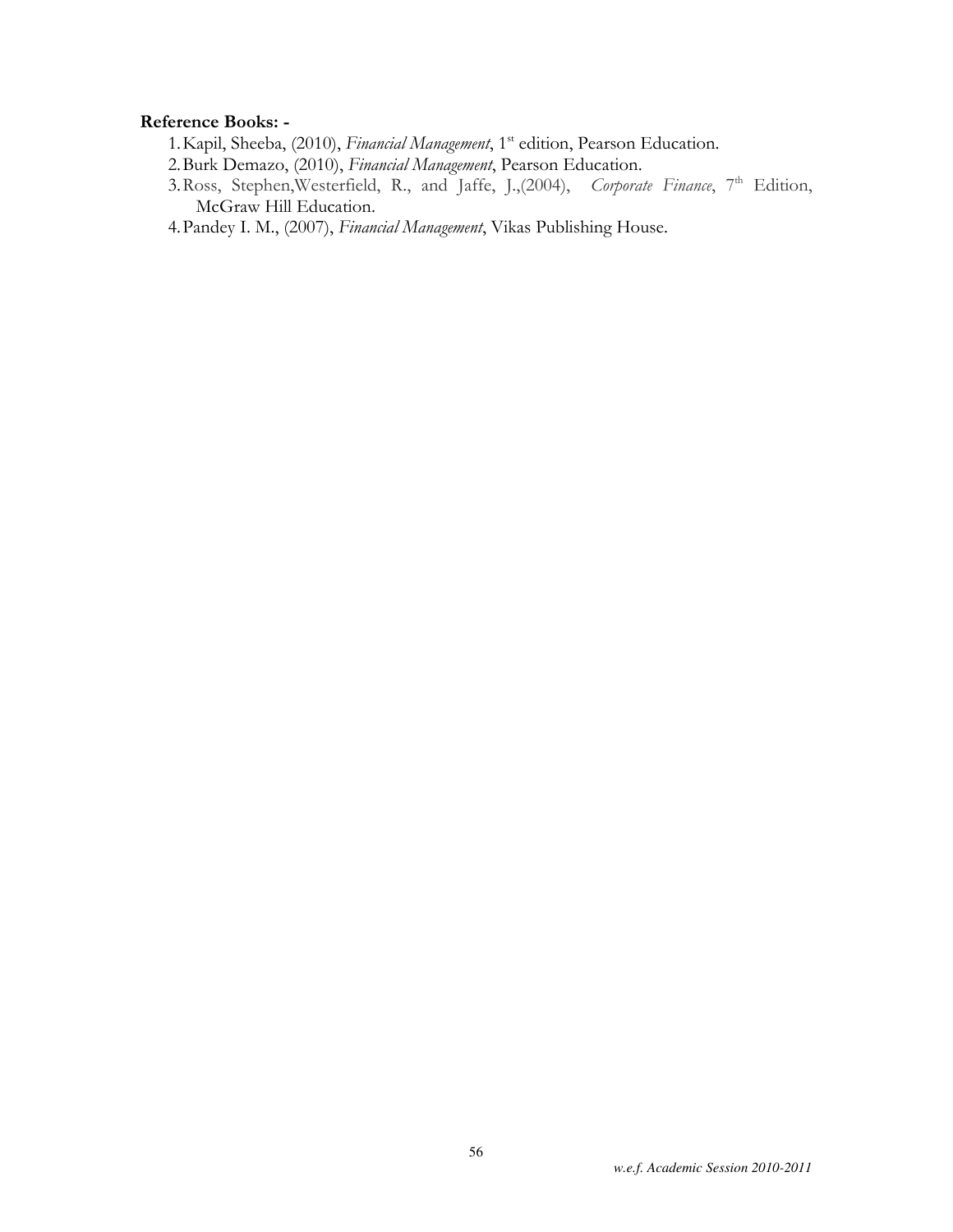### BBA 311: Summer Training Report & Viva Voce L-0 T-0 Credit-6

Each student shall undergo practical training of eight weeks during the vacations after fourth semester in an approved business / industrial / service organization and submit at least two copies of the Summer Training Report to the Director / Principal of the Institution within two weeks of the commencement of the Fifth Semester. The Summer Training Report shall Carry 100 marks. It shall be evaluated for 50 marks by an External Examiner to be appointed by the University and for the rest of the 50 marks by an Internal Board of Examiners to be appointed by the Director / Principal of the Institution. This internal Board of Examiners shall comprise of a minimum of two Internal Faculty Members.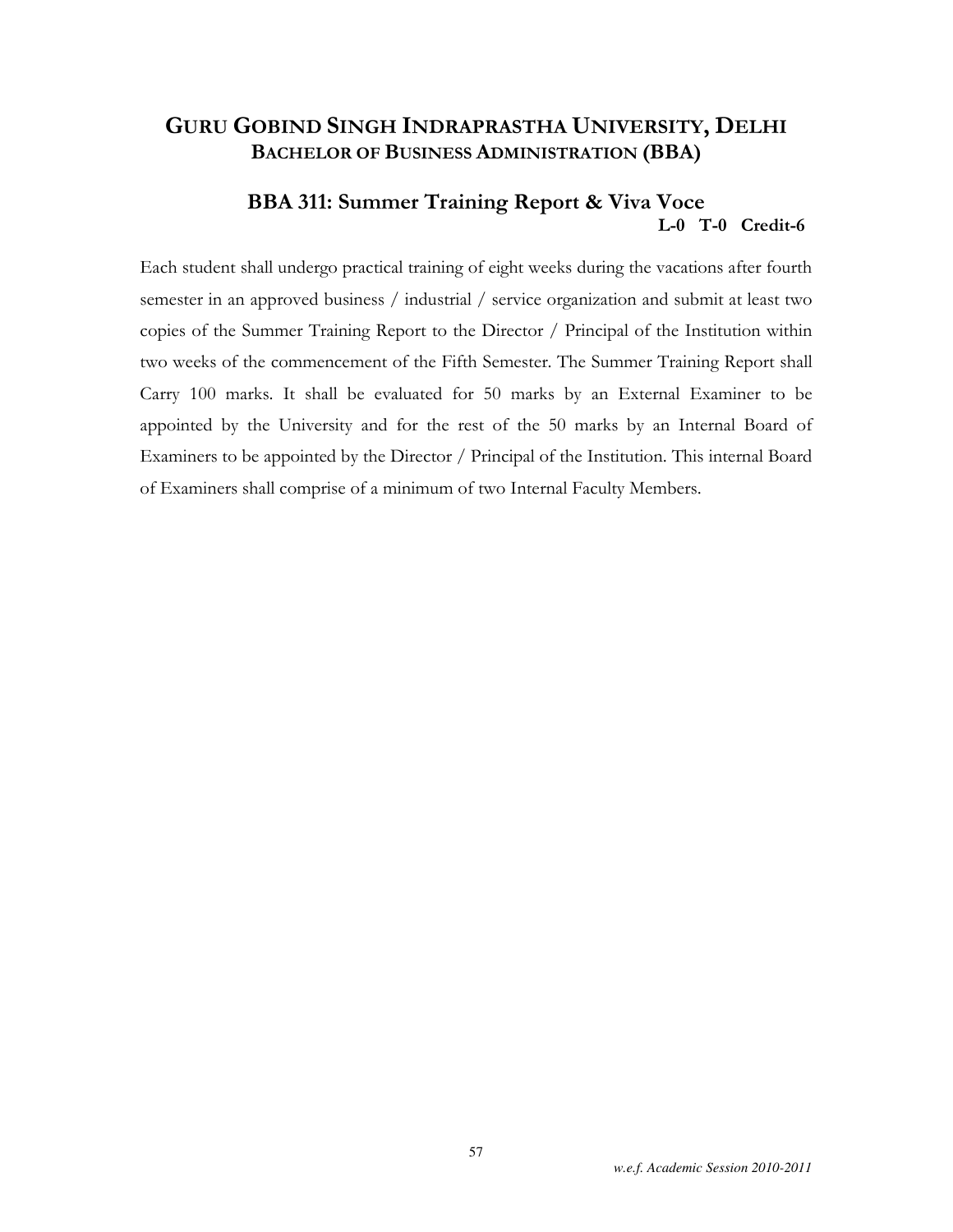## BBA 313: Computer Applications Project

L-0 Credit-4

SA group of 4 students would be allotted with any IT Application Database Project.

SThe Project would be based on any Front-end and Backend Concept.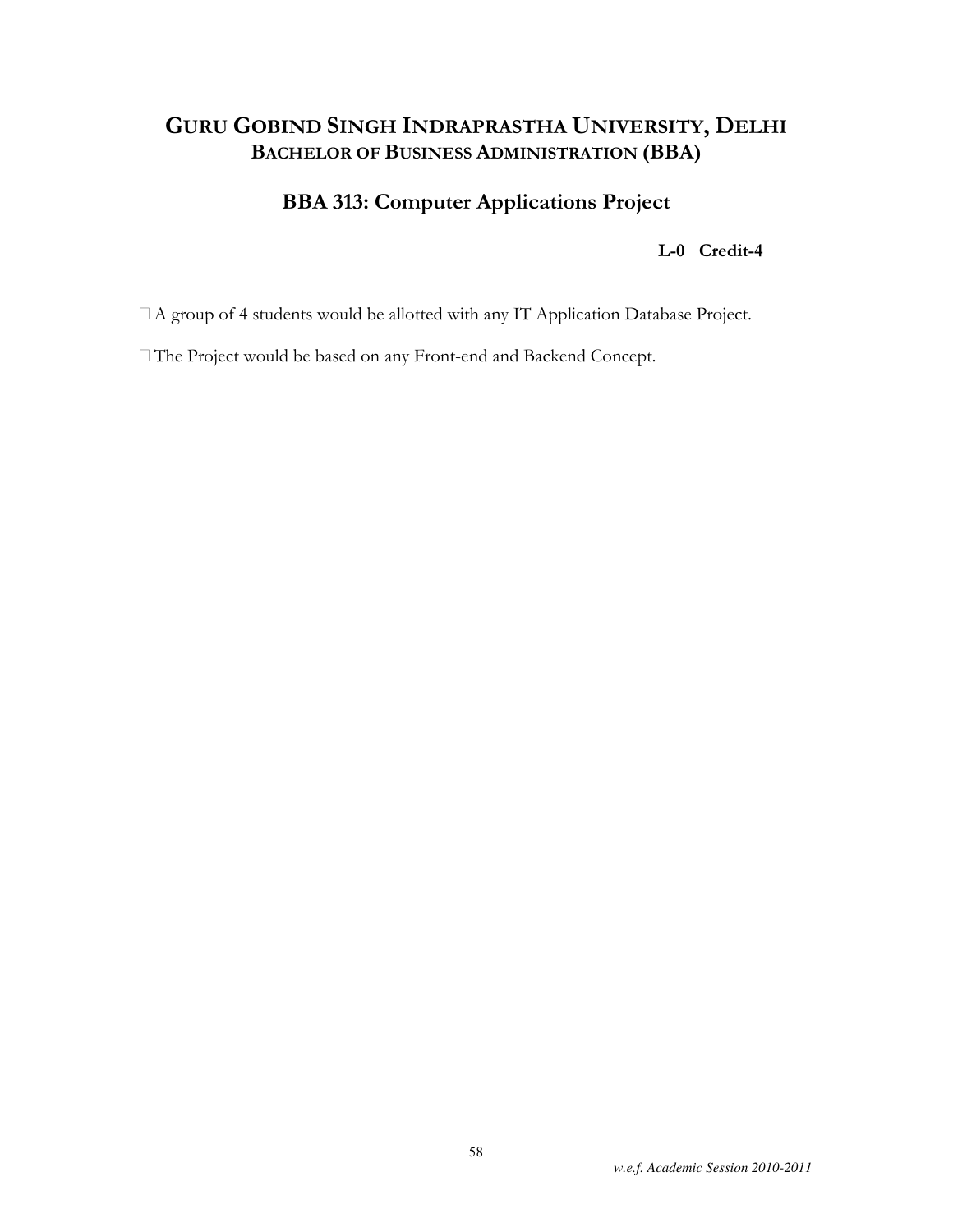## GURU GOBIND SINGH INDRAPRASTHA UNIVERSITY, DELHI BACHELOR OF BUSINESS ADMINISTRATION (BBA) BBA 302: Business Policy & Strategy

#### L-4 T-0 Credits-4

Objectives: The course aims to acquaint the students with the nature, scope and dimensions of Business Policy and Strategy Management Process.

#### Course Contents

#### Unit I Lectures:-14

Introduction: Nature, Scope and Importance of Business Policy; Evolution; Forecasting, Long-Range Planning, Strategic Planning and Strategic Management.

Strategic Management Process: Formulation Phase – Vision, Mission, Environmental Scanning, Objectives and Strategy; Implementation phase – Strategic Activities, Evaluation and Control.

#### Unit II Lectures:-12

Environmental Analysis: Need, Characteristics and Categorization of Environmental Factors; Approaches to the Environmental Scanning Process – Structural Analysis of Competitive Environment; ETOP a Diagnosis Tool.

### Unit III Lectures:-12

Analysis of Internal Resources: Strengths and Weakness; Resource Audit; Strategic Advantage Analysis; Value-Chain Approach to Internal Analysis; Methods of Analysis and Diagnosing Corporate Capabilities – Functional Area Profile and Resource Deployment Matrix, Strategic Advantage Profile; SWOT analysis.

#### Unit IV Lectures:-14

Formulation of Strategy: Approaches to Strategy formation; Major Strategy options – Stability, Growth and Expansion, Diversification, Retrenchment, Mixed Strategy; Choice of Strategy – BCG Model; Stop-Light Strategy Model; Directional Policy Matrix (DPM) Model, Product/Market Evolution – Matrix and Profit Impact of Market Strategy (PIMS) Model;

Major Issues involved in the Implementation of strategy: Organization Structure; Leadership and Resource Allocation.

#### Text Books

- 1. Kazmi, Azhar, (2008), Strategic Management and Business Policy, 3<sup>rd</sup> Edition, McGraw Hill Education.
- 2. Ghosh, P. K., (2006), Strategic Planning and Management, 8<sup>th</sup> Edition, Sultan Chand & Sons, New Delhi.

#### Reference Books

1. Walker, Gordon, (2005), Modern Competitive Strategy, 1st Edition, McGraw Hill Education.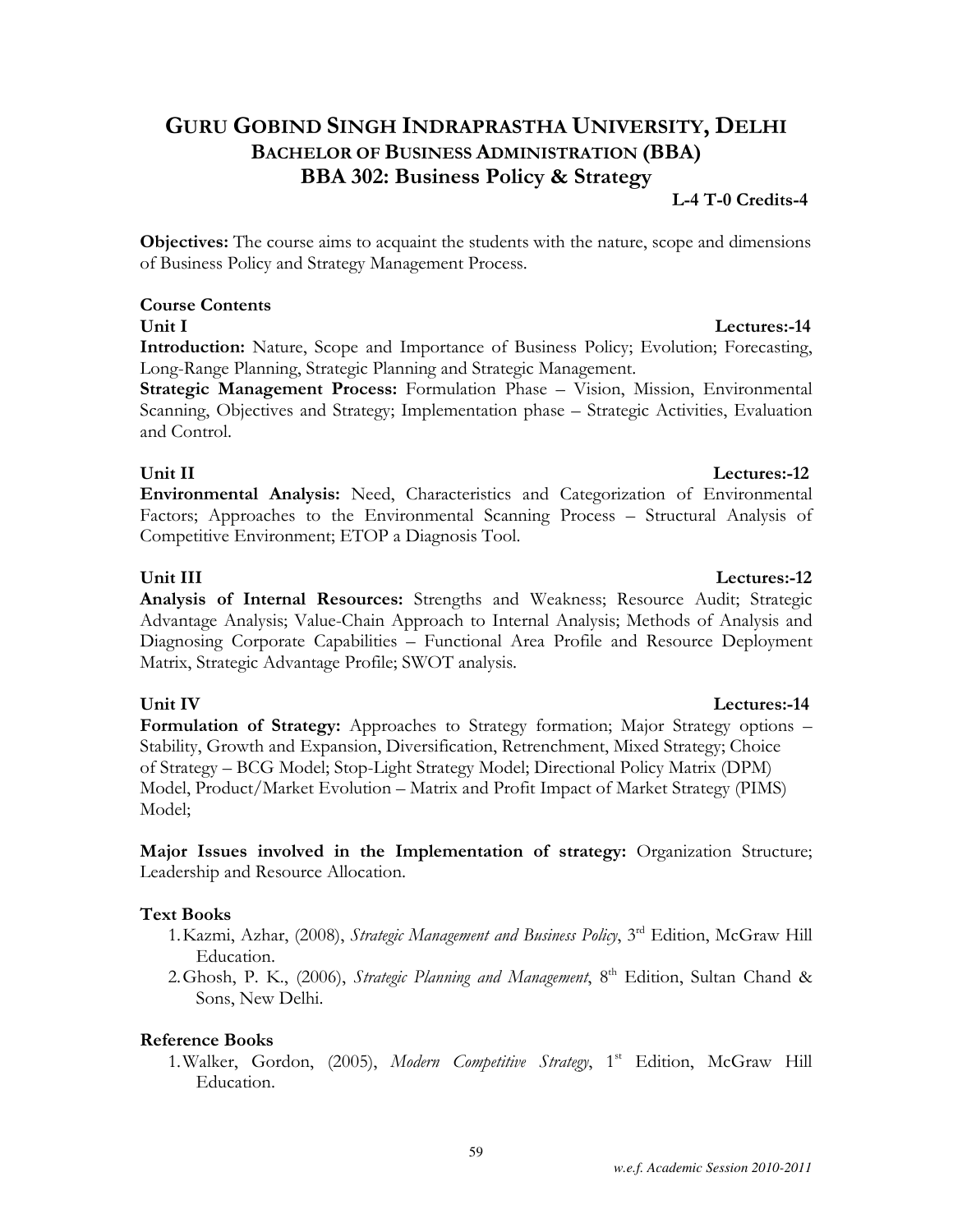- 2. Weelen, (2009), Concepts in Strategic Management and Business Policy, 12<sup>th</sup> edition, Pearson Education.
- 3.Fred, David, (2008), Strategic Management : Concepts and Cases , 12th Edition, Prentice hall of India
- 4.Appar Rao C, (2008), Strategy Management and Business Policy, Excel Book.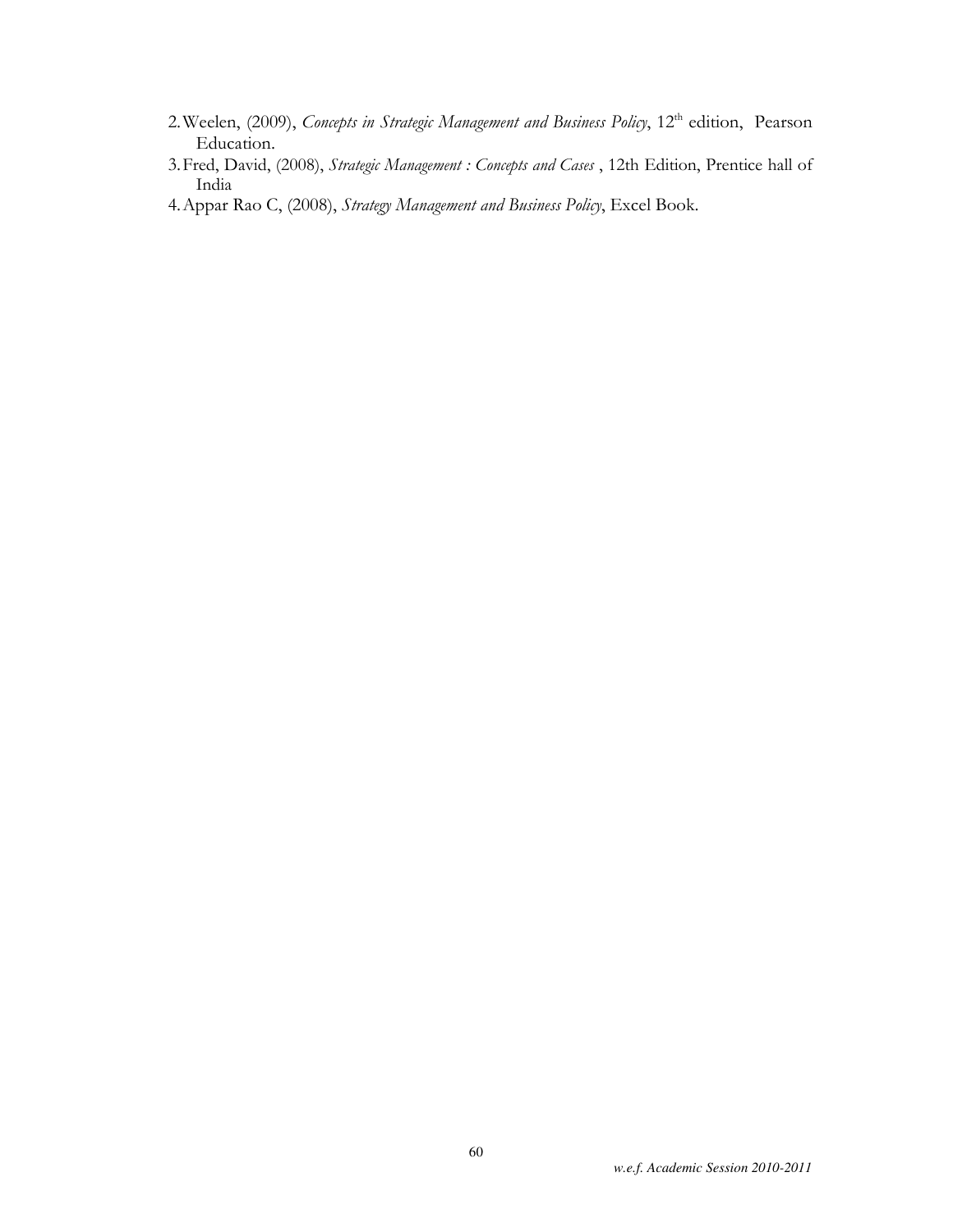### BBA-304 PROJECT PLANNING AND EVALUATION

### L-4 T-0 Credits –4

Objectives: The basic objective of this course is to familiarize the students with the various aspects of Projects and key guidelines relevant to project planning, analysis, financing, selection, implementation and review.

## Course Contents UNIT I Lectures:-18

Project Planning

Overview: Capital Investments: Importance and Difficulties, Types of Capital Investments, Phases of Capital Budgeting, Levels of Decision Making, Facets of Project

Analysis, feasibility Study, Objectives of Capital Budgeting, Techniques of Capital Budgeting.

Capital Allocation Framework: Financing of Projects: Capital Structure, Mean of Financing, Equity Capital, Preference Capital, Internal Accruals, Term Loans, Debentures, Working Capital Requirement and its Financing, Miscellaneous Sources, Raising Venture Capital, Raising Capital In International Markets.

Cost of Project, Estimates of Sales and Production, Cost of Production, Profitability Projections, Projected Cash Flow Statement, Projected Balance Sheet

#### UNIT-II Lectures:-12

Market and Demand Analysis: Conduct of Market Survey, Characterization of Market, Demand Forecasting, Uncertainties in Demand Forecasting, Market Planning

Technical Analysis: Manufacturing Process/ Technology, Technical Arrangements, , Product Mix, Plant Capacity, Location and Site,

#### UNIT-III Lectures:-16

Project Management: Forms of Project Organization, Project Planning, Project Control, Human Aspects of Project Management,

Network Techniques: Development of Project Network, Time Estimation (Simple Practical Problem with EST, EFT, LST, LFT, Total Float), Determination of the Critical Path, Scheduling when Resources are limited, PERT Model, CPM Model (Simple Practical Problem of Crashing), Network Cost System.

Project Review and Administrative Aspects: Control of In- Progress Projects, Post Completion Audits,

#### Unit IV Lectures:-6

Risk and Analysis Uncertainty: Using Sensitivity, Simulation, Decision and Other Techniques

#### Text Books

1. Pinto, (2009), *Project Management*, 1<sup>st</sup> Edition, Pearson Education.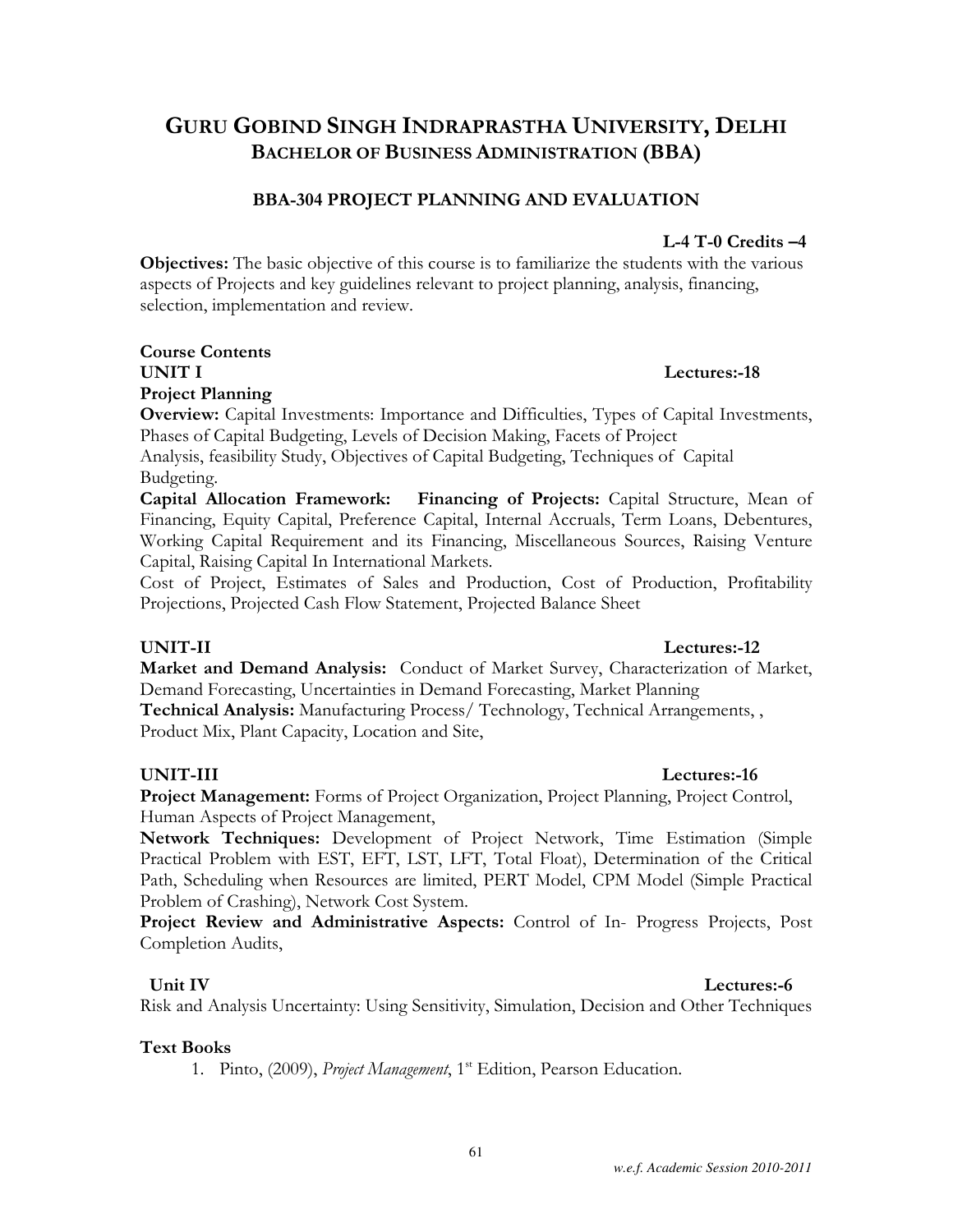2. Maheshwari, S.N., (2009), Management Accounting & Financial Control, 14<sup>th</sup> edition, Sultan Chand & Sons.

#### Reference Books

- 1 Chandra, Prasanna, (2009), Projects: Planning, Analysis, Financing, Implementation and Review, 7<sup>th</sup> edition, McGraw Hill Education.
- 2 Choudhury, S, (2007). Project Management, 1<sup>st</sup> Edition, Tata Mc Graw Hill Publishing Company.
- 3 Bhavesh, M. Patel (2009). Project Management: Strategic Financial Planning Evaluation and Control, Vikas Publishing House Pvt. Ltd.
- 4 Panneerselvam, R., and Senthilkumar, P., (2007), Project Management, Prentice Hall of India.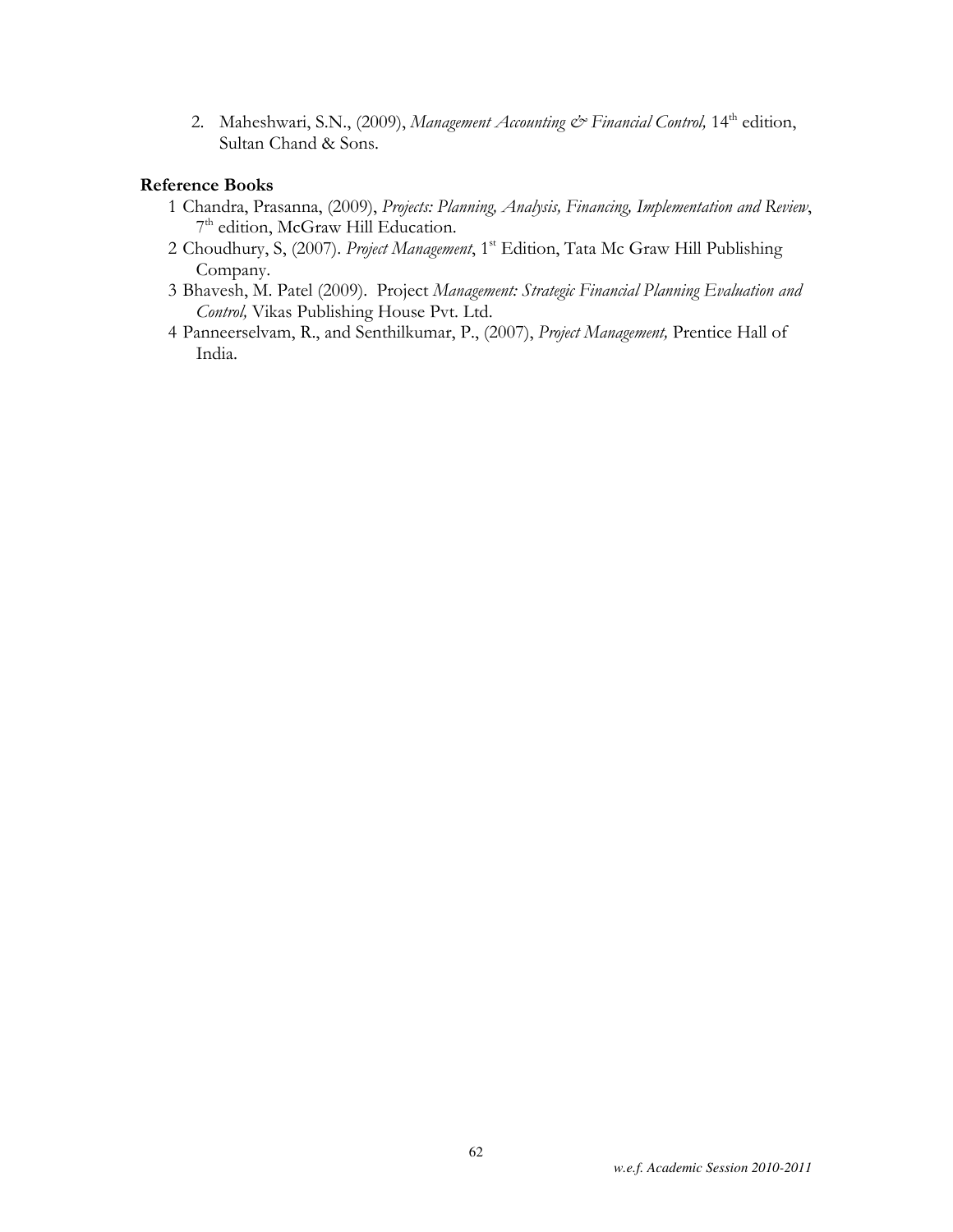## BBA-306 Entrepreneurship Development

## L-4 T-0 Credits –4

Objectives: It provides exposure to the students to the entrepreneurial cultural and industrial growth so as to prepare them to set up and manage their own small units.

Course Contents Unit I Lectures:-12 Introduction: The Entrepreneur: Definition, Emergence of Entrepreneurial Class; Theories of Entrepreneurship.

#### Unit II Lectures:-12

Promotion of a Venture: Opportunity Analysis; External Environmental Analysis Economic, Social and Technological; Competitive factors; Legal requirements of establishment of a new unit and Raising of Funds; Venture Capital Sources and Documentation Required.

#### Unit III Lectures:-14

Entrepreneurial Behaviour: Innovation and Entrepreneur; Entrepreneurial Behaviour and Psychotheories, Social responsibility.

Entrepreneurial Development Programmes (EDP): EDP, Their Role, Relevance and Achievements; Role of Government in Organizing EDP's Critical Evaluation.

#### Unit IV Lectures :-14

Role of Entrepreneur: Role of an Entrepreneur in Economic Growth as an Innovator, Generation of Employment Opportunities, Complimenting and Supplementing Economic Growth, Bringing about Social Stability and Balanced Regional Development of Industries: Role in Export Promotion and Import Substitution, Forex Earnings.

#### Text Books:

- 1. Hisrich, Robert and Peters, Michael, (2002), *Entrepreneurship*, 5<sup>th</sup> Edition, McGraw Hill Education.
- 2. Charantimani, (2006), Entrepreneurship Development and Small Business Enterprise, 1st edition, Pearson Education.

#### Reference Books:

- 1. Chandra, Ravi, (2003), *Entrepreneurial Success: A Psychological Study*, Sterling Publication Pvt. Ltd., New Delhi.
- 2. Balaraju, Theduri, (2004), *Entrepreneurship Development: An Analytical Study*, Akansha Publishing House, New Delhi.
- 3. David, Otes, (2004), A Guide to Entrepreneurship, Jaico Books Publishing House, Delhi.
- 4. Kaulgud, Aruna, (2003), *Entrepreneurship Management*, Vikas Publishing House, Delhi.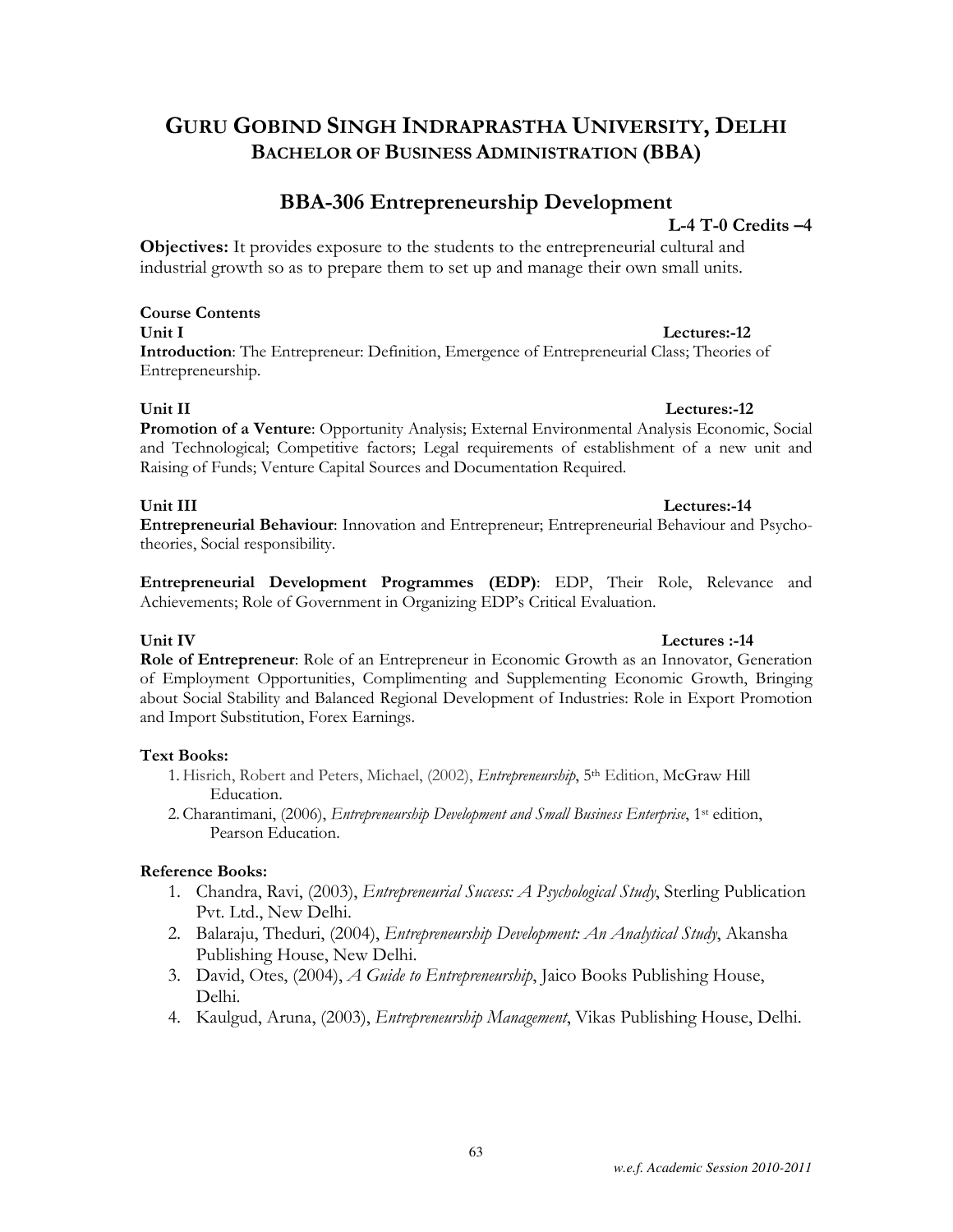#### *w.e.f. Academic Session 2010-2011*

## GURU GOBIND SINGH INDRAPRASTHA UNIVERSITY, DELHI BACHELOR OF BUSINESS ADMINISTRATION (BBA) BBA-308 INTERNATIONAL BUSINESS MANAGEMENT

### L-4 T-0 Credits-4

Objectives: The basis objective of this course is to provide understanding to the students with the global dimensions of management.

# Course Contents

Overview: International Business- Introduction, Concept, Definition, Scope, Trends, Challenges and Opportunities; Nature, Meaning and Importance of International Competitive Advantage, Multidimensional view of Competitiveness- Financial

Perspectives: International Monetary Systems and Financial Markets, IMF, World Bank, IBRD, IFC, IDA, Existing International Arrangements; Globalization and Foreign Investment- Introduction FDI, national FDI Policy Framework, FPI, Impact of Globalization.

## UNIT II Lectures:-12

Globalization: Technology and its Impact, Enhancing Technological Capabilities, Technology Generation, Technology Transfer, Diffusion, Dissemination and Spill Over, Rationale for Globalization, Liberalization and Unification of World Economics, International Business Theories, Trade Barriers- Tariff and Non Tariff Barriers.

## UNIT III Lectures:-12

Strategy making and International Business: Structure of Global Organizations, Types of Strategies used in Strategic Planning for achieving Global Competitive Advantage, Meaning, Concept and scope of Distinctive Competitive Advantage, Financial Integration, Cross border Merger and Acquisitions.

Socio Cultural Environment- Managing Diversity within and across Cultures, Country Risk analysis, Macro Environmental Risk Assessment, Need for Risk Evaluation; Corporate governance, Globalization with social responsibility- Introduction, Social responsibility of TNC, Recent development in corporate social responsibility and policy implications.

Global Human Resource Management- Selection, Development, Performance Appraisal and compensation, Motivating employees in the global context and managing groups across cultures, Multicultural management.

### Text Books

1.Sharan, (2010), International Business, 2nd edition, Pearson Education.

2. Tamer, Cavusgil, Gary, Knight, (2010), International Business: Strategy, Management and the New Realities, 1st Edition, Pearson Education.

### Reference Books

1. Sinha P.K, (2008), International Business Management, Excel Books.

## UNIT IV Lectures:-14

## UNIT I Lectures:-14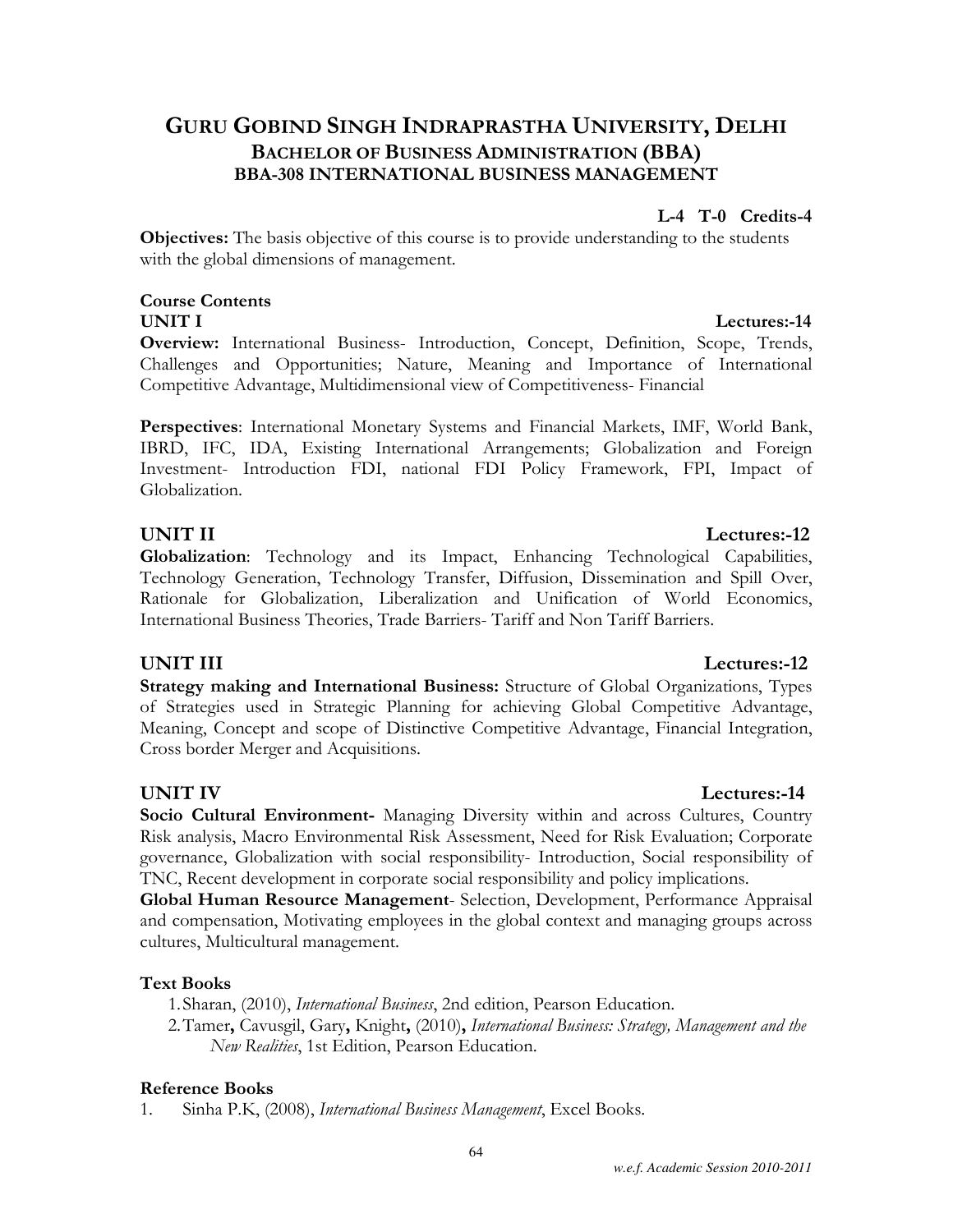- 2. K. Aswathappa, (2008), International Business, McGraw Hill Education.
- 3. Hodgetts, R., Luthans, F., Doh, Jonathan., (2008), International Management: Culture, Strategy and Behaviour, Pearson Education.
- 4. Deresky, (2010), International Management: Managing Across Borders and Culture, Pearson Education.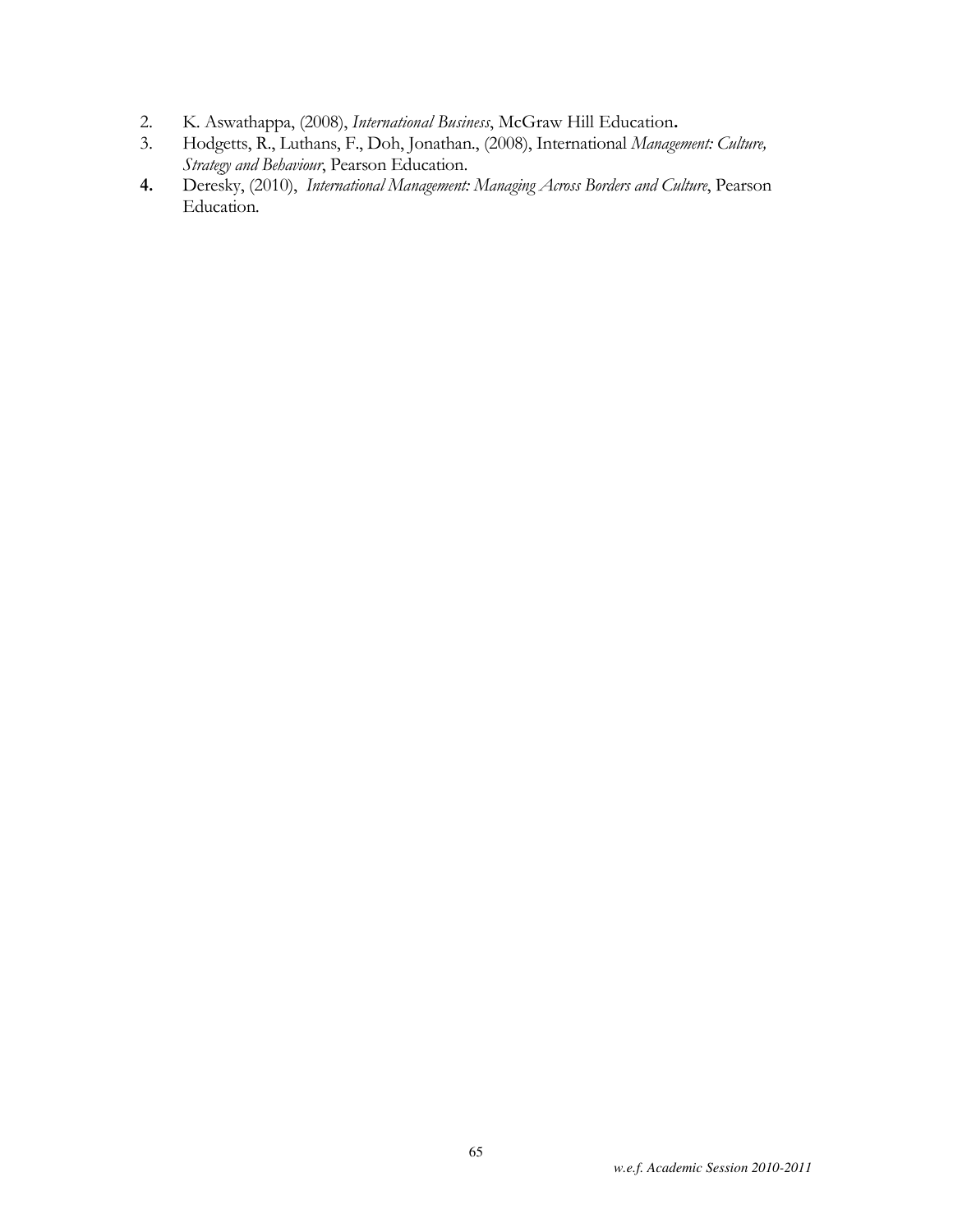## GURU GOBIND SINGH INDRAPRASTHA UNIVERSITY, DELHI BACHELOR OF BUSINESS ADMINISTRATION (BBA) BBA-310 PROJECT REPORT AND VIVA VOCE

#### L-0 T-0 Credits-6

During the sixth semester each student shall undertake a project to be pursued by him / her under the supervision of an Internal Supervisor to be appointed by the Director / Principal. Both the subject and the name of the Supervisor will be approved by the Director / Principal of the Institution. The Project Report in duplicate along with one soft copy in a floppy will be submitted at least four weeks prior to the commencement of the End Term Examination of the Sixth Semester. Project Report shall carry 100 marks. These shall be evaluated by an External Examiner appointed by the University for 50 marks and for the rest of the 50 marks by an Internal Board of Examiners to be appointed by the Director / Principal of the Institution. This internal Board of Examiners shall comprise of a minimum of two Internal Faculty Members.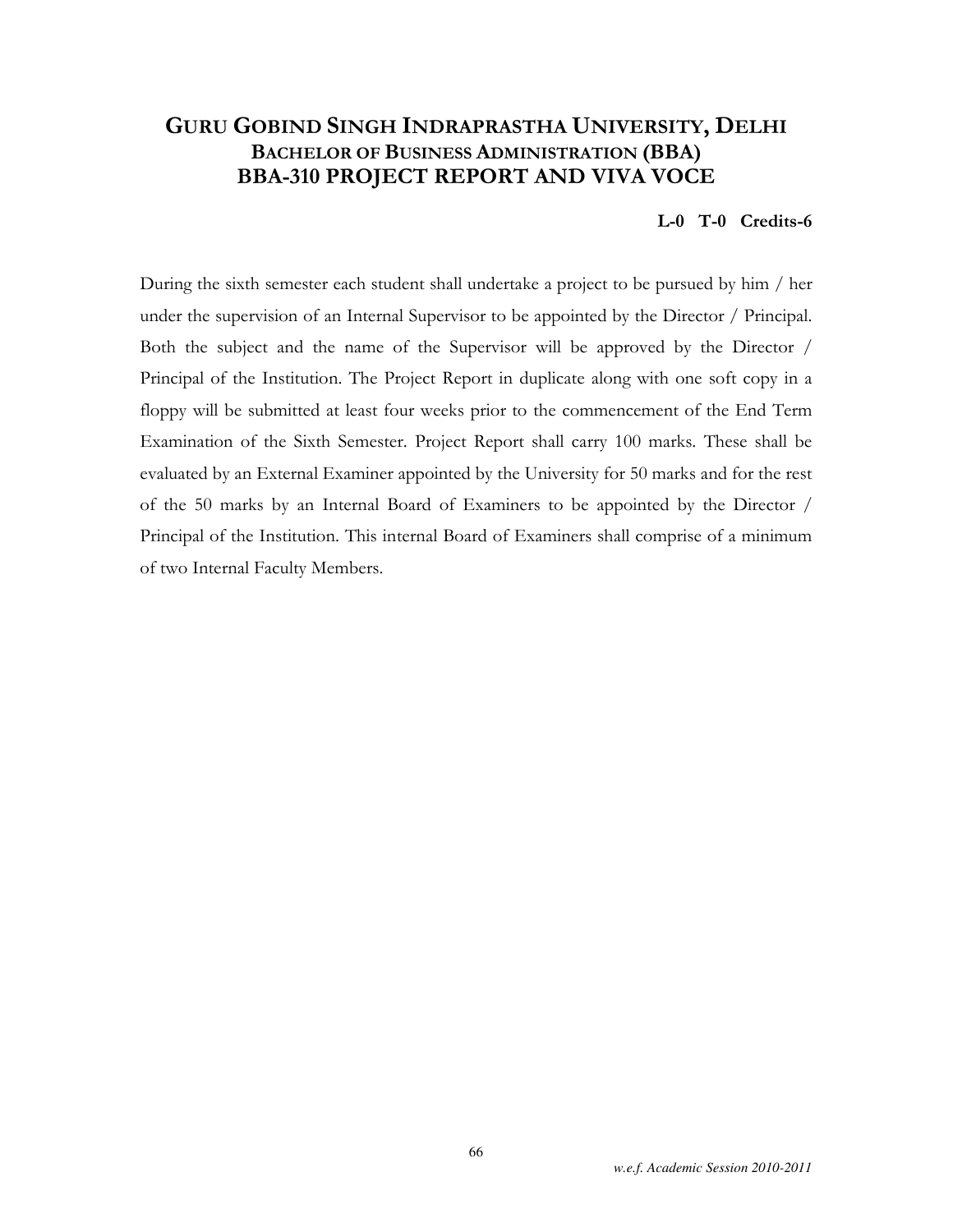## GURU GOBIND SINGH INDRAPRASTHA UNIVERSITY, DELHI BACHELOR OF BUSINESS ADMINISTRATION (BBA) BBA-312 ENVIRONMENTAL SCIENCE

#### **Objectives**

- 1.To gain an understanding of the concepts fundamental to environmental science
- 2.To understand the complexity of ecosystems and possibly how to sustain them
- 3.To understand the relationships between humans and the environment.
- 4.To understand major environmental problems including their causes and consequences.
- 5.To understand current and controversial environmental issues and possible solutions to environmental problems and their pros and cons.
- 6.To understand how social issues and politics impact the environment.

#### COURSE CONTENTS

Ecosystems and how they work: Types of Eco-Systems, Geosphere – Biosphere and Hydrosphere introduction. Major issues of Biodiversity, Conservation of Bio-Diversity

Concept of sustainability and international efforts for environmental protection: Concept of Sustainable Development, Emergence of Environmental Issues, Stockholm Conference on Environment, 1972 and Agenda 21. International Protocols, WTO, Kyoto Protocol, International Agreement on Environmental Management.

#### Pollution and Public Policy

Water Pollution: Water Resources of India, Hydrological Cycle, Methods of Water Conservation and Management, River Action Plan, Ground and Surface Water Pollution; Waste Water Management.

Air Pollution: Air Pollution and Air Pollutants, Sources of Air Pollution and its Effect on Human Health and Vegetations.

Green House Effect, Global Warming and Climate Change.

Solid Waste: Management – and Various Method Used, Composting, Land Fill Sites etc. Hazardous Waste Management, Biomedical Waste Management.

#### Unit III Lectures- 16

Environmental Impact Assessment (EIA) and Environmental Management System (EMS): Introduction to EIA, its Impact, Notification of MOEF, Introduction to ISO 9000 and 14000 Standards, .

Introduction to Indian Environmental laws: Legal framework: , the Indian Penal Code, Role of Judiciary in Environmental Protection, Wild Life (Protection) Act, 1972, Water (Prevention and Control of Pollution) Act, 1974, Environment (Protection) Act, 1986, Air (Prevention & Control of Pollution ) Act, 1981, Delhi Environment Law.

#### Unit I Lectures- 14

L-4 T-0 Credits-4